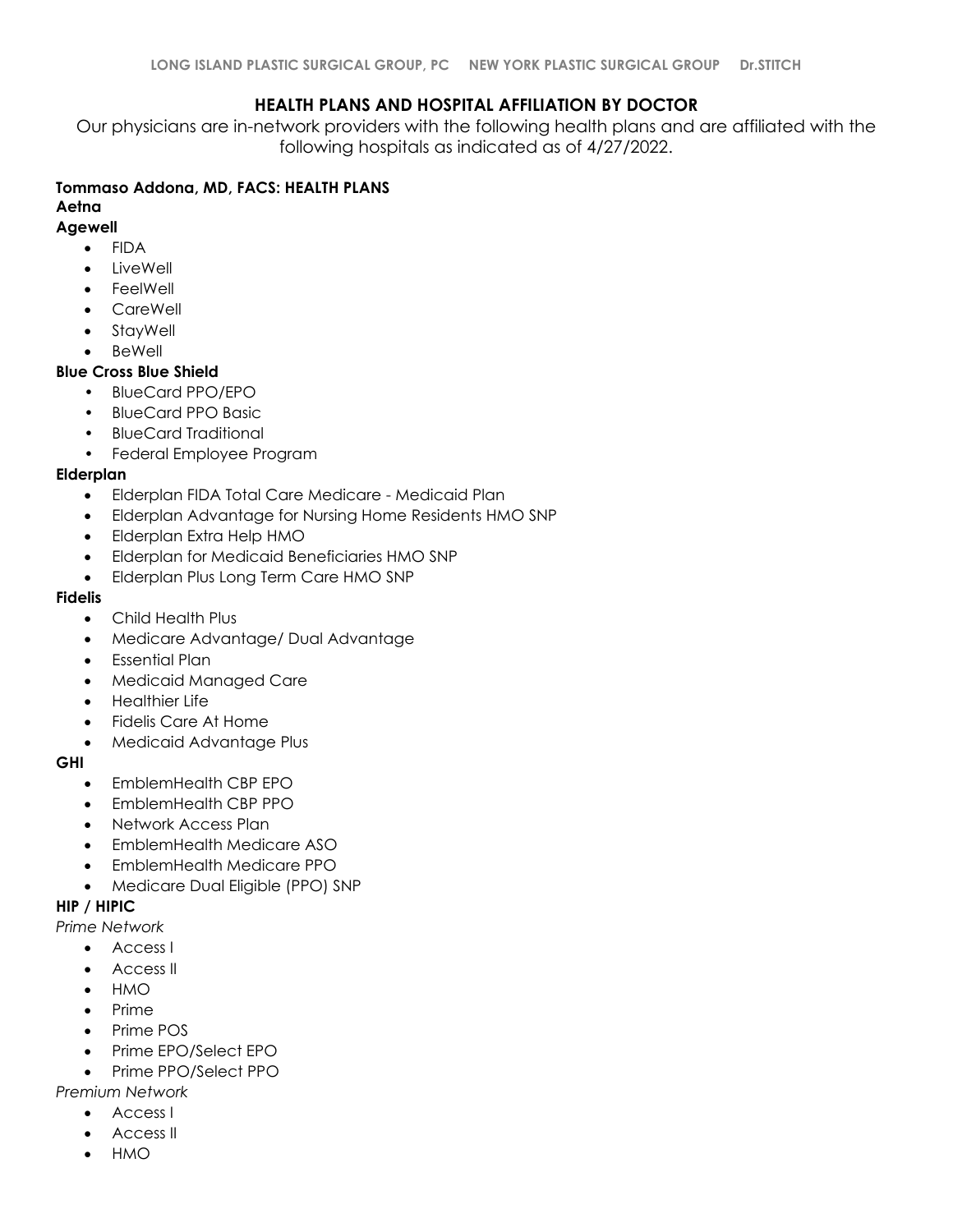- Prime
- Prime POS
- Prime EPO/Select EPO
- Prime PPO/Select PPO
- GHI HMO Network-Based Plans
- Child Health Plus
- **Medicaid**
- EmblemHealth Essential (HMO)
- EmblemHealth VIP High Option (HMO)
- Medicare Supplemental (cost plan)
- EmblemHealth Medicare HMO
- EmblemHealth Dual Assurance FIDA Plan
- ArchCare Community Advantage FIDA Plan
- GuildNet Gold Plus FIDA Plan POS
- Vytra HMO

## **Vytra Health Plans Managed Systems**

• Vytra ASO

## **ConnectiCare Insurance**

- HMO & POS
- Medicare Advantage
- PPO

## **HealthCare Partners**

• Healthcare Partners

## **HealthFirst**

- Medicaid Managed Care
- Child Health Plus
- Personal Wellness Plan
- 65 Plus Plan (HMO)
- Coordinated Benefits Plan (HMO)
- Increased Benefits Plan (HMO)
- Life Improvement Plan (HMO SNP)
- CompleteCare (HMO SNP)
- AbsoluteCare FIDA Plan (Medicare-Medicaid Plan)
- Essential Plan
- Platinum Leaf Premier
- Gold Leaf Premier
- Silver Leaf Premier
- Bronze Leaf Premier
- Platinum Leaf
- Gold Leaf
- Silver Leaf
- **Bronze Leaf**
- Green Leaf
- HMO A-VAD, HMO B-VAD, HMO C-VAD, HMO D-VAD
- HMO A, HMO B, HMO C, HMO D, HMO E
- HMO B Small
- Healthy NY Small Group

### **Magnacare**

- PPO
- Worker's Comp
- EESISP / Local 3 ONLY

# **Medicare**

**Medicaid**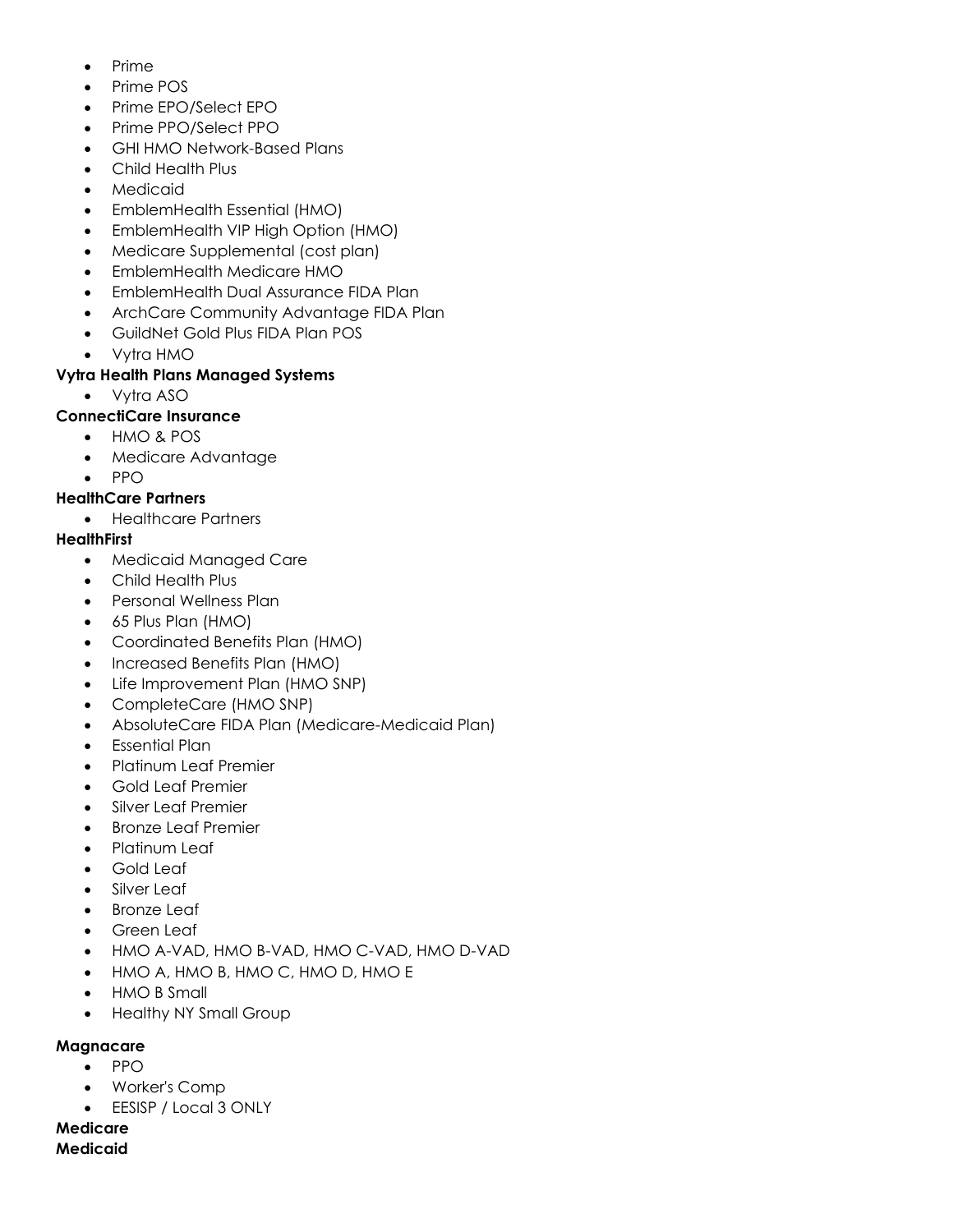### **No Fault**

# **Molina Healthcare**

- Medicaid / CHP
- Essential Plan
- Enriched Health (HARP)

# **Oscar**

- Classic Bronze
- Classic Silver
- Classic Gold
- Classic Platinum
- Market Bronze
- Market Silver
- Market Gold
- Market Platinum
- Market Secure
- Simple Platinum
- Simple+ Silver
- Simple+ Gold
- Simple+ Platinum
- Simple Bronze
- Simple Silver
- Simple Gold

## **Oxford**

- Freedom
- Liberty
- **Metro**

# **RailRoad Medicare**

## **United Healthcare**

- UHC Core HMO/Core Essential HMO
- UHC Core Essential EPO
- UHC Core POS
- Choice HMO/Choice +HMO
- Choice EPO
- Choice Plus POS
- Indemnity
- PPO
- Select HMO/Select
- Select EPO
- Select Plus-POS
- UHC Navigate Plus
- UHC Navigate
- UHC Charter Plus
- UHC Charter Balanced
- UHC Charter
- UHC Compass
- UHC Compass Balanced
- UHC Compass Plus

## **United Healthcare Community Plan**

- NY Medicaid, FHP & Medicaid Advantage
- NY CHP
- UHC Community Plan Wellness4Me
- NY Essential Plan Program

# **Worker's Comp**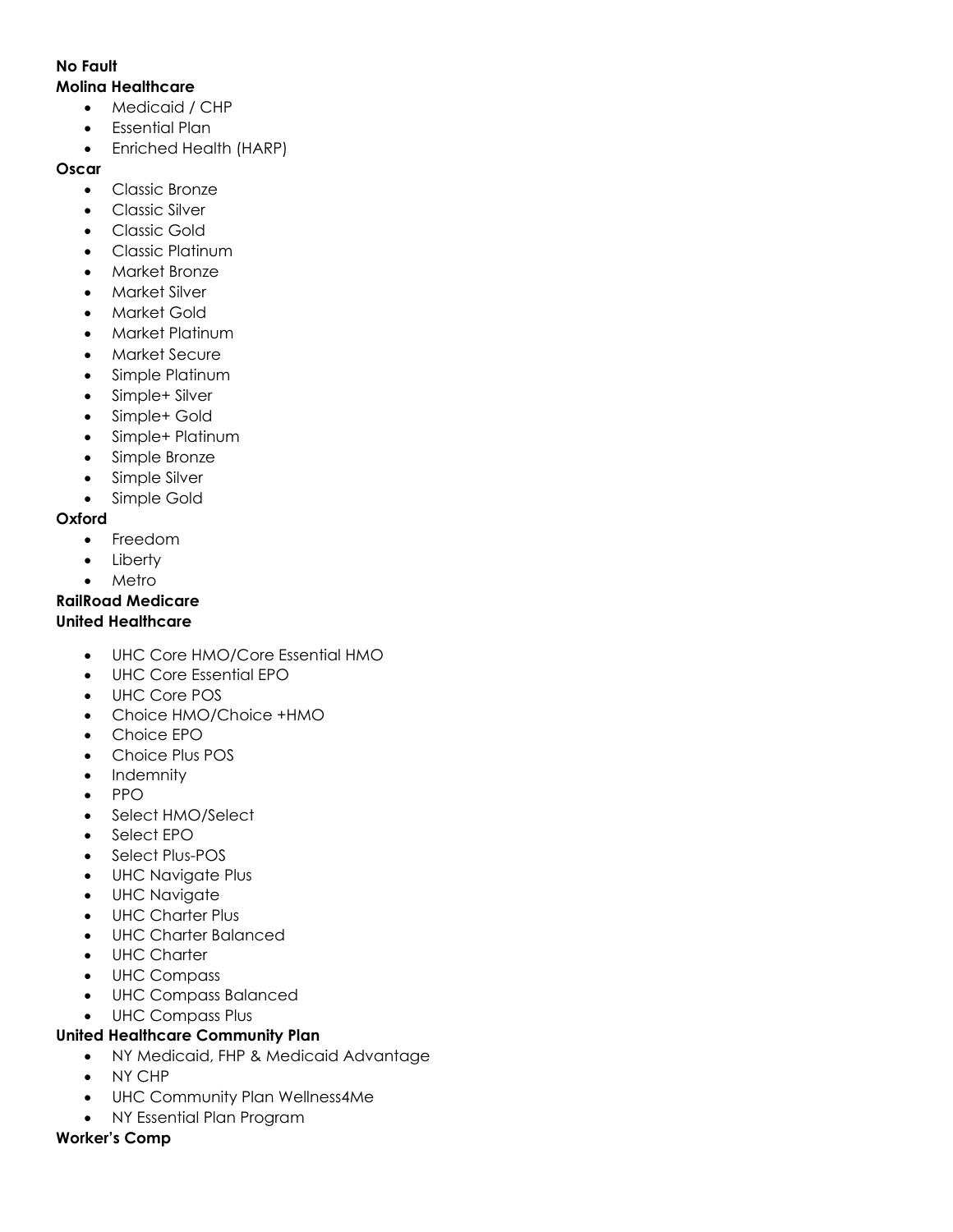## **Tommaso Addona, MD, FACS: HOSPITALS**

East Hills Surgery Center Forest Hills Hospital |Northwell Health Glen Cove Hospital| Northwell Health Good Samaritan Hospital |Catholic Health Services Huntington Hospital| Northwell Health Lenox Hill Hospital | Northwell Health Long Island Jewish Medical Center| Northwell Health Mercy Medical Center | Catholic Health Services Mount Sinai South Nassau Hospital New York–Presbyterian Hospital Queens North Shore University Hospital Valley Stream|Northwell Health NSUH Manhasset Hospital |Northwell Health NSUH Plainview Hospital |Northwell Health NSUH Syosset Hospital | Northwell Health NYU Langone Hospital Long Island South Shore University Hospital| Northwell Health St. Catherine of Siena |Catholic Health Services St. Francis Hospital |The Heart Center®| Catholic Health Services St. Joseph Hospital | Catholic Health Services White Plains Hospital

## **Nikhil Agrawal, MD: HEALTH PLANS Aetna**

## **Agewell**

- FIDA
- LiveWell
- FeelWell
- CareWell
- StayWell
- BeWell

### **Blue Cross Blue Shield**

- BlueCard PPO/EPO
- BlueCard PPO Basic
- BlueCard Traditional
- Federal Employee Program

### **Elderplan**

- Elderplan FIDA Total Care Medicare Medicaid Plan
- Elderplan Advantage for Nursing Home Residents HMO SNP
- Elderplan Extra Help HMO
- Elderplan for Medicaid Beneficiaries HMO SNP
- Elderplan Plus Long Term Care HMO SNP

#### **Fidelis**

- Child Health Plus
- Medicare Advantage/ Dual Advantage
- Essential Plan
- Medicaid Managed Care
- Healthier Life
- Fidelis Care At Home
- Medicaid Advantage Plus

### **GHI**

- EmblemHealth CBP EPO
- EmblemHealth CBP PPO
- Network Access Plan
- EmblemHealth Medicare ASO
- EmblemHealth Medicare PPO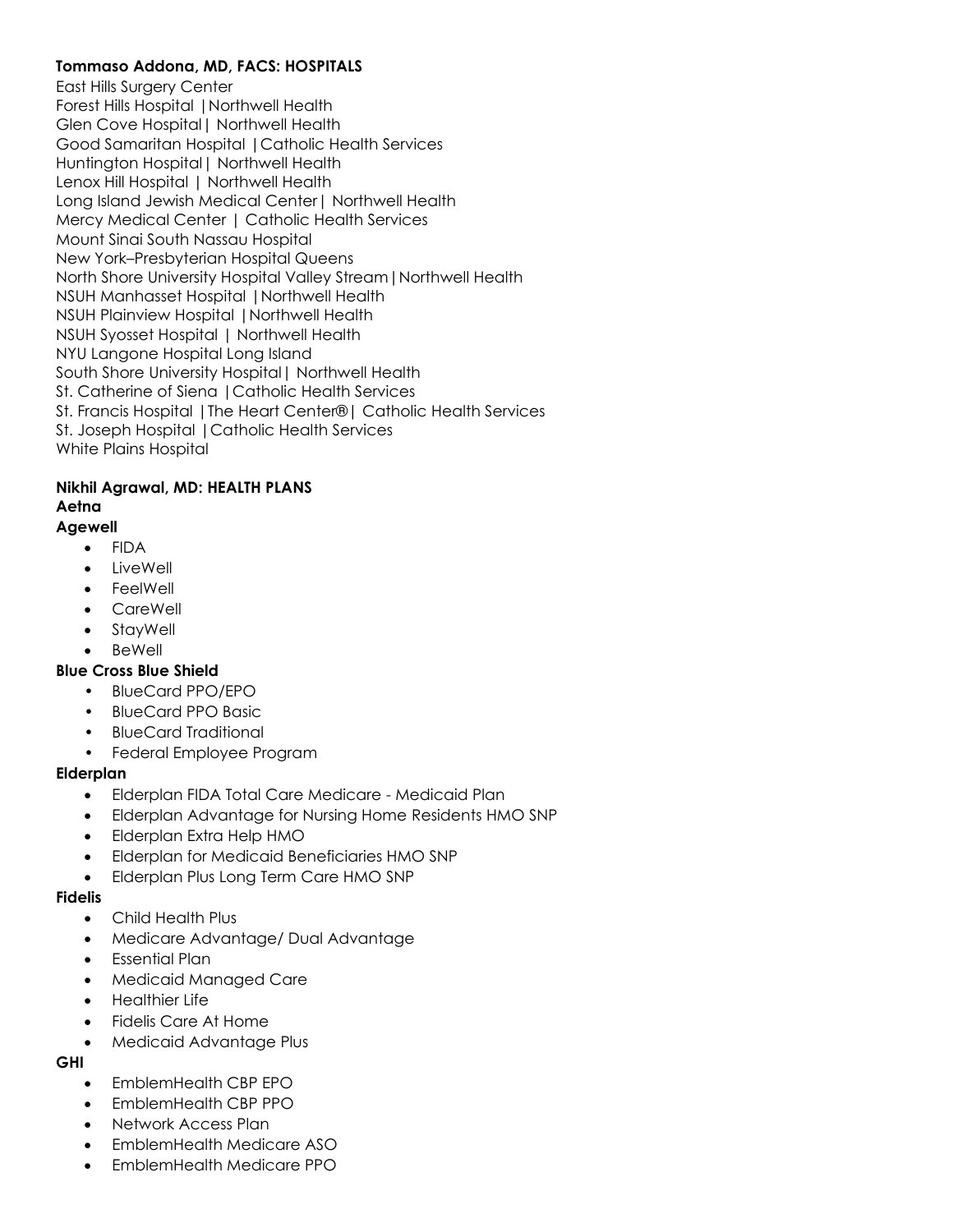• Medicare Dual Eligible (PPO) SNP

## **HIP / HIPIC**

*Prime Network*

- Access I
- Access II
- HMO
- Prime
- Prime POS
- Prime EPO/Select EPO
- Prime PPO/Select PPO

*Premium Network*

- Access I
- Access II
- HMO
- Prime
- Prime POS
- Prime EPO/Select EPO
- Prime PPO/Select PPO
- GHI HMO Network-Based Plans
- Child Health Plus
- **Medicaid**
- EmblemHealth Essential (HMO)
- EmblemHealth VIP High Option (HMO)
- Medicare Supplemental (cost plan)
- EmblemHealth Medicare HMO
- EmblemHealth Dual Assurance FIDA Plan
- ArchCare Community Advantage FIDA Plan
- GuildNet Gold Plus FIDA Plan POS
- Vytra HMO

# **HealthCare Partners**

• Healthcare Partners

# **HealthFirst**

- Medicaid Managed Care
- Child Health Plus
- Personal Wellness Plan
- 65 Plus Plan (HMO)
- Coordinated Benefits Plan (HMO)
- Increased Benefits Plan (HMO)
- Life Improvement Plan (HMO SNP)
- CompleteCare (HMO SNP)
- AbsoluteCare FIDA Plan (Medicare-Medicaid Plan)
- Essential Plan
- Platinum Leaf Premier
- Gold Leaf Premier
- Silver Leaf Premier
- Bronze Leaf Premier
- Platinum Leaf
- Gold Leaf
- Silver Leaf
- Bronze Leaf
- Green Leaf
- HMO A-VAD, HMO B-VAD, HMO C-VAD, HMO D-VAD
- HMO A, HMO B, HMO C, HMO D, HMO E
- HMO B Small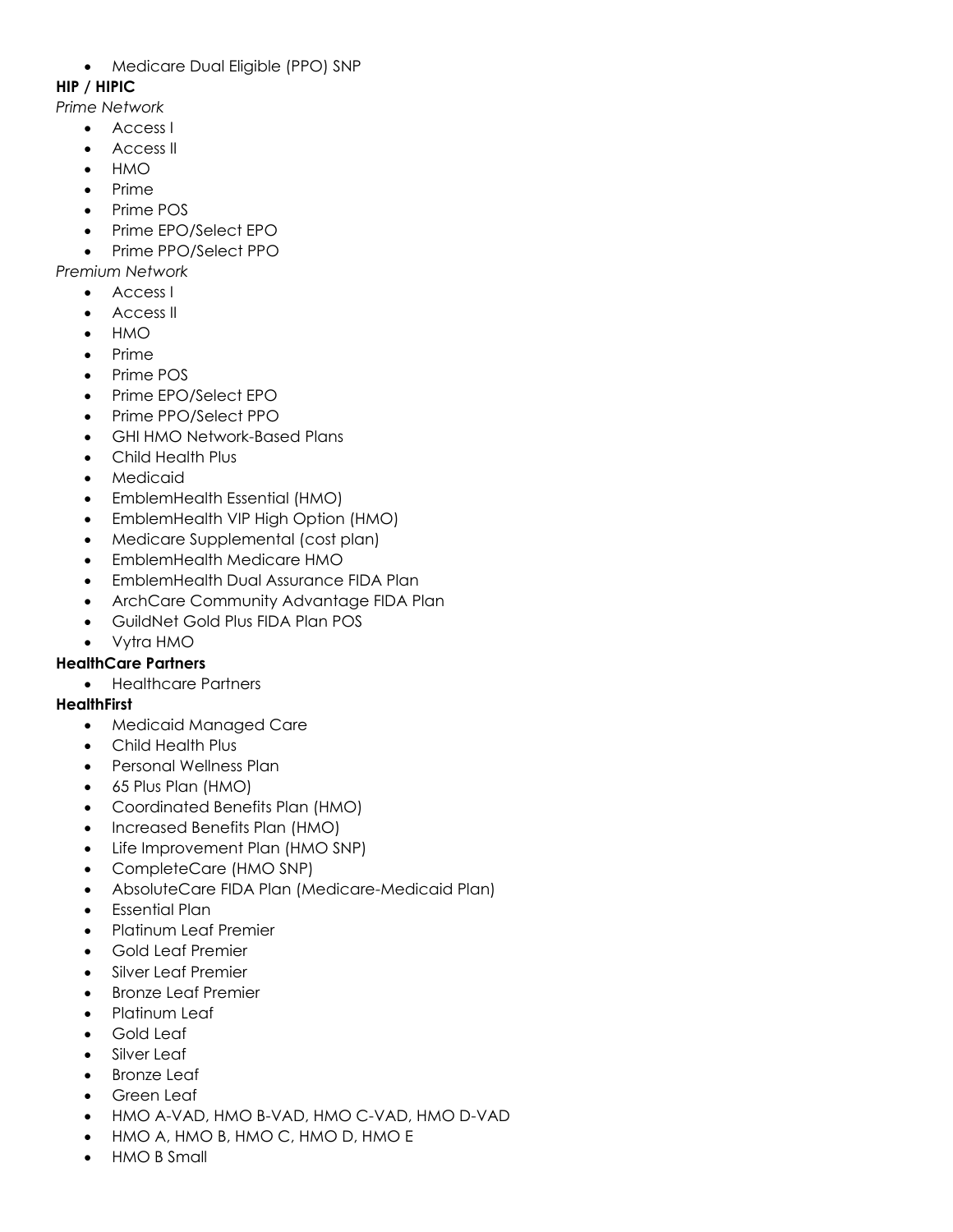• Healthy NY Small Group

#### **Oscar**

- Classic Bronze
- Classic Silver
- Classic Gold
- Classic Platinum
- Market Bronze
- Market Silver
- Market Gold
- Market Platinum
- Market Secure
- Simple Platinum
- Simple+ Silver
- Simple+ Gold
- Simple+ Platinum
- Simple Bronze
- Simple Silver
- Simple Gold

#### **Oxford**

- Freedom
- Liberty
- Metro

#### **Magnacare**

- PPO
- Worker's Comp
- EESISP / Local 3 ONLY

### **Molina Healthcare**

- Medicaid / CHP
- Essential Plan
- Enriched Health (HARP)

## **Medicare**

# **Medicaid**

## **United Healthcare**

- UHC Core HMO/Core Essential HMO
- UHC Core Essential EPO
- UHC Core POS
- Choice HMO/Choice +HMO
- Choice EPO
- Choice Plus POS
- UHC Nexus ACO HMO
- UHC Nexus ACO EPO
- UHC Nexus ACO POS
- Indemnity
- PPO
- Select HMO/Select
- Select EPO
- Select Plus-POS
- UHC Navigate Plus
- UHC Navigate
- UHC Charter Plus
- UHC Charter Balanced
- UHC Charter
- UHC Compass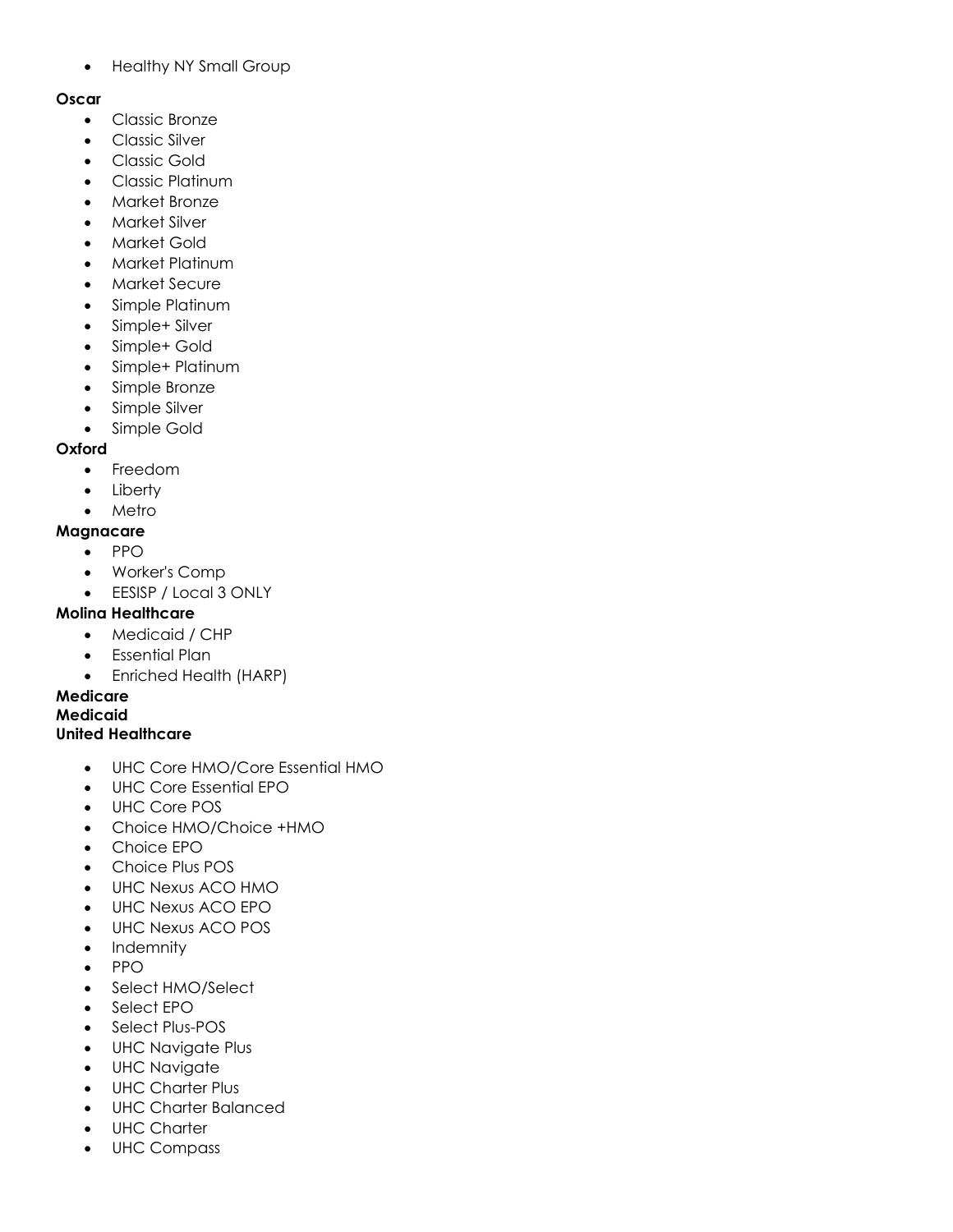- UHC Compass Balanced
- UHC Compass Plus

## **United Healthcare Community Plan**

- NY Medicaid, FHP & Medicaid Advantage
- NY Medicare
- NY CHP
- UHC Community Plan Wellness4Me
- NY Essential Plan Program

### **Worker's Comp**

### **Nikhil Agrawal, MD: HOSPITALS**

East Hills Surgery Center Forest Hills Hospital| Northwell Health Flushing Hospital Medical Center (pending) Glen Cove Hospital| Northwell Health Good Samaritan Hospital |Catholic Health Huntington Hospital| Northwell Health Long Island Jewish Medical Center| Northwell Health Mercy Medical Center | Catholic Health Mount Sinai South Nassau Hospital Nassau University Medical Center New York–Presbyterian Hospital Queens NSUH Plainview Hospital |Northwell Health NSUH Syosset Hospital | Northwell Health NYU Langone Hospital Long Island South Shore University Hospital| Northwell Health St. Catherine of Siena |Catholic Health St. Francis Hospital |The Heart Center®| Catholic Health St. Joseph Hospital |Catholic Health White Plains Hospital (pending)

#### **Jerry Chang, MD, FACS: HEALTH PLANS Aetna Agewell**

- FIDA
- LiveWell
- **FeelWell**
- CareWell
- **StayWell**
- BeWell

## **Blue Cross Blue Shield**

- BlueCard PPO/EPO
- BlueCard PPO Basic
- BlueCard Traditional
- Federal Employee Program

## **Elderplan**

- Elderplan FIDA Total Care Medicare Medicaid Plan
- Elderplan Advantage for Nursing Home Residents HMO SNP
- Elderplan Extra Help HMO
- Elderplan for Medicaid Beneficiaries HMO SNP
- Elderplan Plus Long Term Care HMO SNP

### **Fidelis**

- Child Health Plus
- Medicare Advantage/ Dual Advantage
- Essential Plan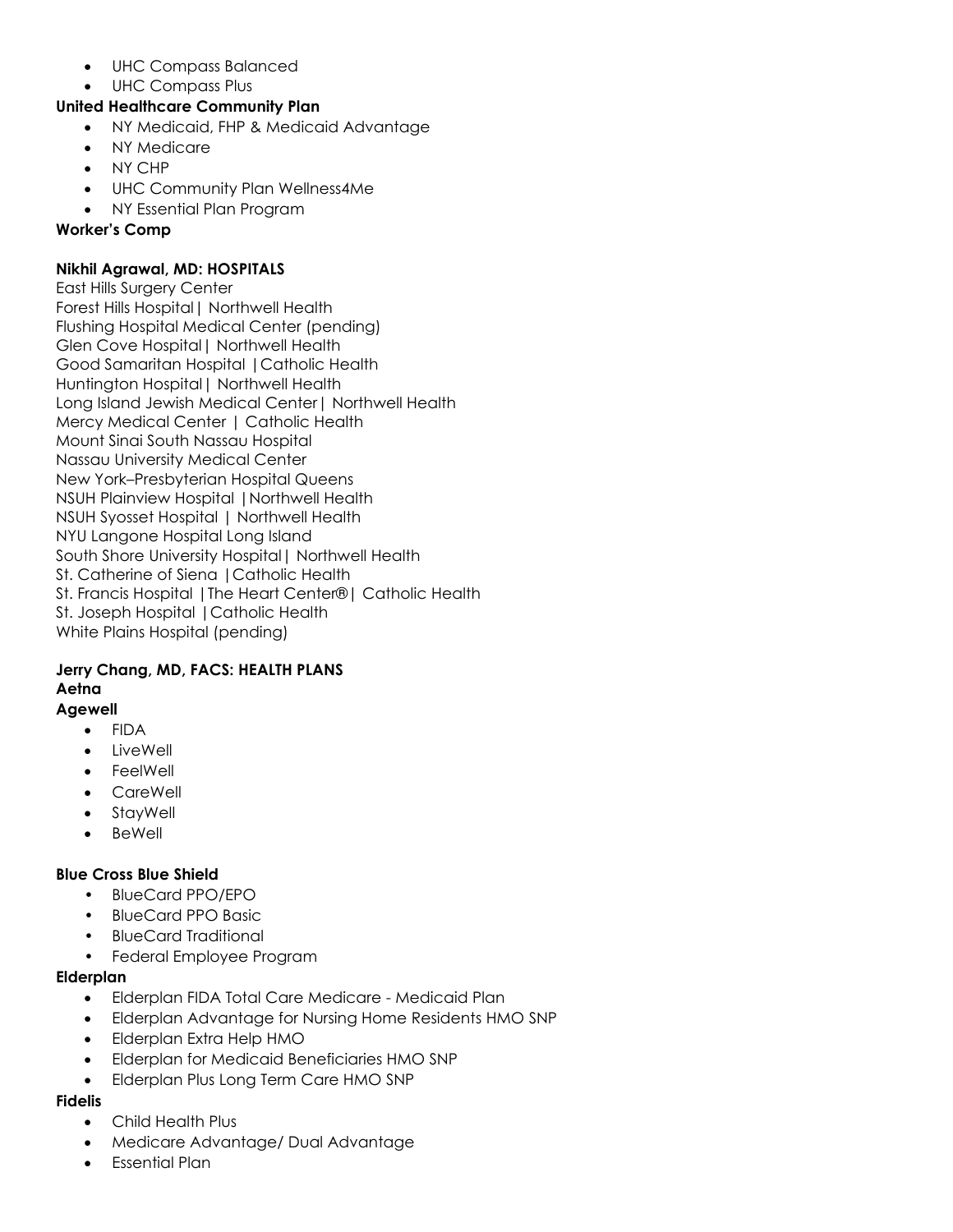- Medicaid Managed Care
- Healthier Life
- Fidelis Care At Home
- Medicaid Advantage Plus
- Metal-Level Products

#### **GHI**

- EmblemHealth CBP EPO
- EmblemHealth CBP PPO
- Network Access Plan
- EmblemHealth Medicare ASO
- EmblemHealth Medicare PPO
- Medicare Dual Eligible (PPO) SNP

### **HIP / HIPIC**

*Prime Network*

- Access I
- Access II
- HMO
- Prime
- Prime POS
- Prime EPO/Select EPO
- Prime PPO/Select PPO

*Premium Network*

- Access I
- Access II
- HMO
- Prime
- Prime POS
- Prime EPO/Select EPO
- Prime PPO/Select PPO
- GHI HMO Network-Based Plans
- Child Health Plus
- **Medicaid**
- EmblemHealth Essential (HMO)
- EmblemHealth VIP High Option (HMO)
- Medicare Supplemental (cost plan)
- EmblemHealth Medicare HMO
- EmblemHealth Dual Assurance FIDA Plan
- ArchCare Community Advantage FIDA Plan
- GuildNet Gold Plus FIDA Plan POS
- Vytra HMO

### **Vytra Health Plans Managed Systems**

• Vytra ASO

### **ConnectiCare Insurance**

- HMO & POS
- Medicare Advantage
- PPO

### **HealthCare Partners**

- Healthcare Partners
- Liberty Health Advantage

### **HealthFirst**

- Medicaid Managed Care
- Child Health Plus
- Personal Wellness Plan
- 65 Plus Plan (HMO)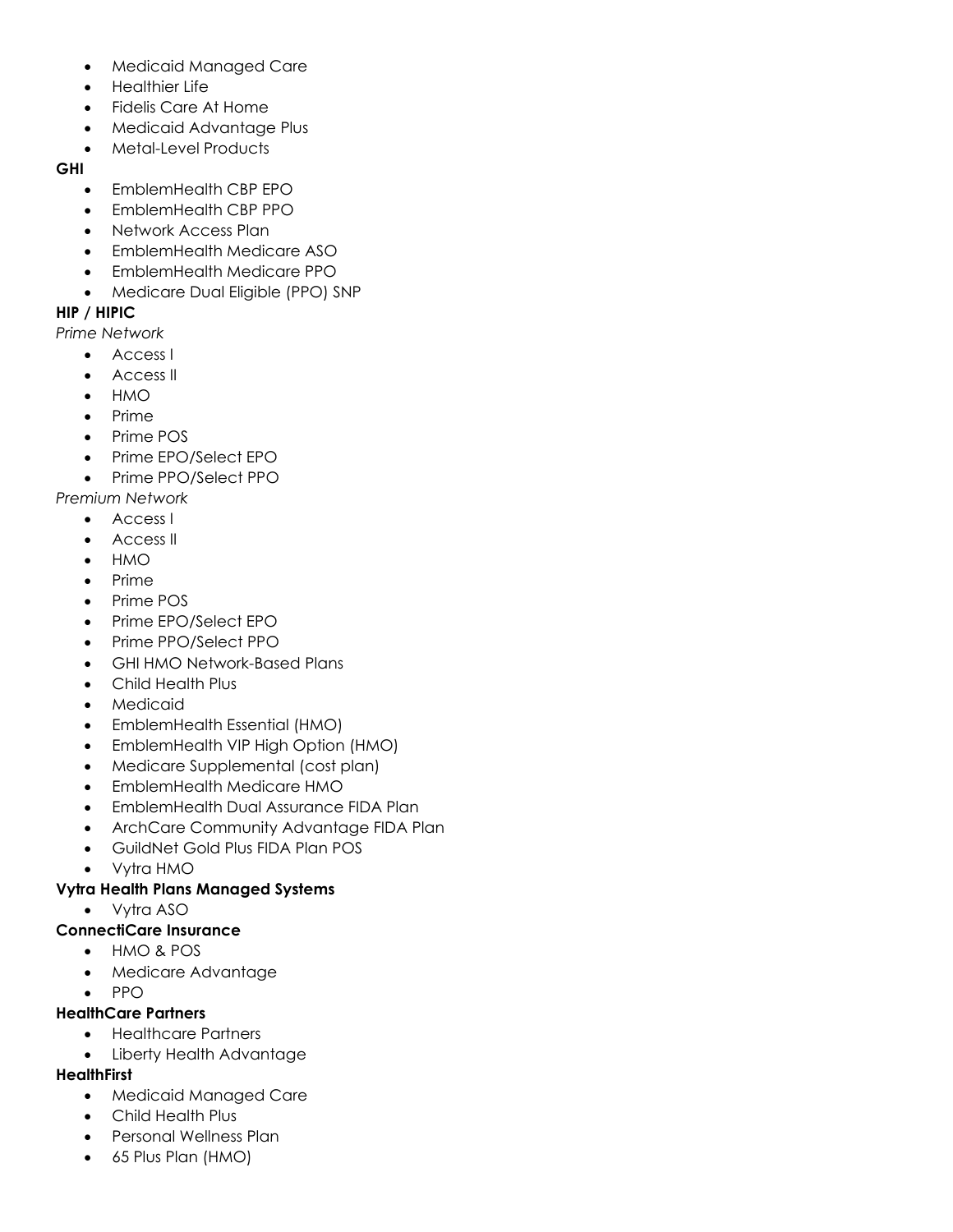- Increased Benefits Plan (HMO)
- Mount Sinai Select (HMO)
- Life Improvement Plan (HMO SNP)
- AssuredCare (HMO SNP)
- CompleteCare (HMO SNP)
- AbsoluteCare FIDA Plan (Medicare-Medicaid Plan)
- Essential Plan
- Platinum Leaf Premier
- Gold Leaf Premier
- Silver Leaf Premier
- Bronze Leaf Premier
- Platinum Leaf
- Gold Leaf
- Silver Leaf
- Bronze Leaf
- Green Leaf
- HMO A-VAD, HMO B-VAD, HMO C-VAD, HMO D-VAD
- HMO A, HMO B, HMO C, HMO D, HMO E
- HMO B Small
- Healthy NY Small Group

#### **Magnacare**

- PPO
- Worker's Comp
- EESISP / Local 3 ONLY

#### **Medicare**

#### **Medicaid**

#### **Molina Healthcare**

- Medicaid / CHP
- Essential Plan
- Enriched Health (HARP)

### **No Fault**

### **Oscar**

- Classic Bronze
- Classic Silver
- Classic Gold
- Classic Platinum
- Market Bronze
- Market Silver
- Market Gold
- Market Platinum
- Market Secure
- Simple Platinum
- Simple+ Silver
- Simple+ Gold
- Simple+ Platinum
- Simple Bronze
- Simple Silver
- Simple Gold

#### **Oxford**

- Freedom
- **Liberty**
- Metro

**RailRoad Medicare United Healthcare**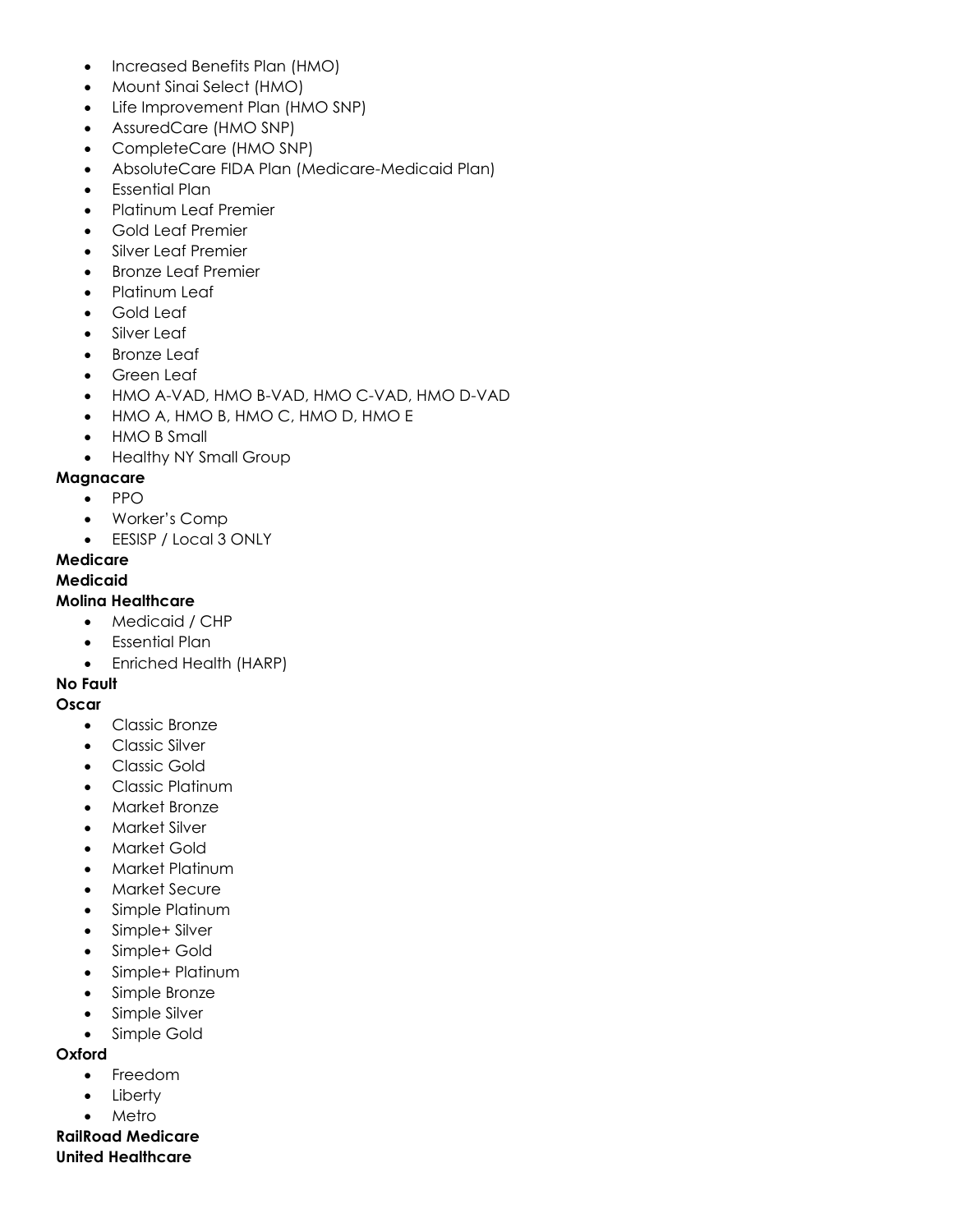- UHC Core HMO/Core Essential HMO
- UHC Core Essential EPO
- UHC Core POS
- Choice HMO/Choice +HMO
- Choice EPO
- Choice Plus POS
- **Indemnity**
- PPO
- Select HMO/Select
- Select EPO
- Select Plus-POS
- UHC Navigate Plus
- UHC Navigate
- UHC Charter Plus
- UHC Charter Balanced
- UHC Charter
- UHC Compass
- UHC Compass Balanced
- UHC Compass Plus

## **United Healthcare Community Plan**

- NY Medicaid, FHP & Medicaid Advantage
- NY CHP
- UHC Community Plan Wellness4Me
- NY Essential Plan Program

### **VNSNY**

- CHOICE Total
- CHOICE Medicare Advantage
- CHOICE FIDA Complete

## **Worker's Comp**

### **World Trade Center Monitoring Program**

### **Jerry Chang, MD, FACS: HOSPITALS**

Flushing Hospital Medical Center Forest Hills Hospital| Northwell Health Lenox Hill Hospital | Northwell Health Long Island Jewish Medical Center| Northwell Health Mercy Medical Center | Catholic Health Services Mount Sinai South Nassau Hospital Nassau University Medical Center New York–Presbyterian Hospital Queens New York-- Presbyterian Methodist Hospital NSUH Valley Stream| Northwell Health NSUH Manhasset Hospital |Northwell Health NYU Langone Hospital Long Island Plainview Hospital | Northwell Health St. Francis Hospital| The Heart Center®| Catholic Health Services Syosset Hospital| Northwell Health

#### **Michael Christy, MD, MA, FACS: HEALTH PLANS Aetna Agewell**

- FIDA
	- **LiveWell**
	- FeelWell
	- CareWell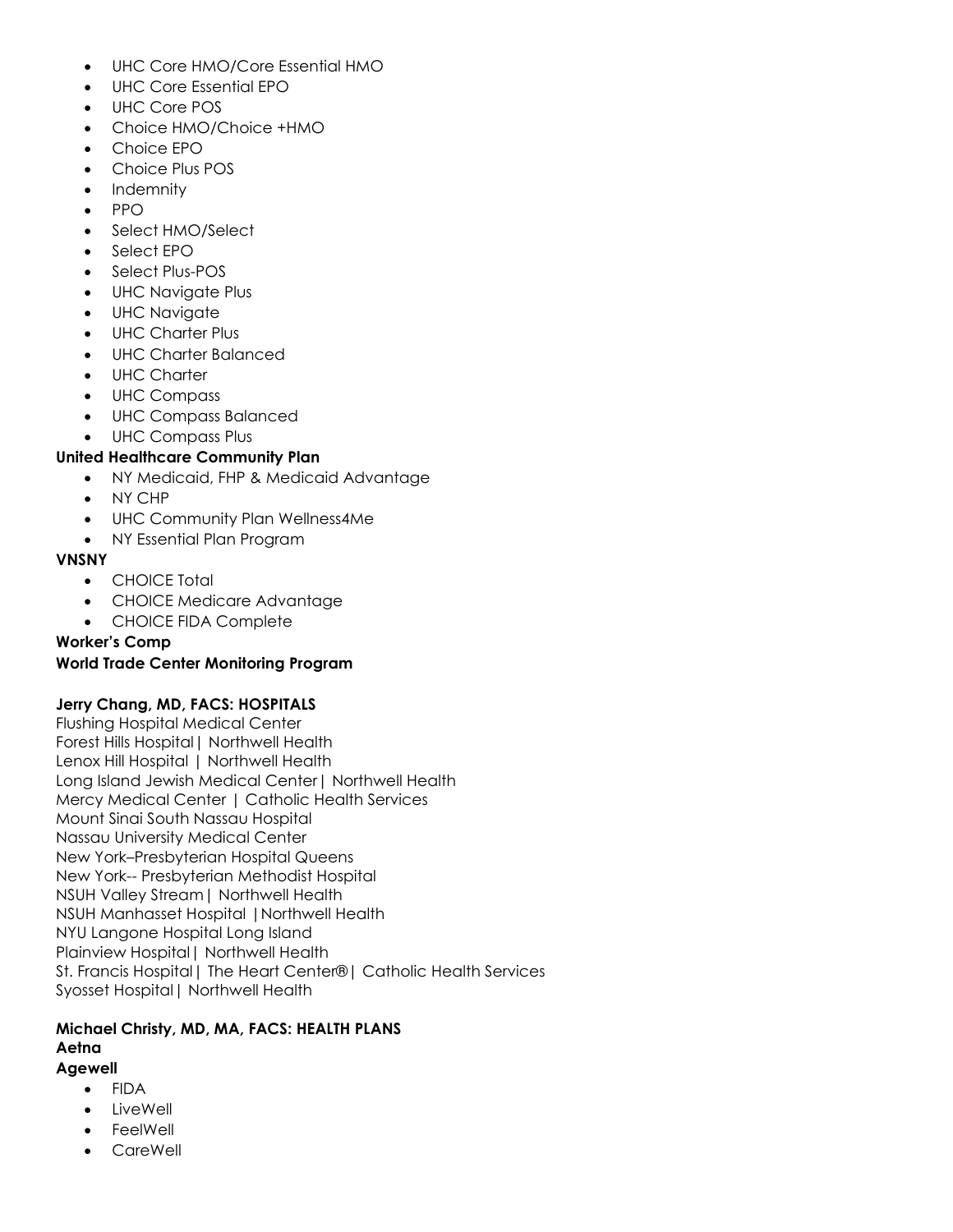- StayWell
- **BeWell**

## **Blue Cross Blue Shield**

- BlueCard PPO/EPO
- BlueCard PPO Basic
- BlueCard Traditional
- Federal Employee Program

# **Elderplan**

- Elderplan FIDA Total Care Medicare Medicaid Plan
- Elderplan Advantage for Nursing Home Residents HMO SNP
- Elderplan Extra Help HMO
- Elderplan for Medicaid Beneficiaries HMO SNP
- Elderplan Plus Long Term Care HMO SNP

# **Fidelis**

- Child Health Plus
- Medicare Advantage/ Dual Advantage
- Essential Plan
- Medicaid Managed Care
- Healthier Life
- Fidelis Care At Home
- Medicaid Advantage Plus
- Metal Level Products

# **GHI**

- EmblemHealth CBP EPO
- EmblemHealth CBP PPO
- Network Access Plan
- EmblemHealth Medicare ASO
- EmblemHealth Medicare PPO
- Medicare Dual Eligible (PPO) SNP

# **HIP / HIPIC**

- *Prime Network*
	- Access I
	- Access II
	- HMO
	- Prime
	- Prime POS
	- Prime EPO/Select EPO
	- Prime PPO/Select PPO

*Premium Network*

- Access I
- Access II
- HMO
- Prime
- Prime POS
- Prime EPO/Select EPO
- Prime PPO/Select PPO
- GHI HMO Network-Based Plans
- Child Health Plus
- **Medicaid**
- EmblemHealth Essential (HMO)
- EmblemHealth VIP High Option (HMO)
- Medicare Supplemental (cost plan)
- EmblemHealth Medicare HMO
- EmblemHealth Dual Assurance FIDA Plan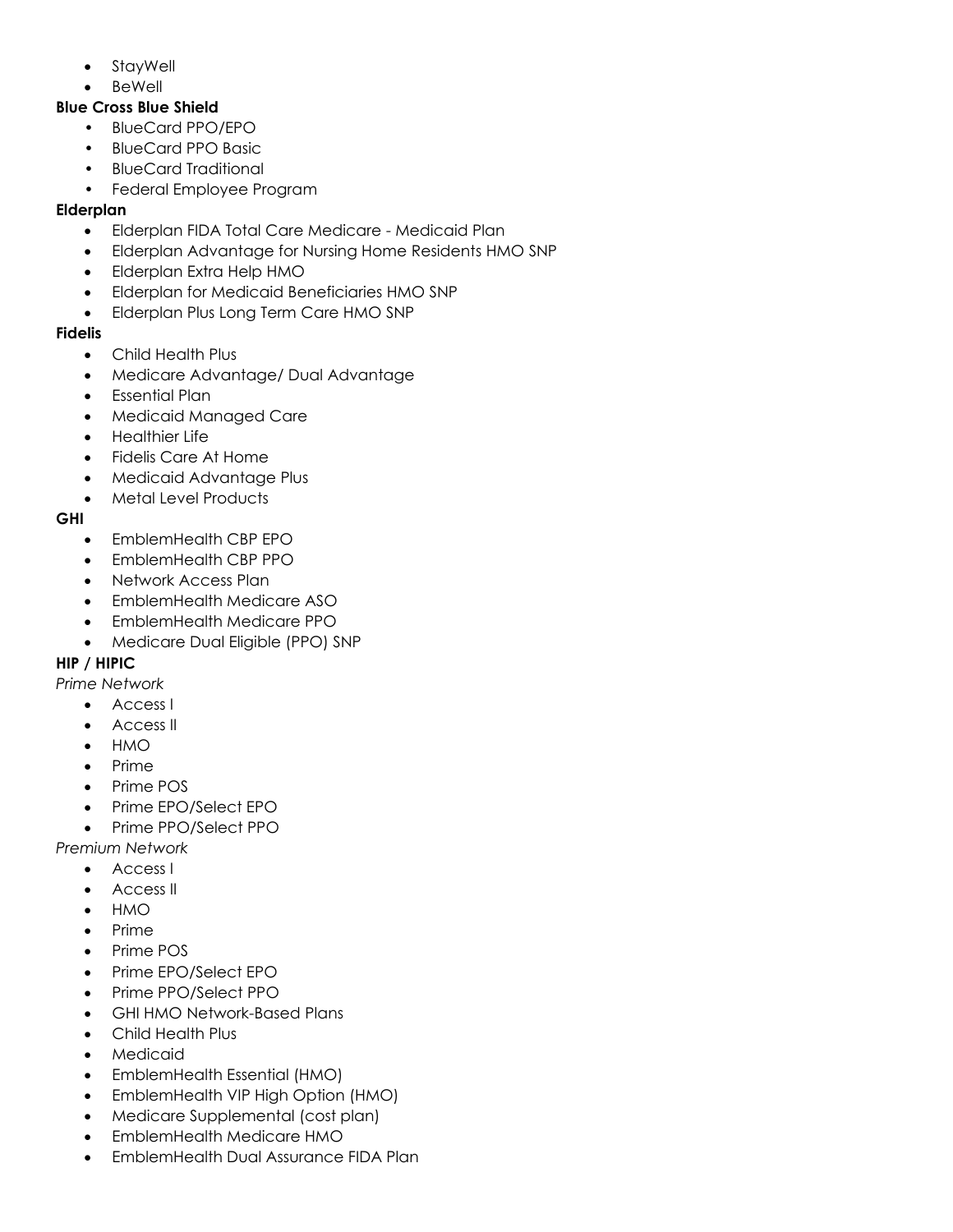- ArchCare Community Advantage FIDA Plan
- GuildNet Gold Plus FIDA Plan POS

# **Vytra Health Plans Managed Systems**

- Vytra ASO
- **ConnectiCare Insurance**
	- HMO & POS
	- Medicare Advantage
	- PPO

# **HealthCare Partners**

• Healthcare Partners

# **HealthFirst**

- Medicaid Managed Care
- Child Health Plus
- Personal Wellness Plan
- 65 Plus Plan (HMO)
- Coordinated Benefits Plan (HMO)
- Increased Benefits Plan (HMO)
- Life Improvement Plan (HMO SNP)
- CompleteCare (HMO SNP)
- AbsoluteCare FIDA Plan (Medicare-Medicaid Plan)
- Essential Plan
- Platinum Leaf Premier
- Gold Leaf Premier
- Silver Leaf Premier
- Bronze Leaf Premier
- Platinum Leaf
- Gold Leaf
- Silver Leaf
- **Bronze Leaf**
- Green Leaf
- HMO A-VAD, HMO B-VAD, HMO C-VAD, HMO D-VAD
- HMO A, HMO B, HMO C, HMO D, HMO E
- HMO B Small
- Healthy NY Small Group

# **Magnacare**

- PPO
- Worker's Comp
- EESISP / Local 3 ONLY

# **Medicare**

# **Medicaid**

## **Molina Healthcare**

- Medicaid / CHP
- Essential Plan
- Enriched Health (HARP)

# **No Fault**

# **Oscar**

- Classic Bronze
- Classic Silver
- Classic Gold
- Classic Platinum
- Market Bronze
- Market Silver
- Market Gold
- Market Platinum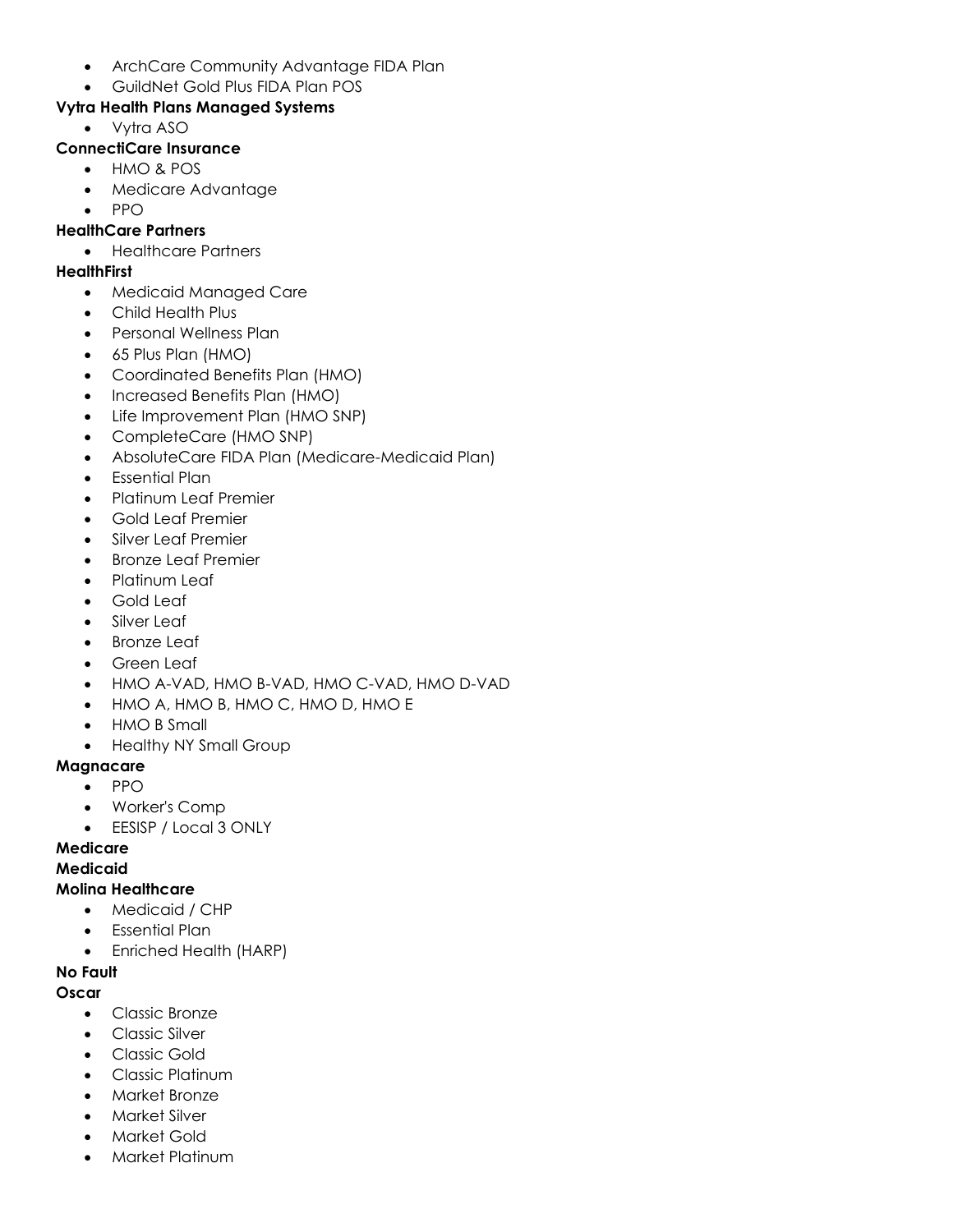- Market Secure
- Simple Platinum
- Simple+ Silver
- Simple+ Gold
- Simple+ Platinum
- Simple Bronze
- Simple Silver
- Simple Gold

## **Oxford**

- Freedom
- **Liberty**
- Metro

# **Railroad Medicare**

## **United Healthcare**

- UHC Core HMO/Core Essential HMO
- UHC Core Essential EPO
- UHC Core POS
- Choice HMO/Choice +HMO
- Choice EPO
- Choice Plus POS
- Indemnity
- PPO
- Select HMO/Select
- Select EPO
- Select Plus-POS
- UHC Navigate Plus
- UHC Navigate
- UHC Charter Plus
- UHC Charter Balanced
- UHC Charter
- UHC Compass
- UHC Compass Balanced
- UHC Compass Plus

## **United Healthcare Community Plan**

- NY Medicaid, FHP & Medicaid Advantage
- NY CHP
- UHC Community Plan Wellness4Me
- NY Essential Plan Program

## **US Family Health Plan - TRICARE Worker's Comp**

## **Michael Christy, MD, MA, FACS: HOSPITALS**

East Hills Surgery Center Flushing Hospital Medical Center Glen Cove Hospital |Northwell Health Good Samaritan Hospital| Medical Center |Catholic Health Services Huntington Hospital| Northwell Health Long Island Community Hospital Medical Center Long Island Jewish Medical Center| Northwell Health Mather Hospital |Northwell Health Mercy Medical Center |Catholic Health Services Mount Sinai South Nassau Hospital Nassau University Medical Center New York–Presbyterian Hospital Queens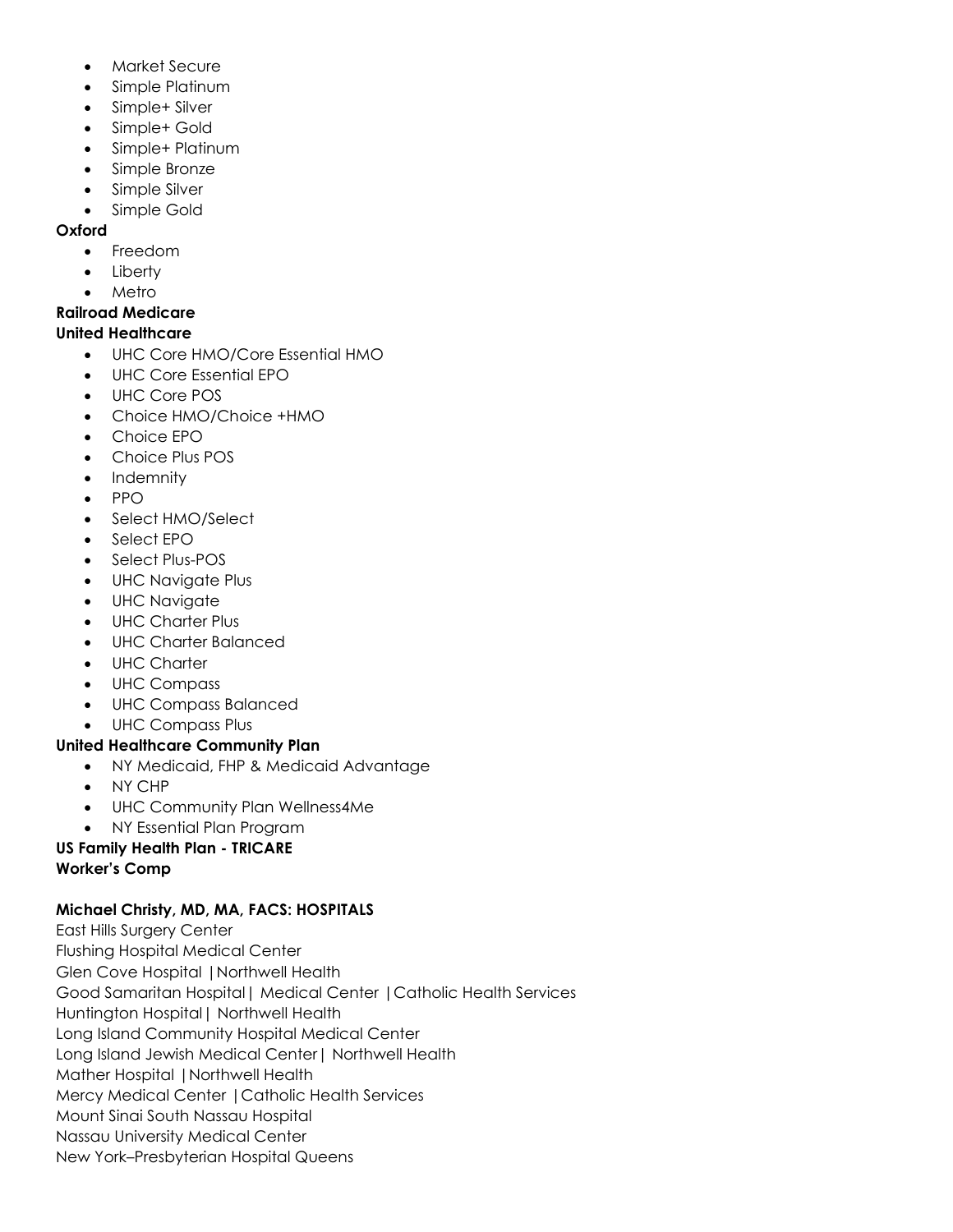North Shore University Hospital Manhasset| Northwell Health North Shore University Hospital Valley Stream| Northwell Health NYU Langone Hospital Long Island Plainview Hospital| Northwell Health South Shore University Hospital| Northwell Health St. Catherine of Siena| Medical Center| Catholic Health Services St. Francis Hospital| The Heart Center®| Catholic Health Services St. John's Episcopal Hospital pending) St. Joseph Hospital Catholic Health Services Syosset Hospital| Northwell Health

#### **Daniel A. Cuzzone, MD; HEALTH PLANS Aetna Agewell**

- FIDA
- **LiveWell**
- FeelWell
- CareWell
- StayWell
- **BeWell**

#### **Blue Cross Blue Shield**

- BlueCard PPO/EPO
- BlueCard PPO Basic
- BlueCard Traditional
- Federal Employee Program

#### **Elderplan**

- Elderplan FIDA Total Care Medicare Medicaid Plan
- Elderplan Advantage for Nursing Home Residents HMO SNP
- Elderplan Extra Help HMO
- Elderplan for Medicaid Beneficiaries HMO SNP
- Elderplan Plus Long Term Care HMO SNP

### **Fidelis**

- Child Health Plus
- Medicare Advantage/ Dual Advantage
- Essential Plan
- Medicaid Managed Care
- Healthier Life
- Fidelis Care At Home
- Medicaid Advantage Plus
- Metal Level Products

#### **GHI**

- EmblemHealth CBP EPO
- EmblemHealth CBP PPO
- Network Access Plan
- EmblemHealth Medicare ASO
- EmblemHealth Medicare PPO
- Medicare Dual Eligible (PPO) SNP

### **HIP / HIPIC**

#### *Prime Network*

• Access I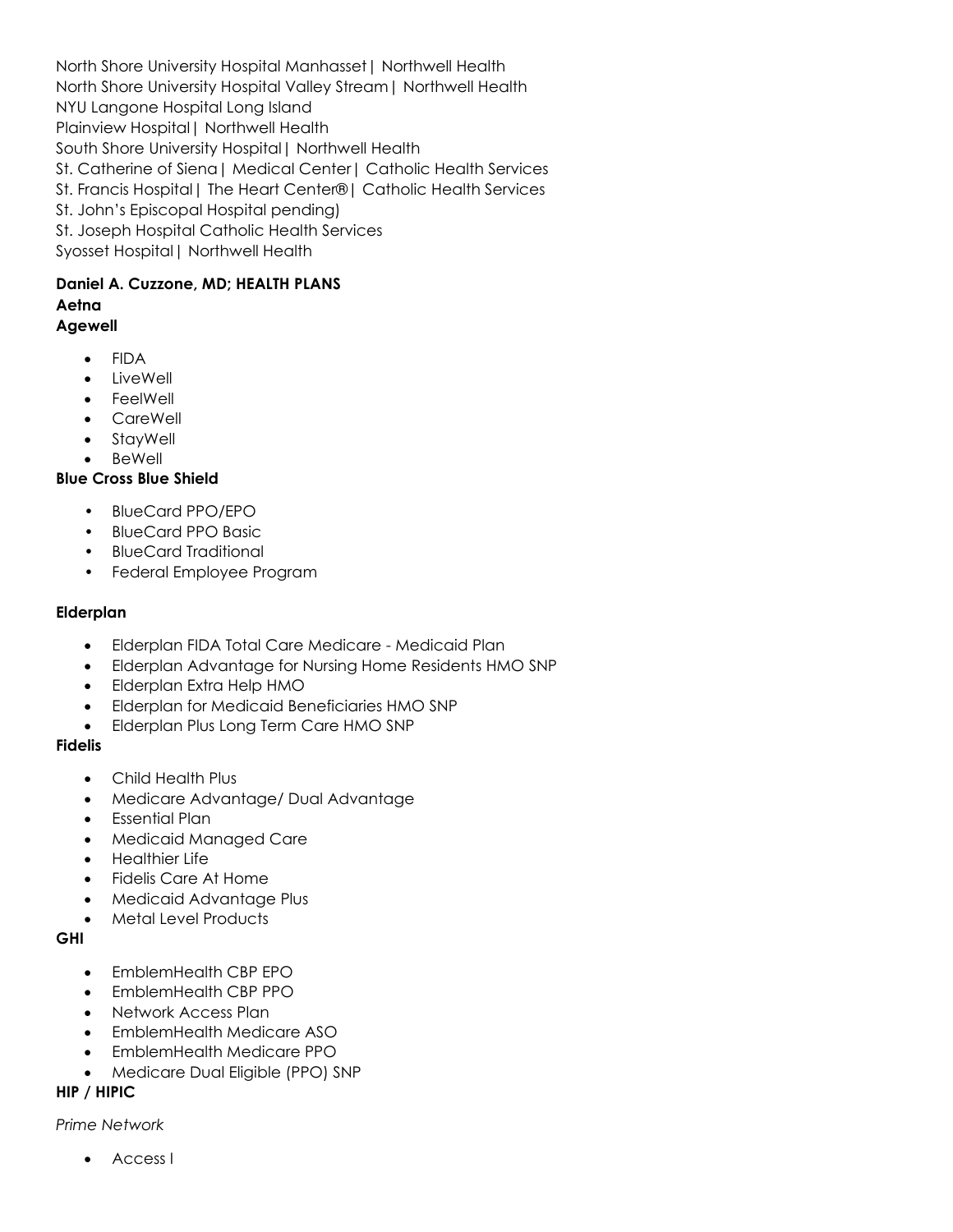- Access II
- HMO
- Prime
- Prime POS
- Prime EPO/Select EPO
- Prime PPO/Select PPO

*Premium Network*

- Access I
- Access II
- HMO
- Prime
- Prime POS
- Prime EPO/Select EPO
- Prime PPO/Select PPO
- GHI HMO Network-Based Plans
- Child Health Plus
- Medicaid
- EmblemHealth Essential (HMO)
- EmblemHealth VIP High Option (HMO)
- Medicare Supplemental (cost plan)
- EmblemHealth Medicare HMO
- EmblemHealth Dual Assurance FIDA Plan
- ArchCare Community Advantage FIDA Plan
- GuildNet Gold Plus FIDA Plan POS
- Vytra HMO

#### **Vytra Health Plans Managed Systems**

• Vytra ASO

### **ConnectiCare Insurance**

- HMO & POS
- Medicare Advantage
- PPO

### **HealthFirst**

- Medicaid Managed Care
- Child Health Plus
- Personal Wellness Plan
- 65 Plus Plan (HMO)
- Coordinated Benefits Plan (HMO)
- Increased Benefits Plan (HMO)
- Life Improvement Plan (HMO SNP)
- CompleteCare (HMO SNP)
- AbsoluteCare FIDA Plan (Medicare-Medicaid Plan)
- Essential Plan
- Platinum Leaf Premier
- Gold Leaf Premier
- Silver Leaf Premier
- Bronze Leaf Premier
- Platinum Leaf
- Gold Leaf
- Silver Leaf
- **Bronze Leaf**
- **Green Leaf**
- HMO A-VAD, HMO B-VAD, HMO C-VAD, HMO D-VAD
- HMO A, HMO B, HMO C, HMO D, HMO E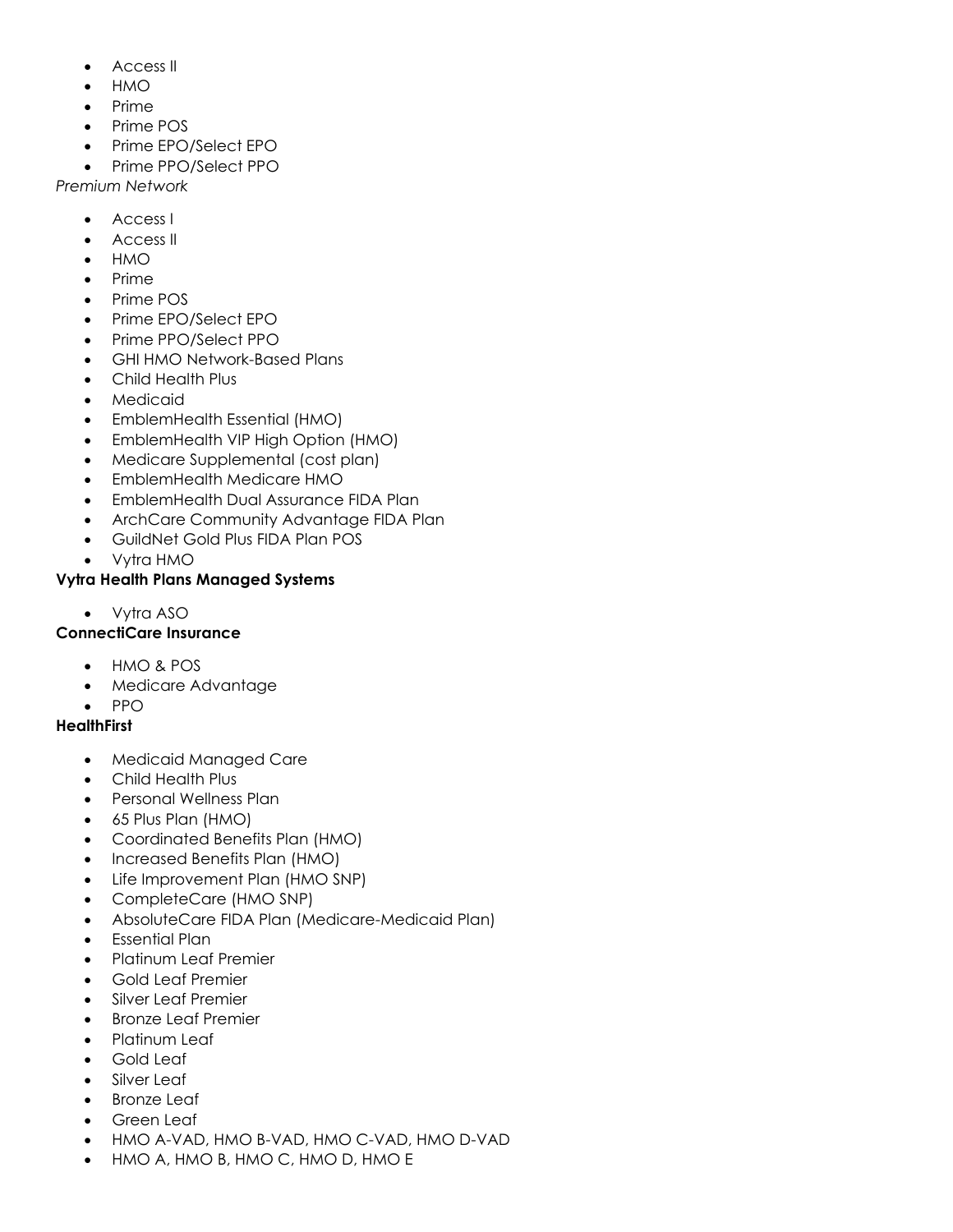- HMO B Small
- Healthy NY Small Group

### **HealthCare Partners**

• Healthcare Partners

## **Magnacare**

- PPO
- Worker's Comp
- EESISP / Local 3 ONLY

## **Medicare**

# **Medicaid**

## **Molina Healthcare**

- Medicaid / CHP
- Essential Plan
- Enriched Health (HARP)

## **No Fault**

## **Oscar**

- Classic Bronze
- Classic Silver
- Classic Gold
- Classic Platinum
- Market Bronze
- Market Silver
- Market Gold
- Market Platinum
- Market Secure
- Simple Platinum
- Simple+ Silver
- Simple+ Gold
- Simple+ Platinum
- Simple Bronze
- Simple Silver
- Simple Gold

## **Oxford**

- Freedom
- Liberty
- Metro

## **United Healthcare**

- UHC Core HMO/Core Essential HMO
- UHC Core Essential EPO
- UHC Core POS
- Choice HMO/Choice +HMO
- Choice EPO
- Choice Plus POS
- Indemnity
- PPO
- Select HMO/Select
- Select EPO
- Select Plus-POS
- UHC Navigate Plus
- UHC Navigate
- UHC Charter Plus
- UHC Charter Balanced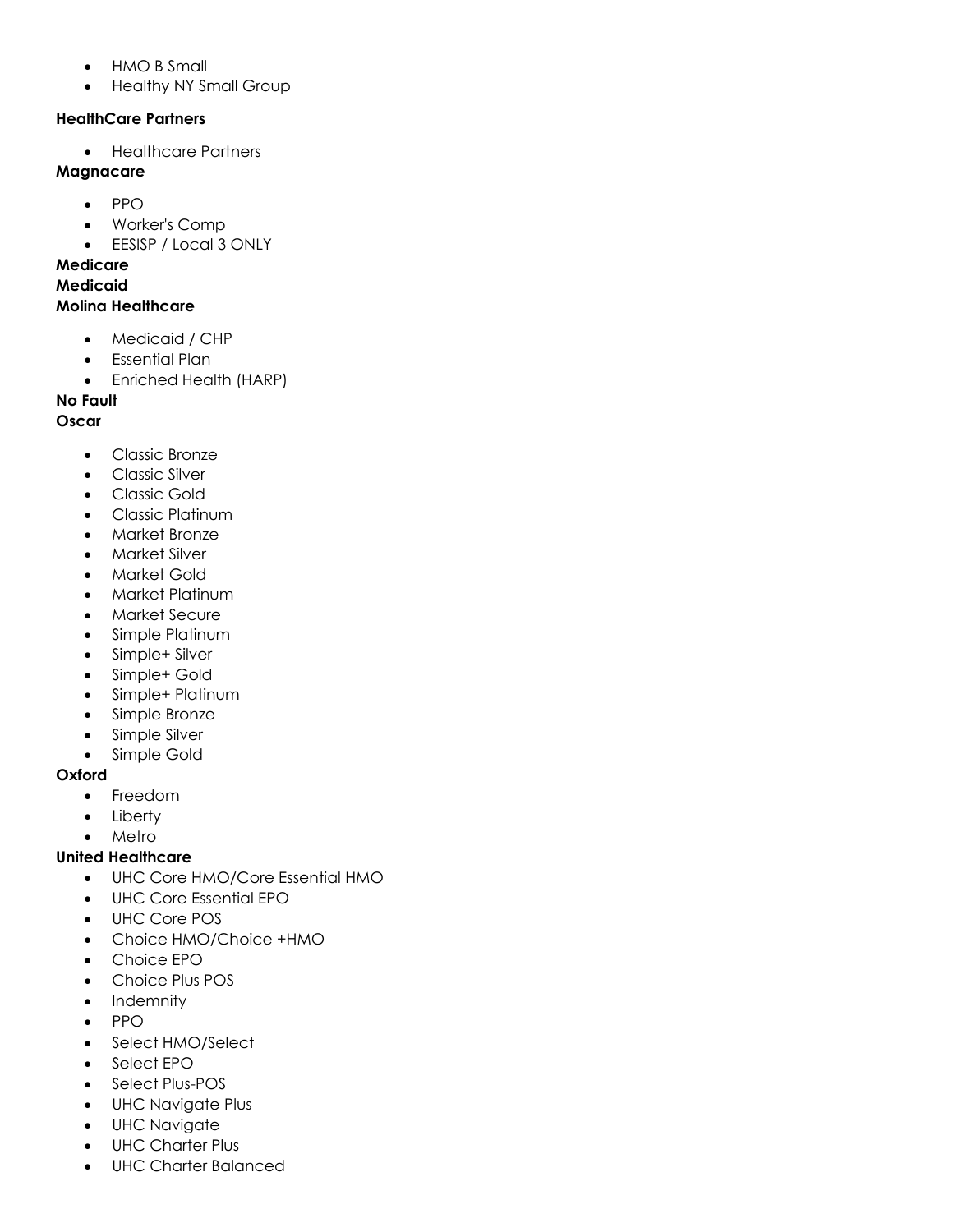- UHC Charter
- UHC Compass
- UHC Compass Balanced
- UHC Compass Plus

## **United Healthcare Community Plan**

- NY Medicaid, FHP & Medicaid Advantage
- NY CHP
- UHC Community Plan Wellness4Me
- NY Essential Plan Program

## **Daniel A. Cuzzone, MD; HOSPITALS**

East Hills Surgery Center Forest Hills Hospital |Northwell Health Flushing Hospital Medical Center Good Samaritan Hospital| Medical Center |Catholic Health Services Lenox Hill Hospital | Northwell Health Long Island Jewish Medical Center| Northwell Health Mercy Medical Center | Catholic Health Services Mount Sinai South Nassau Hospital Nassau University Medical Center New York–Presbyterian Hospital Queens North Shore University Hospital Manhasset| Northwell Health North Shore University Hospital Valley Stream| Northwell Health NYU Langone Hospital Long Island Plainview Hospital| Northwell Health South Shore University Hospital| Northwell Health St. Catherine of Siena| Medical Center| Catholic Health Services St. Francis Hospital| The Heart Center®| Catholic Health Services St. John's Episcopal Hospital St. Joseph Hospital Catholic Health Services Syosset Hospital| Northwell Health

## **Thomas Davenport, MD, FACS: HEALTH PLANS Aetna**

## **Agewell**

- FIDA
- **LiveWell**
- **FeelWell**
- **CareWell**
- **StayWell**
- **BeWell**

## **Blue Cross Blue Shield**

- BlueCard PPO/EPO
- BlueCard PPO Basic
- BlueCard Traditional
- Federal Employee Program

### **Elderplan**

- Elderplan FIDA Total Care Medicare Medicaid Plan
- Elderplan Advantage for Nursing Home Residents HMO SNP
- Elderplan Extra Help HMO
- Elderplan for Medicaid Beneficiaries HMO SNP
- Elderplan Plus Long Term Care HMO SNP

### **Fidelis**

- Child Health Plus
- Medicare Advantage/ Dual Advantage
- Essential Plan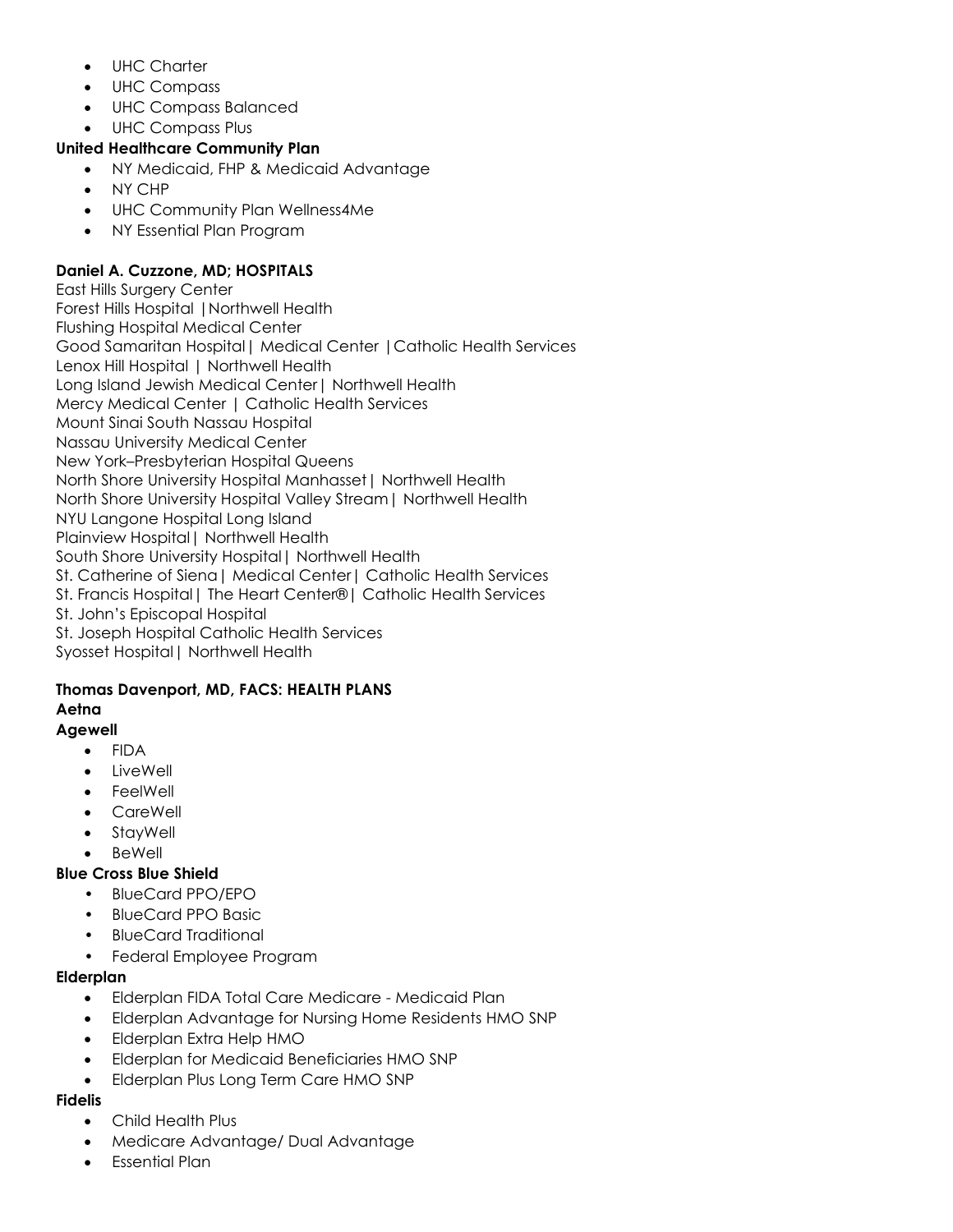- Medicaid Managed Care
- Healthier Life
- Fidelis Care At Home
- Medicaid Advantage Plus
- Metal Level Products

#### **GHI**

- EmblemHealth CBP EPO
- EmblemHealth CBP PPO
- Network Access Plan
- EmblemHealth Medicare ASO
- EmblemHealth Medicare PPO
- Medicare Dual Eligible (PPO) SNP

### **HIP / HIPIC**

*Prime Network*

- Access I
- Access II
- HMO
- Prime
- Prime POS
- Prime EPO/Select EPO
- Prime PPO/Select PPO

*Premium Network*

- Access I
- Access II
- HMO
- Prime
- Prime POS
- Prime EPO/Select EPO
- Prime PPO/Select PPO
- GHI HMO Network-Based Plans
- Child Health Plus
- **Medicaid**
- EmblemHealth Essential (HMO)
- EmblemHealth VIP High Option (HMO)
- Medicare Supplemental (cost plan)
- EmblemHealth Medicare HMO
- EmblemHealth Dual Assurance FIDA Plan
- ArchCare Community Advantage FIDA Plan
- GuildNet Gold Plus FIDA Plan POS
- Vytra HMO

### **Vytra Health Plans Managed Systems**

• Vytra ASO

### **ConnectiCare Insurance**

- HMO & POS
- Medicare Advantage
- PPO

### **HealthCare Partners**

• Healthcare Partners

### **HealthFirst**

- Medicaid Managed Care
- Child Health Plus
- Personal Wellness Plan
- 65 Plus Plan (HMO)
- Increased Benefits Plan (HMO)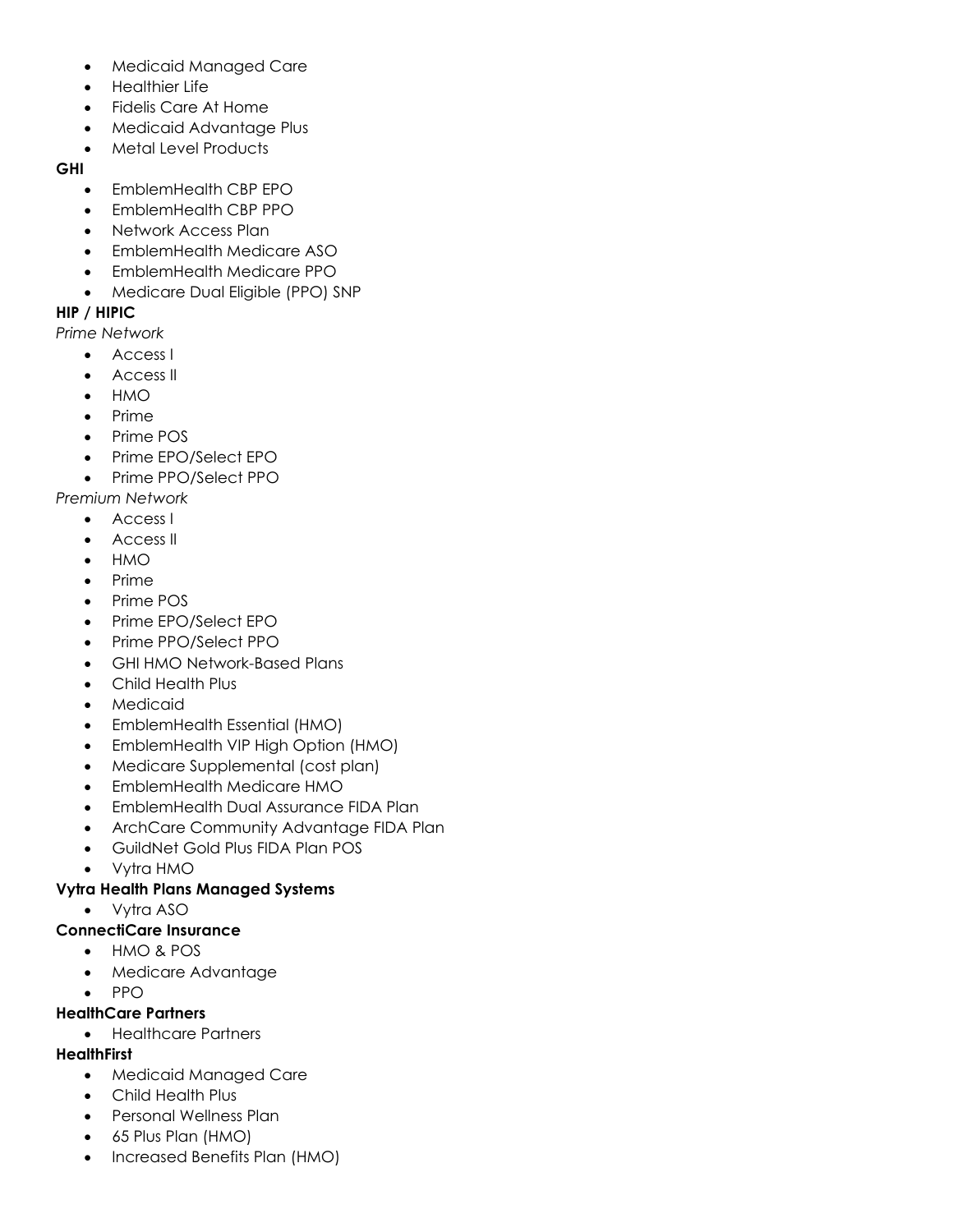- Life Improvement Plan (HMO SNP)
- CompleteCare (HMO SNP)
- AbsoluteCare FIDA Plan (Medicare-Medicaid Plan)
- Essential Plan
- Platinum Leaf Premier
- Gold Leaf Premier
- Silver Leaf Premier
- Bronze Leaf Premier
- Platinum Leaf
- Gold Leaf
- Silver Leaf
- **Bronze Leaf**
- Green Leaf
- HMO A-VAD, HMO B-VAD, HMO C-VAD, HMO D-VAD
- HMO A, HMO B, HMO C, HMO D, HMO E
- HMO B Small
- Healthy NY Small Group

#### **Magnacare**

- PPO
- Worker's Comp
- EESISP / Local 3 ONLY

#### **Medicare**

#### **Medicaid**

#### **Molina Healthcare**

- Medicaid / CHP
- Essential Plan
- Enriched Health (HARP)

### **No Fault**

#### **Oscar**

- Classic Bronze
- Classic Silver
- Classic Gold
- Classic Platinum
- Market Bronze
- Market Silver
- Market Gold
- Market Platinum
- Market Secure
- Simple Platinum
- Simple+ Silver
- Simple+ Gold
- Simple+ Platinum
- Simple Bronze
- Simple Silver
- Simple Gold

#### **Oxford**

- Freedom
- **Liberty**
- Metro

### **RailRoad Medicare**

### **United Healthcare**

- UHC Core HMO/Core Essential HMO
- UHC Core Essential EPO
- UHC Core POS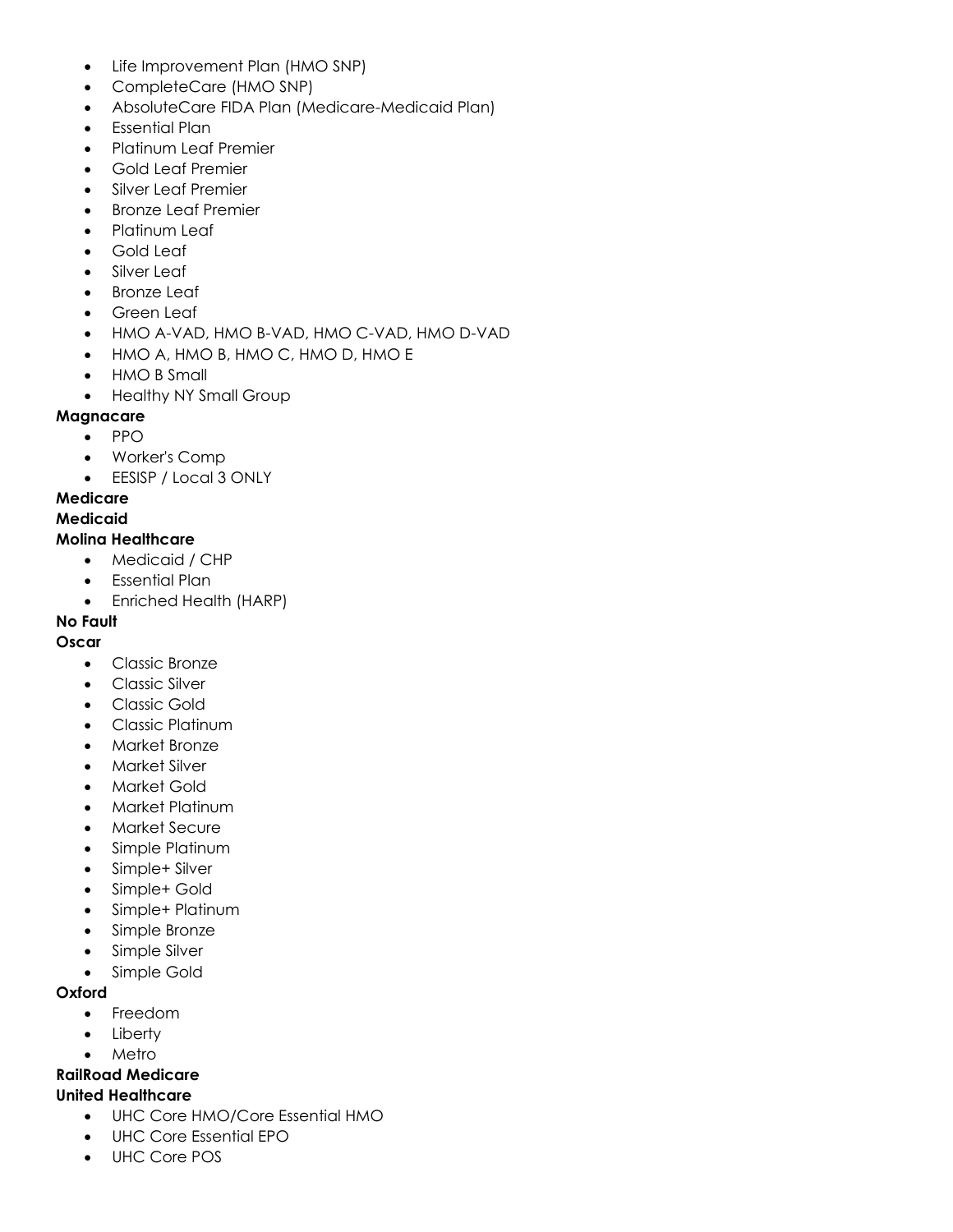- Choice HMO/Choice +HMO
- Choice EPO
- Choice Plus POS
- **Indemnity**
- PPO
- Select HMO/Select
- Select EPO
- Select Plus-POS
- UHC Navigate Plus
- UHC Navigate
- UHC Charter Plus
- UHC Charter Balanced
- UHC Charter
- UHC Compass
- UHC Compass Balanced
- UHC Compass Plus

#### **United Healthcare Community Plan**

- NY Medicaid, FHP & Medicaid Advantage
- NY CHP
- UHC Community Plan Wellness4Me
- NY Essential Plan Program

#### **Worker's Comp**

### **Thomas Davenport, MD, FACS: HOSPITALS**

East Hills Surgery Center (pending) Good Samaritan Hospital |Catholic Health Services Huntington Hospital| Northwell Health Long Island Community Hospital Long Island Jewish Medical Center| Northwell Health Mount Sinai South Nassau Hospital Mercy Medical Center | Catholic Health Services Nassau University Medical Center North Shore University Hospital Manhasset| Northwell Health NYU Langone Hospital Long Island Plainview Hospital| Northwell Health St. Francis Hospital| The Heart Center®|Catholic Health Services St. Joseph Hospital Catholic Health Services Syosset Hospital| Northwell Health White Plains Hospital (pending)

# **Leland Deane, MD, MBA, FACS: HEALTH PLANS Aetna**

# **Agewell**

- FIDA
- LiveWell
- FeelWell
- CareWell
- StayWell
- BeWell

# **Blue Cross Blue Shield**

- BlueCard PPO/EPO
- BlueCard PPO Basic
- BlueCard Traditional
- Federal Employee Program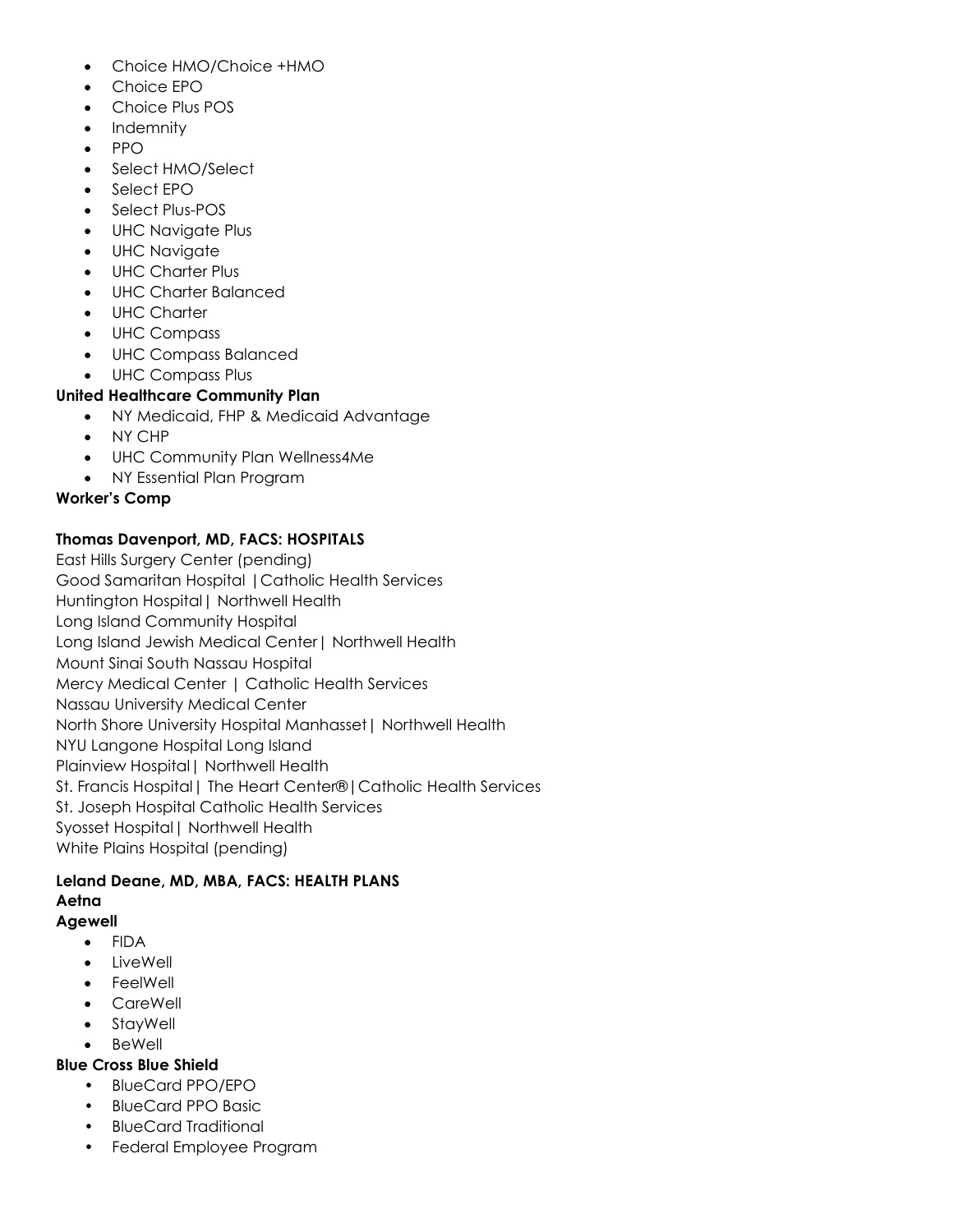#### **Elderplan**

- Elderplan FIDA Total Care Medicare Medicaid Plan
- Elderplan Advantage for Nursing Home Residents HMO SNP
- Elderplan Extra Help HMO
- Elderplan for Medicaid Beneficiaries HMO SNP
- Elderplan Plus Long Term Care HMO SNP

#### **Fidelis**

- Child Health Plus
- Medicare Advantage/ Dual Advantage
- Essential Plan
- Medicaid Managed Care
- Healthier Life
- Fidelis Care At Home
- Medicaid Advantage Plus
- Metal Level Products

#### **GHI**

- EmblemHealth CBP EPO
- EmblemHealth CBP PPO
- Network Access Plan
- EmblemHealth Medicare ASO
- EmblemHealth Medicare PPO
- Medicare Dual Eligible (PPO) SNP

### **HIP / HIPIC**

*Prime Network*

- Access I
- Access II
- HMO
- Prime
- Prime POS
- Prime EPO/Select EPO
- Prime PPO/Select PPO

### *Premium Network*

- Access I
- Access II
- HMO
- Prime
- Prime POS
- Prime EPO/Select EPO
- Prime PPO/Select PPO
- GHI HMO Network-Based Plans
- Child Health Plus
- **Medicaid**
- EmblemHealth Essential (HMO)
- EmblemHealth VIP High Option (HMO)
- Medicare Supplemental (cost plan)
- EmblemHealth Medicare HMO
- EmblemHealth Dual Assurance FIDA Plan
- ArchCare Community Advantage FIDA Plan
- GuildNet Gold Plus FIDA Plan POS
- Vytra HMO

### **Vytra Health Plans Managed Systems**

• Vytra ASO

## **ConnectiCare Insurance**

• HMO & POS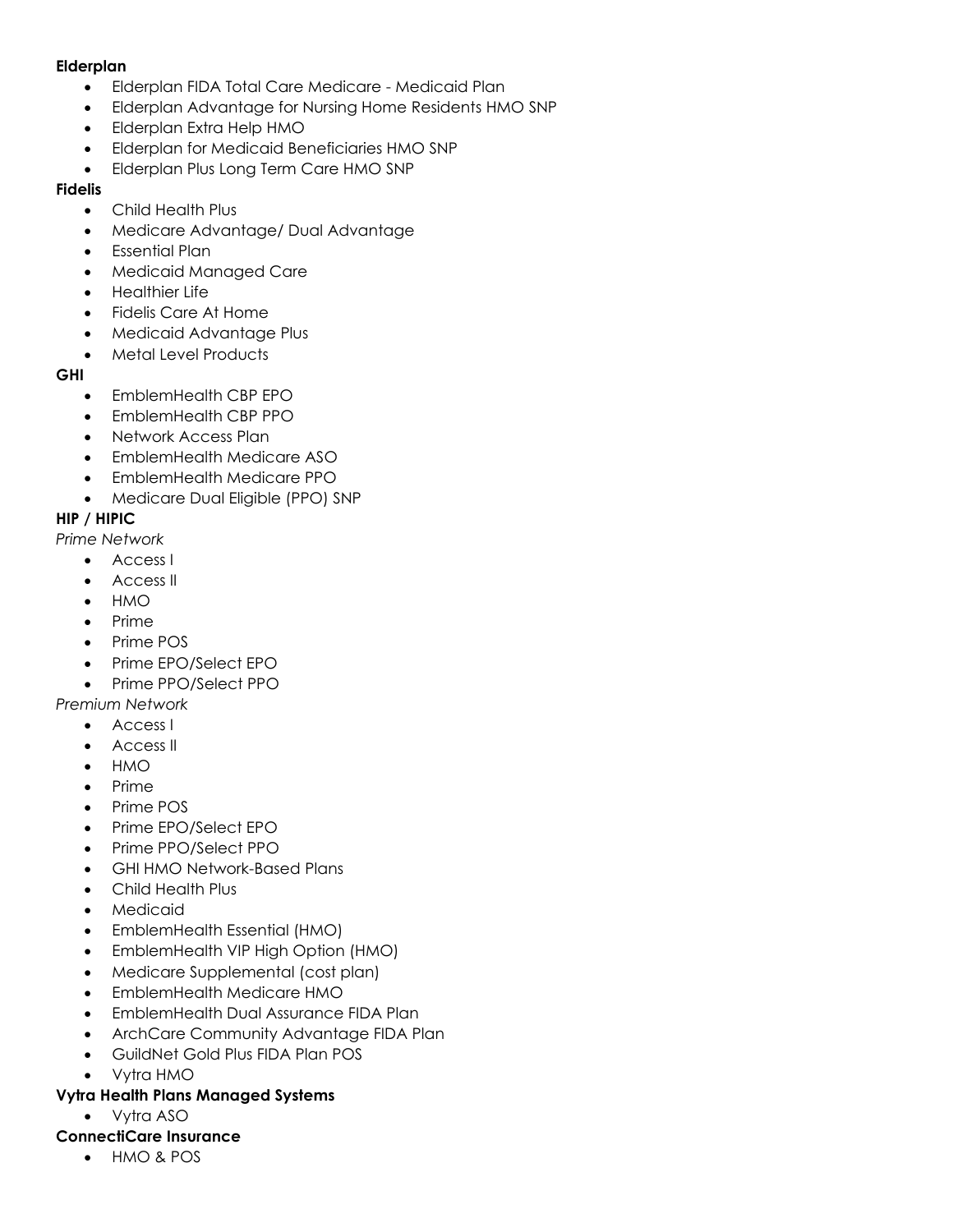- Medicare Advantage
- PPO

## **HealthCare Partners**

• Healthcare Partners

## **HealthFirst**

- Medicaid Managed Care
- Child Health Plus
- Personal Wellness Plan
- 65 Plus Plan (HMO)
- Increased Benefits Plan (HMO)
- Life Improvement Plan (HMO SNP)
- CompleteCare (HMO SNP)
- AbsoluteCare FIDA Plan (Medicare-Medicaid Plan)
- Essential Plan
- Platinum Leaf Premier
- Gold Leaf Premier
- Silver Leaf Premier
- Bronze Leaf Premier
- Platinum Leaf
- Gold Leaf
- Silver Leaf
- **Bronze Leaf**
- Green Leaf
- HMO A-VAD, HMO B-VAD, HMO C-VAD, HMO D-VAD
- HMO A, HMO B, HMO C, HMO D, HMO E
- HMO B Small
- Healthy NY Small Group

## **Magnacare**

- PPO
- Worker's Comp
- EESISP / Local 3 ONLY

## **Medicare**

### **Medicaid**

### **Molina Healthcare**

- Medicaid / CHP
- Essential Plan
- Enriched Health (HARP)

### **No Fault**

## **Oscar**

- Classic Bronze
- Classic Silver
- Classic Gold
- Classic Platinum
- Market Bronze
- Market Silver
- Market Gold
- Market Platinum
- Market Secure
- Simple Platinum
- Simple+ Silver
- Simple+ Gold
- Simple+ Platinum
- Simple Bronze
- Simple Silver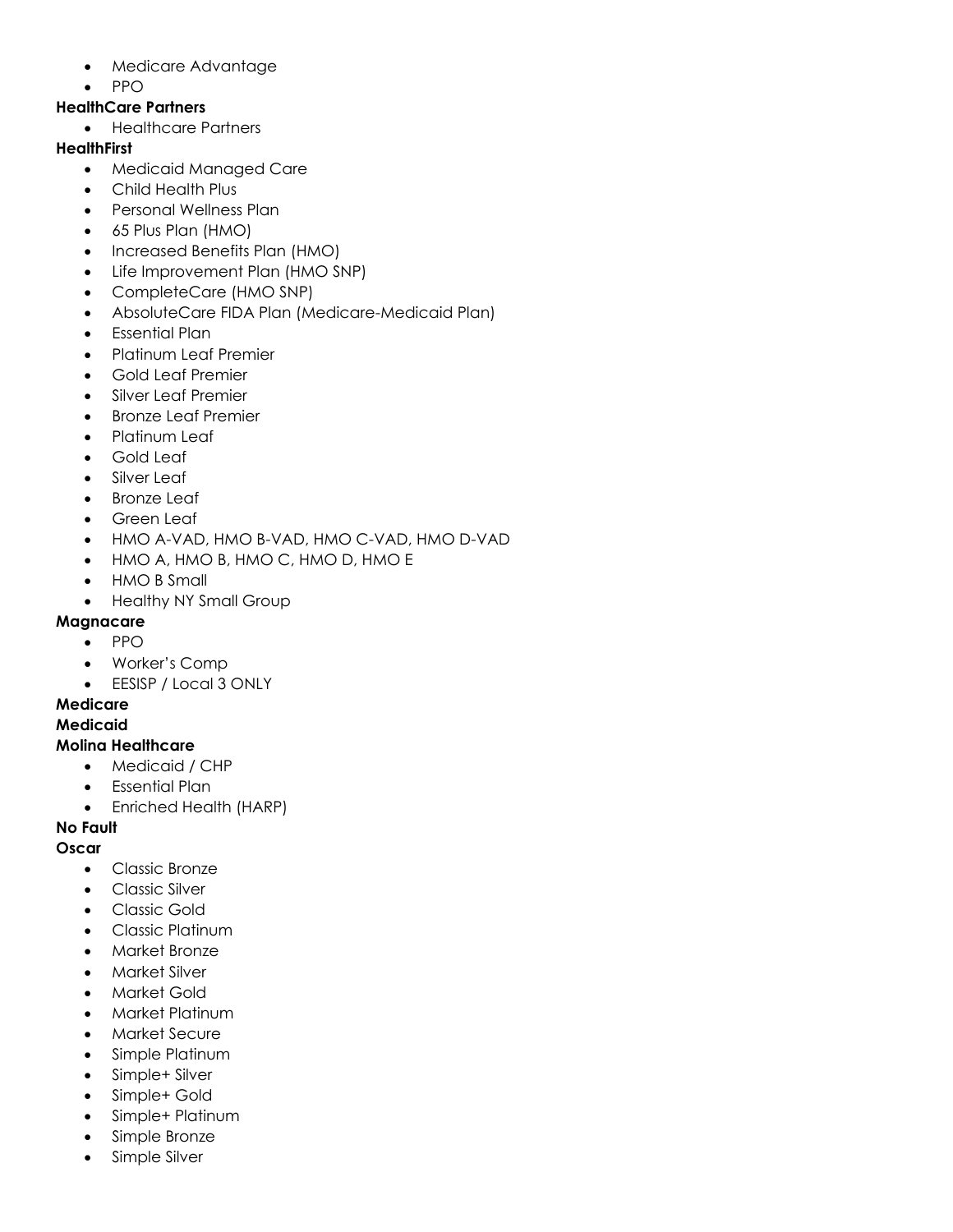• Simple Gold

## **Oxford**

- Freedom
- **Liberty**
- **Metro**

## **RailRoad Medicare**

## **United Healthcare**

- UHC Core HMO/Core Essential HMO
- UHC Core Essential EPO
- UHC Core POS
- Choice HMO/Choice +HMO
- Choice EPO
- Choice Plus POS
- Indemnity
- PPO
- Select HMO/Select
- Select EPO
- Select Plus-POS
- UHC Navigate Plus
- UHC Navigate
- UHC Charter Plus
- UHC Charter Balanced
- UHC Charter
- UHC Compass
- UHC Compass Balanced
- UHC Compass Plus

# **United Healthcare Community Plan**

- NY Medicaid, FHP & Medicaid Advantage
- NY CHP
- UHC Community Plan Wellness4Me
- NY Essential Plan Program

# **VNSNY**

- CHOICE Total
- CHOICE Medicare Advantage
- CHOICE FIDA Complete

## **Worker's Comp**

# **Leland Deane, MD, MBA, FACS: HOSPITALS**

Day OP Center of Long Island | Pro Health East Hills Surgery Center Glen Cove Hospital| Northwell Health Good Samaritan Hospital| Medical Center |Catholic Health Services Huntington Hospital| Northwell Health Nassau University Medical Center North Shore University Hospital Manhasset| Northwell Health NYU Langone Hospital Long Island Peconic Bay Medical Center |Northwell Health South Shore Surgery Center St. Francis Hospital| The Heart Center®|Catholic Health Services Syosset Hospital| Northwell Health

#### **Michael Dobryansky, MD, FACS: HEALTH PLANS Aetna Agewell**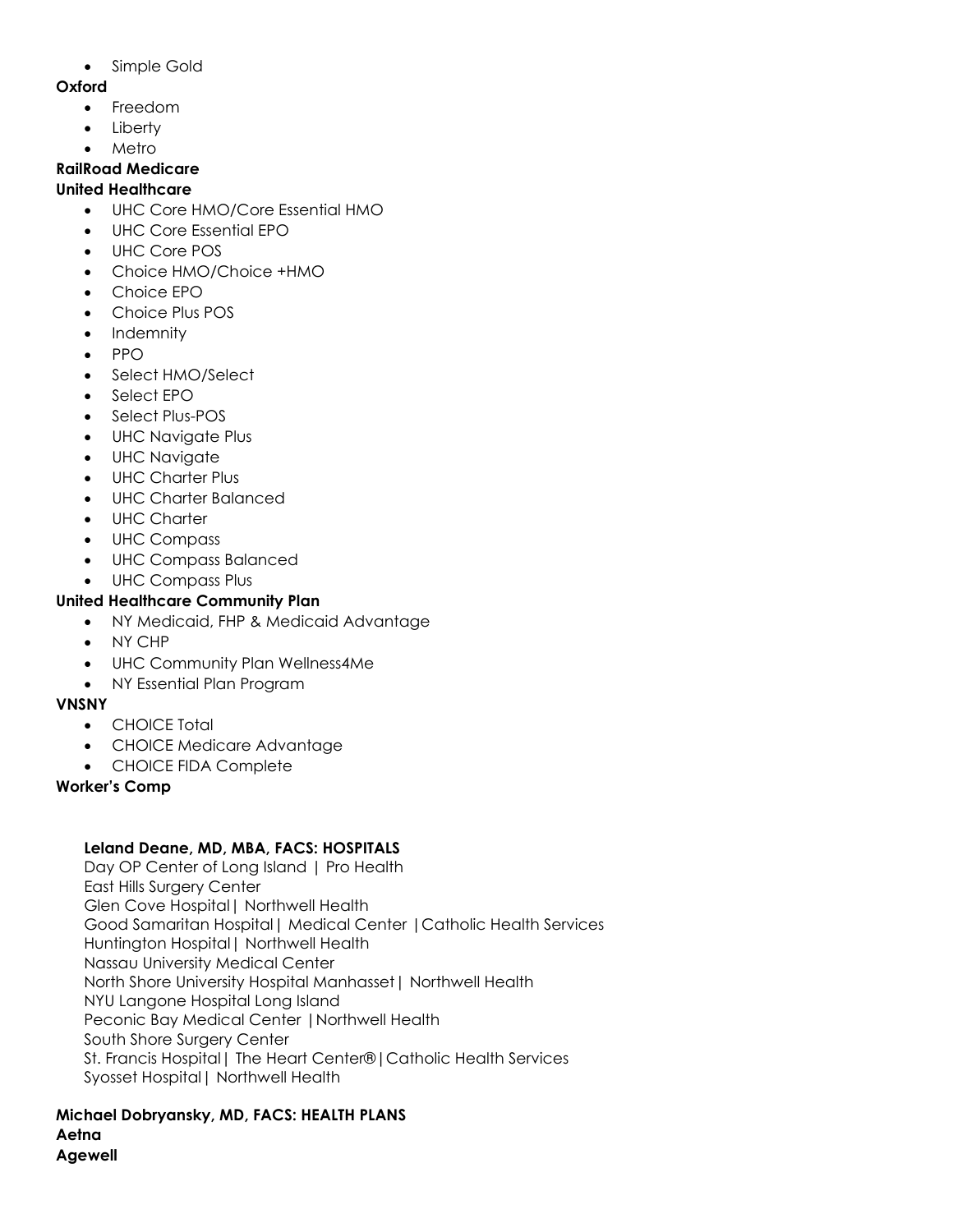- FIDA
- **LiveWell**
- **FeelWell**
- CareWell
- StayWell
- **BeWell**

## **Blue Cross Blue Shield**

- BlueCard PPO/EPO
- BlueCard PPO Basic
- BlueCard Traditional
- Federal Employee Program

# **Elderplan**

- Elderplan FIDA Total Care Medicare Medicaid Plan
- Elderplan Advantage for Nursing Home Residents HMO SNP
- Elderplan Extra Help HMO
- Elderplan for Medicaid Beneficiaries HMO SNP
- Elderplan Plus Long Term Care HMO SNP

# **Fidelis**

- Child Health Plus
- Medicare Advantage/ Dual Advantage
- Essential Plan
- Medicaid Managed Care
- Healthier Life
- Fidelis Care At Home
- Medicaid Advantage Plus

## **GHI**

- EmblemHealth CBP EPO
- EmblemHealth CBP PPO
- Network Access Plan
- EmblemHealth Medicare ASO
- EmblemHealth Medicare PPO
- Medicare Dual Eligible (PPO) SNP

# **HIP / HIPIC**

*Prime Network*

- Access I
- Access II
- HMO
- Prime
- Prime POS
- Prime EPO/Select EPO
- Prime PPO/Select PPO

*Premium Network*

- Access I
- Access II
- HMO
- Prime
- Prime POS
- Prime EPO/Select EPO
- Prime PPO/Select PPO
- GHI HMO Network-Based Plans
- Child Health Plus
- **Medicaid**
- EmblemHealth Essential (HMO)
- EmblemHealth VIP High Option (HMO)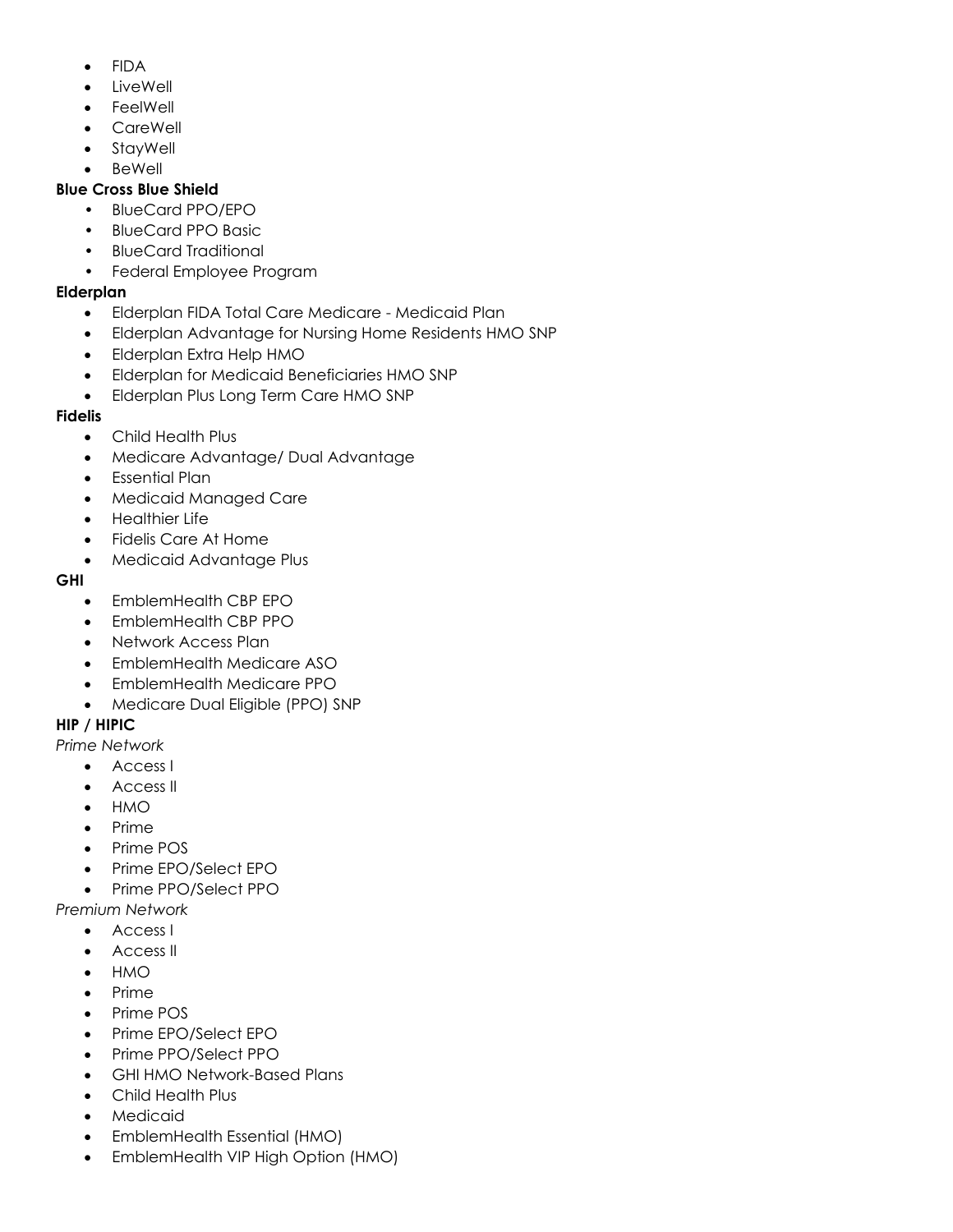- Medicare Supplemental (cost plan)
- EmblemHealth Medicare HMO
- EmblemHealth Dual Assurance FIDA Plan
- ArchCare Community Advantage FIDA Plan
- GuildNet Gold Plus FIDA Plan POS
- Vytra HMO

#### **Vytra Health Plans Managed Systems**

• Vytra ASO

#### **ConnectiCare Insurance**

- HMO & POS
- Medicare Advantage
- PPO

## **HealthCare Partners**

• Healthcare Partners

#### **HealthFirst**

- Medicaid Managed Care
- Child Health Plus
- AbsoluteCare FIDA Plan (Medicare-Medicaid Plan)
- Platinum Leaf Premier
- Gold Leaf Premier
- Silver Leaf Premier
- Bronze Leaf Premier
- Platinum Leaf
- Gold Leaf
- Silver Leaf
- **Bronze Leaf**
- Green Leaf
- HMO A-VAD, HMO B-VAD, HMO C-VAD, HMO D-VAD
- HMO A, HMO B, HMO C, HMO D, HMO E
- HMO B Small
- Healthy NY Small Group

#### **Magnacare**

- PPO
- Worker's Comp
- EESISP / Local 3 ONLY

#### **Medicare**

#### **Medicaid**

### **Molina Healthcare**

- Medicaid / CHP
- Essential Plan
- Enriched Health (HARP)

#### **No Fault**

#### **Oscar**

- Classic Bronze
- Classic Silver
- Classic Gold
- Classic Platinum
- Market Bronze
- Market Silver
- Market Gold
- Market Platinum
- Market Secure
- Simple Platinum
- Simple+ Silver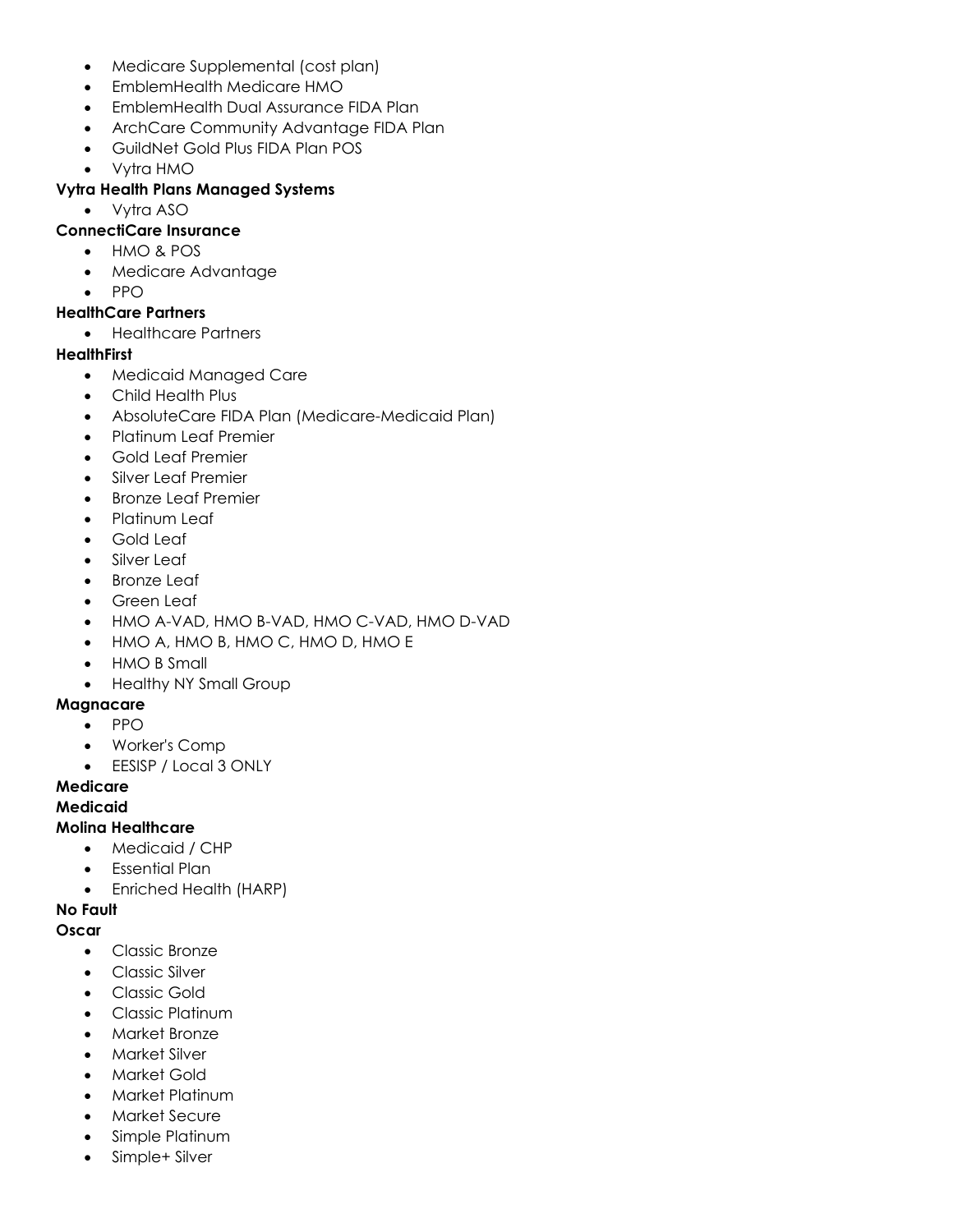- Simple+ Gold
- Simple+ Platinum
- Simple Bronze
- Simple Silver
- Simple Gold

#### **Oxford**

- Freedom
- **Liberty**
- Metro

#### **RailRoad Medicare**

#### **United Healthcare**

- UHC Core HMO/Core Essential HMO
- UHC Core Essential EPO
- UHC Core POS
- Choice HMO/Choice +HMO
- Choice EPO
- Choice Plus POS
- Indemnity
- PPO
- Select HMO/Select
- Select FPO
- Select Plus-POS
- UHC Navigate Plus
- UHC Navigate
- UHC Charter Plus
- UHC Charter Balanced
- UHC Charter
- UHC Compass
- UHC Compass Balanced
- UHC Compass Plus

### **United Healthcare Community Plan**

- NY Medicaid, FHP & Medicaid Advantage
- NY CHP
- UHC Community Plan Wellness4Me
- NY Essential Plan Program

### **VNSNY**

- CHOICE Total
- CHOICE Medicare Advantage
- CHOICE FIDA Complete

### **Worker's Comp**

### **Michael Dobryansky, MD, FACS: HOSPITALS**

Day OP Center of Long Island | Pro Health East Hills Surgery Center Good Samaritan Hospital| Medical Center |Catholic Health Services Huntington Hospital| Northwell Health Long Island Community Hospital Mather Hospital |Northwell Health Mercy Medical Center | Catholic Health Services Nassau University Medical Center NYU Langone Hospital Long Island Plainview Hospital| Northwell Health South Shore University Hospital| Northwell Health St. Catherine of Siena| Medical Center| Catholic Health Services St. Charles Hospital| Catholic Health Services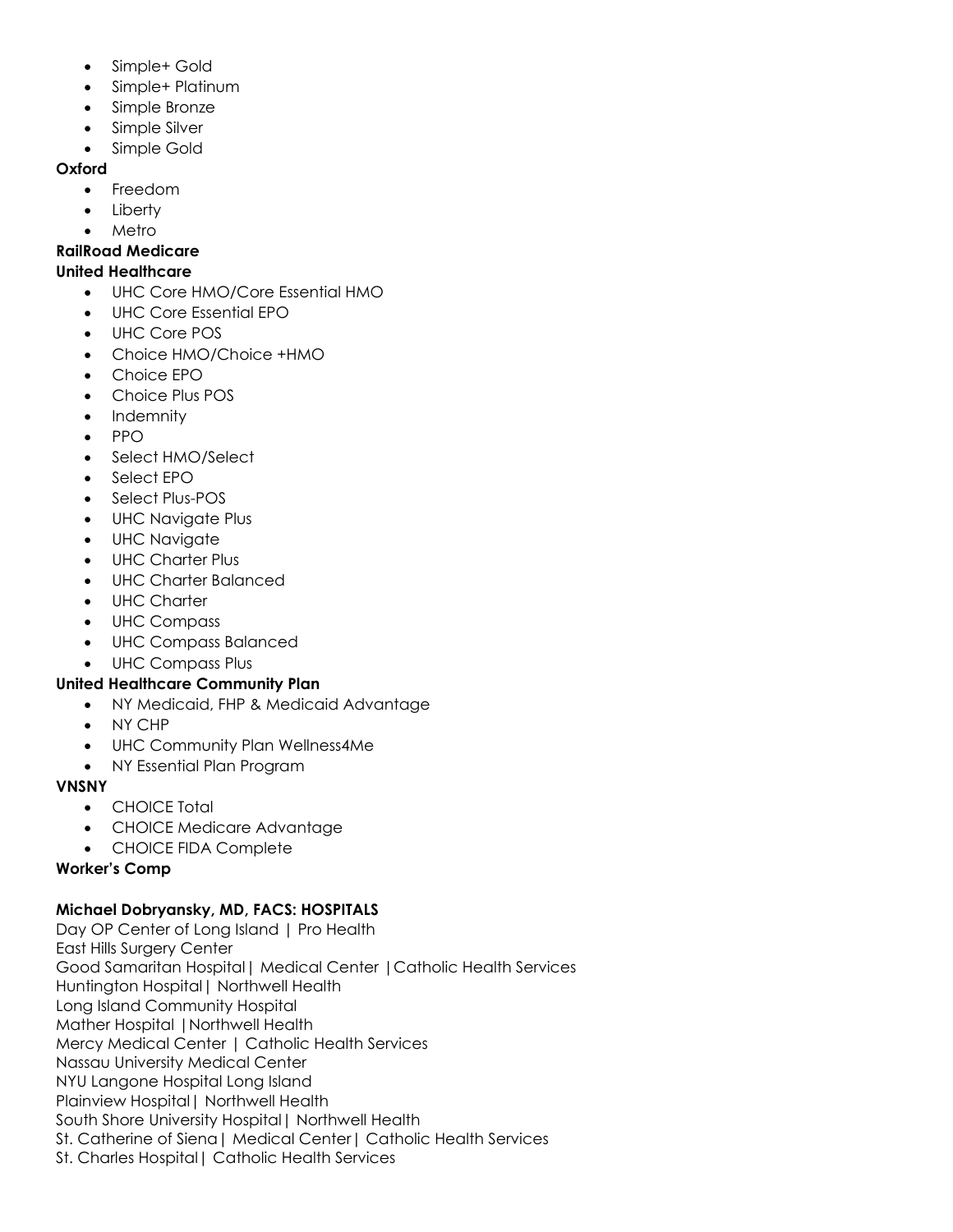St. Francis Hospital |The Heart Center®|Catholic Health Services St. Joseph Hospital| Catholic Health Services Stony Brook Eastern Long Island Hospital Stony Brook University Hospital Syosset Hospital| Northwell Health

# **Barry K. Douglas, MD, FACS: HEALTH PLANS Aetna**

#### **Agewell**

- FIDA
- LiveWell
- **FeelWell**
- CareWell
- StayWell
- **BeWell**

### **Blue Cross Blue Shield**

- BlueCard PPO/EPO
- BlueCard PPO Basic
- BlueCard Traditional
- Federal Employee Program

#### **Elderplan**

- Elderplan FIDA Total Care Medicare Medicaid Plan
- Elderplan Advantage for Nursing Home Residents HMO SNP
- Elderplan Extra Help HMO
- Elderplan for Medicaid Beneficiaries HMO SNP
- Elderplan Plus Long Term Care HMO SNP

#### **Fidelis**

- Child Health Plus
- Medicare Advantage/ Dual Advantage
- Essential Plan
- Medicaid Managed Care
- Healthier Life
- Fidelis Care At Home
- Medicaid Advantage Plus
- Metal Level Products

#### **GHI**

- EmblemHealth CBP EPO
- EmblemHealth CBP PPO
- Network Access Plan
- EmblemHealth Medicare ASO
- EmblemHealth Medicare PPO
- Medicare Dual Eligible (PPO) SNP

#### **HIP / HIPIC**

#### *Prime Network*

- Access I
- Access II
- HMO
- Prime
- Prime POS
- Prime EPO/Select EPO
- Prime PPO/Select PPO

### *Premium Network*

- Access I
- Access II
- HMO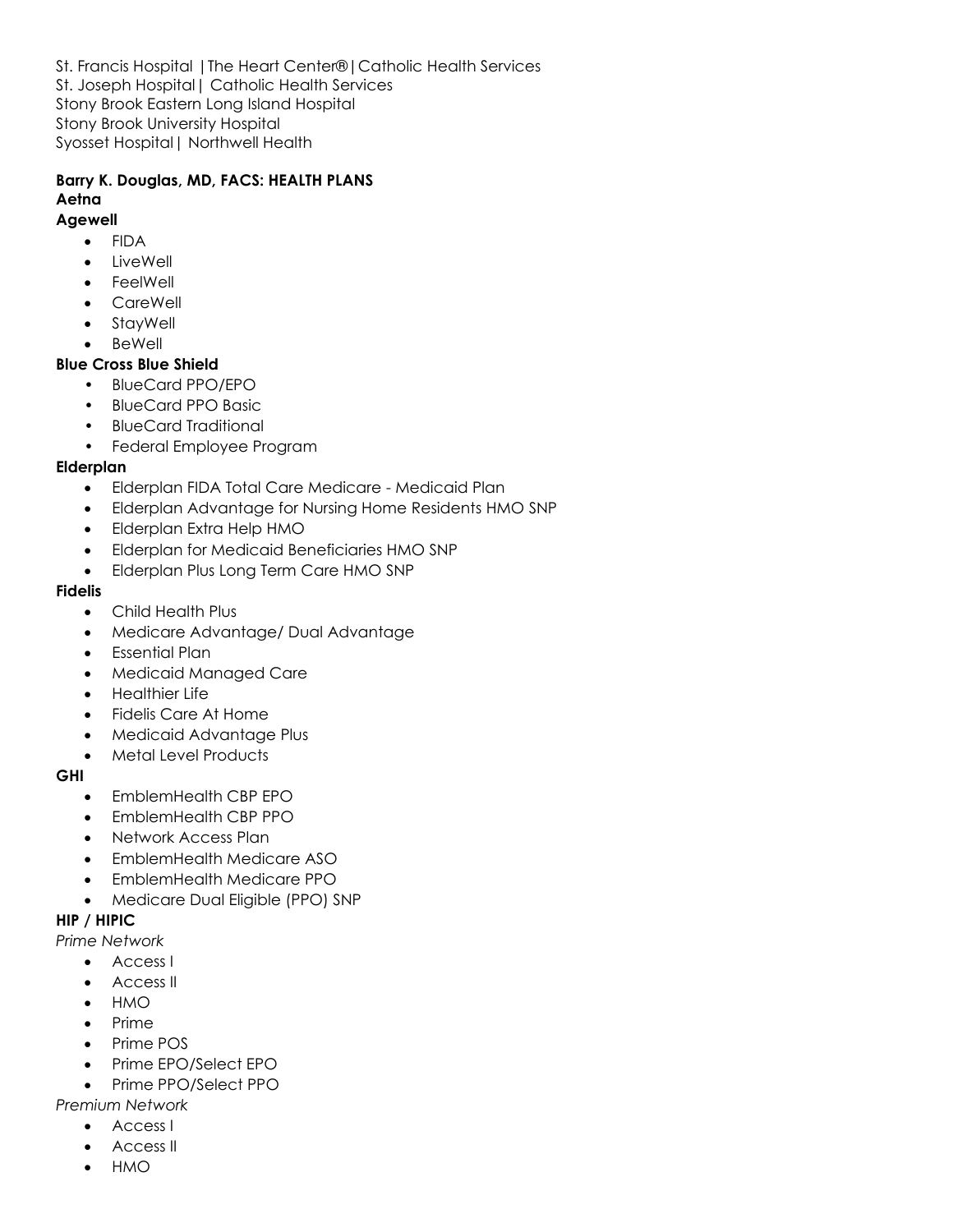- Prime
- Prime POS
- Prime EPO/Select EPO
- Prime PPO/Select PPO
- GHI HMO Network-Based Plans
- Child Health Plus
- **Medicaid**
- EmblemHealth Essential (HMO)
- EmblemHealth VIP High Option (HMO)
- Medicare Supplemental (cost plan)
- EmblemHealth Medicare HMO
- EmblemHealth Dual Assurance FIDA Plan
- ArchCare Community Advantage FIDA Plan
- GuildNet Gold Plus FIDA Plan POS
- Vytra HMO

## **Vytra Health Plans Managed Systems**

• Vytra ASO

## **ConnectiCare Insurance**

- HMO & POS
- Medicare Advantage
- PPO

## **HealthCare Partners**

• Healthcare Partners

## **HealthFirst**

- Medicaid Managed Care
- Child Health Plus
- Personal Wellness Plan
- 65 Plus Plan (HMO)
- Increased Benefits Plan (HMO)
- Life Improvement Plan (HMO SNP)
- CompleteCare (HMO SNP)
- AbsoluteCare FIDA Plan (Medicare-Medicaid Plan)
- Essential Plan
- Platinum Leaf Premier
- Gold Leaf Premier
- Silver Leaf Premier
- Bronze Leaf Premier
- Platinum Leaf
- Gold Leaf
- Silver Leaf
- **Bronze Leaf**
- Green Leaf
- HMO A-VAD, HMO B-VAD, HMO C-VAD, HMO D-VAD
- HMO A, HMO B, HMO C, HMO D, HMO E
- HMO B Small
- Healthy NY Small Group

### **Magnacare**

- PPO
- Worker's Comp
- EESISP / Local 3 ONLY

## **Medicare**

## **Medicaid**

## **Molina Healthcare**

• Medicaid / CHP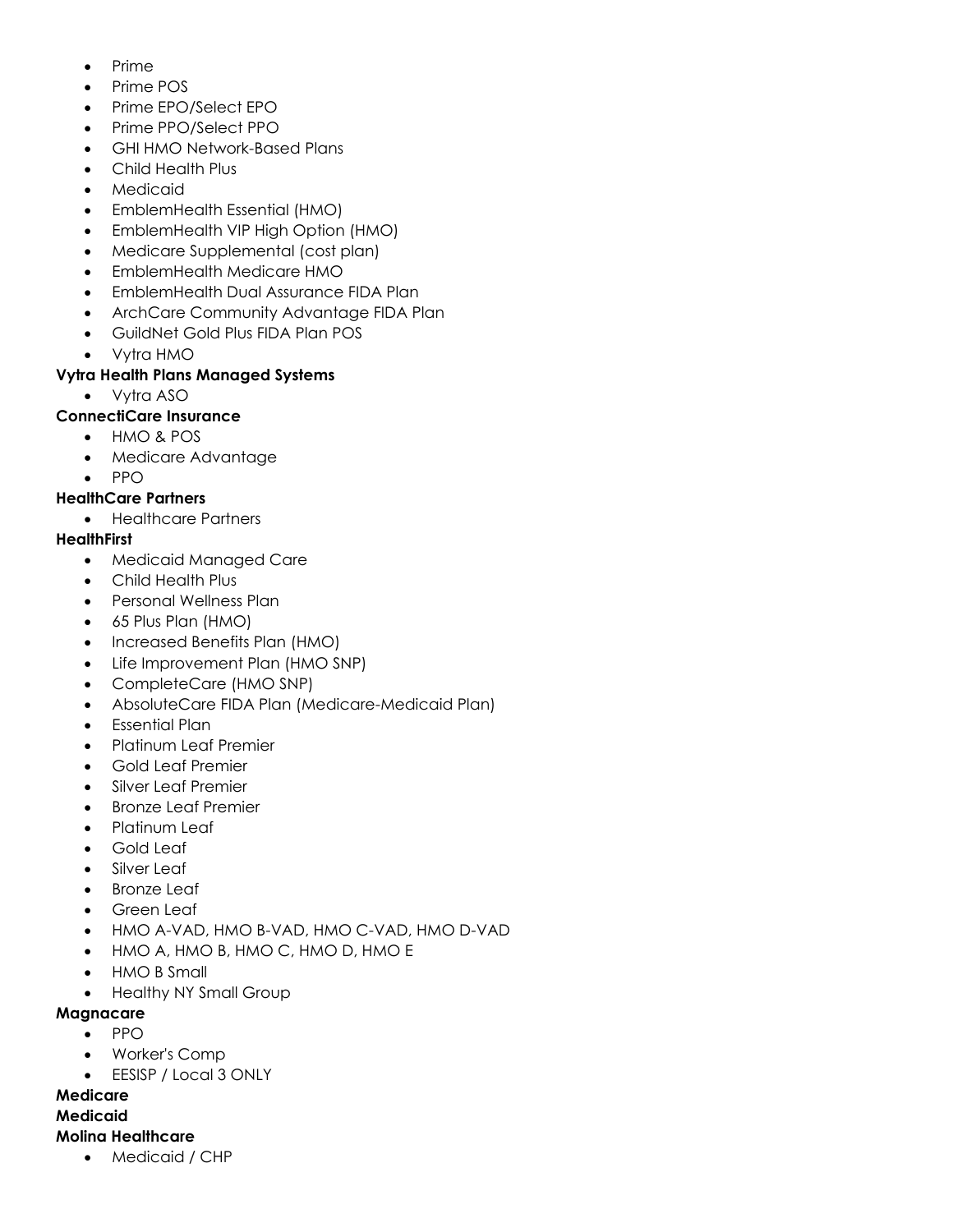- Essential Plan
- Enriched Health (HARP)

# **No Fault**

- **Oscar**
	- Classic Bronze
	- Classic Silver
	- Classic Gold
	- Classic Platinum
	- Market Bronze
	- Market Silver
	- Market Gold
	- Market Platinum
	- Market Secure
	- Simple Platinum
	- Simple+ Silver
	- Simple+ Gold
	- Simple+ Platinum
	- Simple Bronze
	- Simple Silver
	- Simple Gold

# **Oxford**

- Freedom
- Liberty
- Metro

# **RailRoad Medicare**

# **United Healthcare**

- UHC Core HMO/Core Essential HMO
- UHC Core Essential EPO
- UHC Core POS
- Choice HMO/Choice +HMO
- Choice EPO
- Choice Plus POS
- Indemnity
- PPO
- Select HMO/Select
- Select EPO
- Select Plus-POS
- UHC Navigate Plus
- UHC Navigate
- UHC Charter Plus
- UHC Charter Balanced
- UHC Charter
- UHC Compass
- UHC Compass Balanced
- UHC Compass Plus

# **United Healthcare Community Plan**

- NY Medicaid, FHP & Medicaid Advantage
- NY CHP
- UHC Community Plan Wellness4Me
- NY Essential Plan Program

# **VNSNY**

- CHOICE Total
- CHOICE Medicare Advantage
- CHOICE FIDA Complete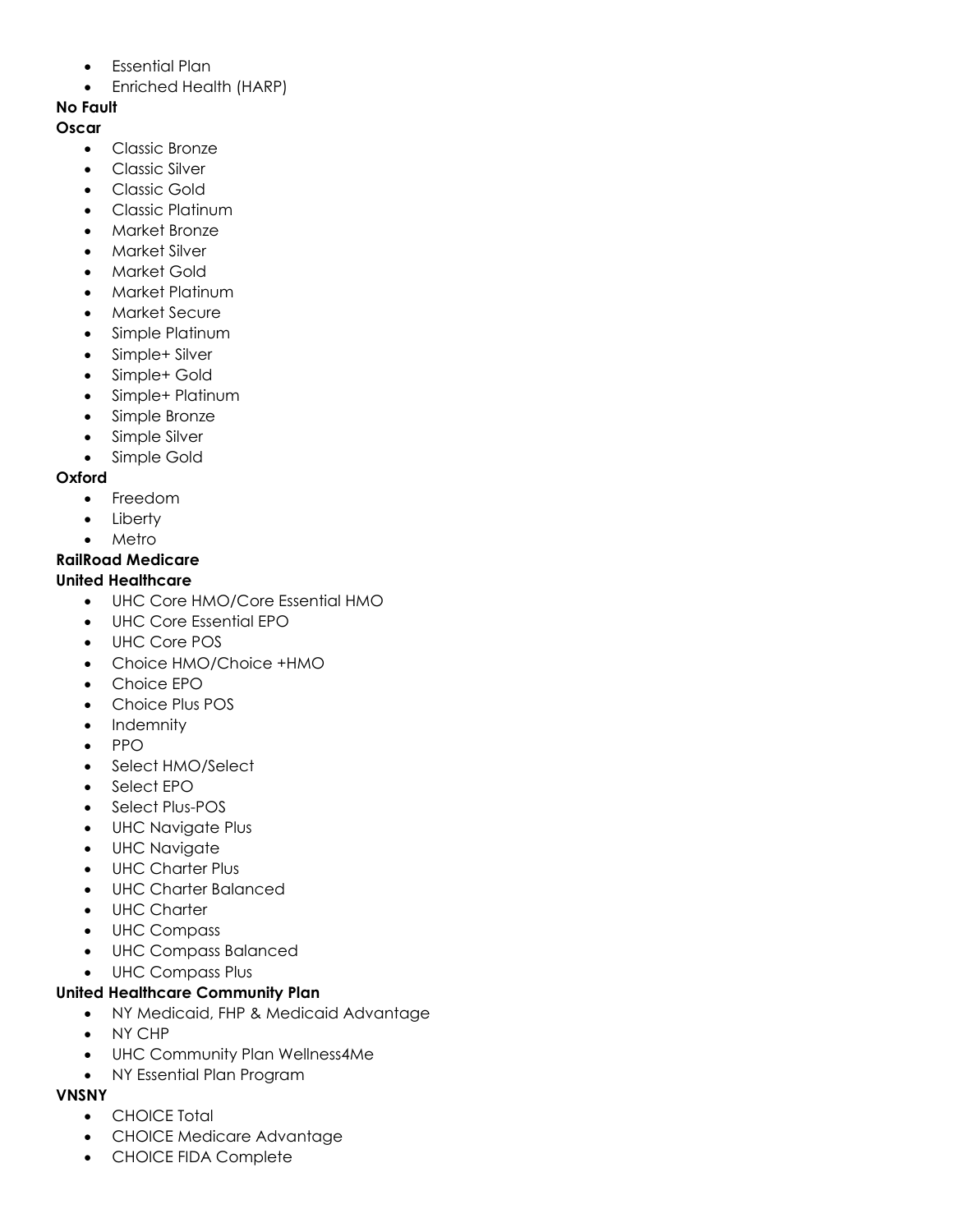## **Worker's Comp**

## **Barry K. Douglas, MD, FACS: HOSPITALS**

Day OP Center of Long Island | Pro Health East Hills Surgery Center Good Samaritan Hospital |Catholic Health Services Glen Cove Hospital| Northwell Health Long Island Jewish Medical Center| Northwell Health Mercy Medical Center | Catholic Health Services Nassau University Medical Center North Shore University Hospital Manhasset| Northwell Health North Queens Surgical Center NYU Langone Hospital Long Island South Shore University Hospital| Northwell Health St. Francis Hospital | The Heart Center® | Catholic Health Service Syosset Hospital| Northwell Health

# **Finny George, MD: HEALTH PLANS Aetna**

# **Agewell**

- FIDA • LiveWell
- **FeelWell**
- **CareWell**
- StayWell
- BeWell
- 

# **Blue Cross Blue Shield**

- BlueCard PPO/EPO
- BlueCard PPO Basic
- BlueCard Traditional
- Federal Employee Program

### **Elderplan**

- Elderplan FIDA Total Care Medicare Medicaid Plan
- Elderplan Advantage for Nursing Home Residents HMO SNP
- Elderplan Extra Help HMO
- Elderplan for Medicaid Beneficiaries HMO SNP
- Elderplan Plus Long Term Care HMO SNP

### **Fidelis**

- Child Health Plus
- Medicare Advantage/ Dual Advantage
- Essential Plan
- Medicaid Managed Care
- Healthier Life
- Fidelis Care At Home
- Medicaid Advantage Plus
- Metal Level Products

### **GHI**

- EmblemHealth CBP EPO
- EmblemHealth CBP PPO
- Network Access Plan
- EmblemHealth Medicare ASO
- EmblemHealth Medicare PPO
- Medicare Dual Eligible (PPO) SNP

### **HIP / HIPIC**

*Prime Network*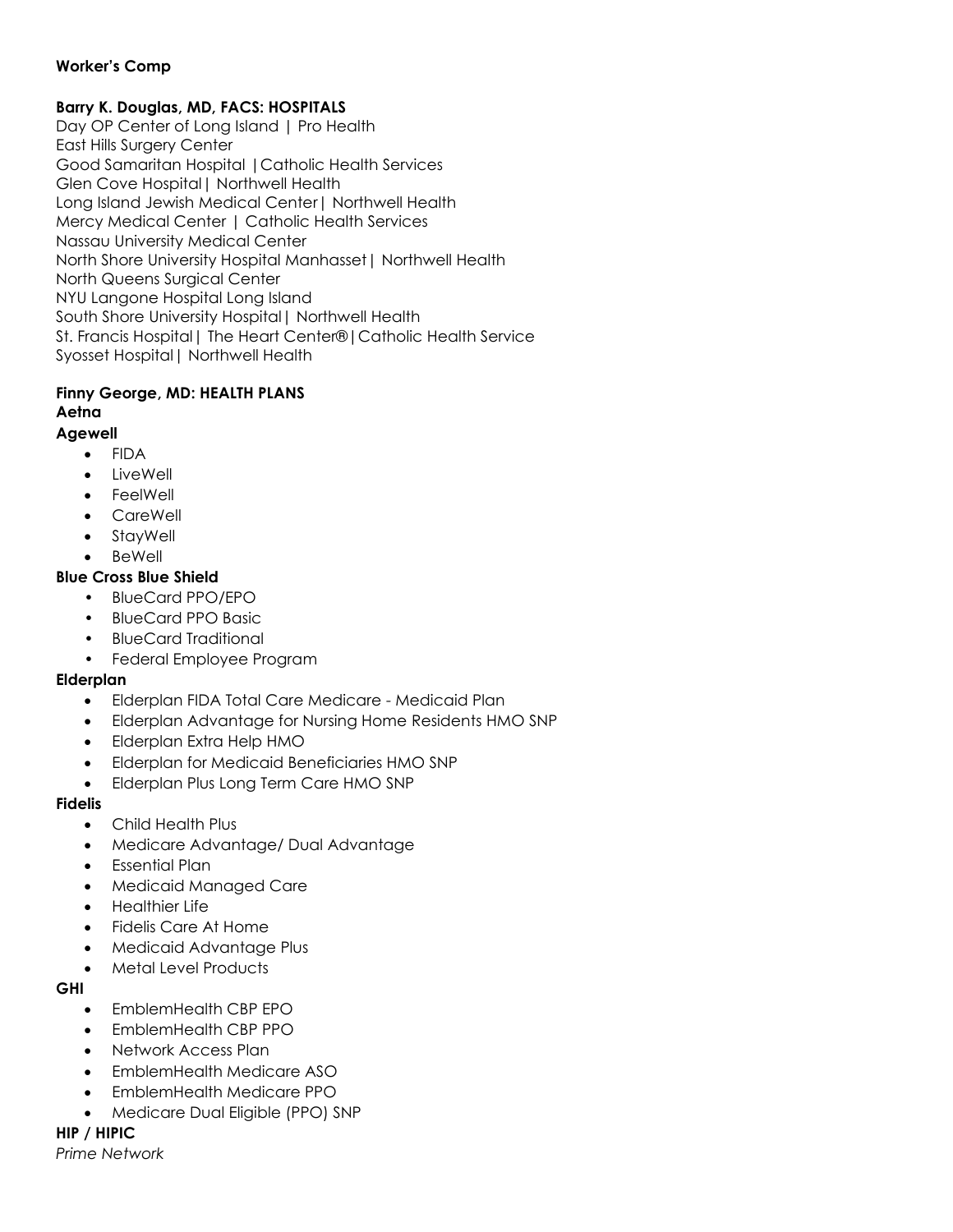- Access I
- Access II
- HMO
- Prime
- Prime POS
- Prime EPO/Select EPO
- Prime PPO/Select PPO

*Premium Network*

- Access I
- Access II
- HMO
- Prime
- Prime POS
- Prime EPO/Select EPO
- Prime PPO/Select PPO
- GHI HMO Network-Based Plans
- Child Health Plus
- Medicaid
- EmblemHealth Essential (HMO)
- EmblemHealth VIP High Option (HMO)
- Medicare Supplemental (cost plan)
- EmblemHealth Medicare HMO
- EmblemHealth Dual Assurance FIDA Plan
- ArchCare Community Advantage FIDA Plan
- GuildNet Gold Plus FIDA Plan POS
- Vytra HMO

## **Vytra Health Plans Managed Systems**

• Vytra ASO

## **ConnectiCare Insurance**

- HMO & POS
- Medicare Advantage
- PPO

## **HealthCare Partners**

• Healthcare Partners

### **HealthFirst**

- Medicaid Managed Care
- Child Health Plus
- Personal Wellness Plan
- 65 Plus Plan (HMO)
- Coordinated Benefits Plan (HMO)
- Increased Benefits Plan (HMO)
- Life Improvement Plan (HMO SNP)
- CompleteCare (HMO SNP)
- AbsoluteCare FIDA Plan (Medicare-Medicaid Plan)
- Essential Plan
- Platinum Leaf Premier
- Gold Leaf Premier
- Silver Leaf Premier
- Bronze Leaf Premier
- Platinum Leaf
- Gold Leaf
- Silver Leaf
- **Bronze Leaf**
- Green Leaf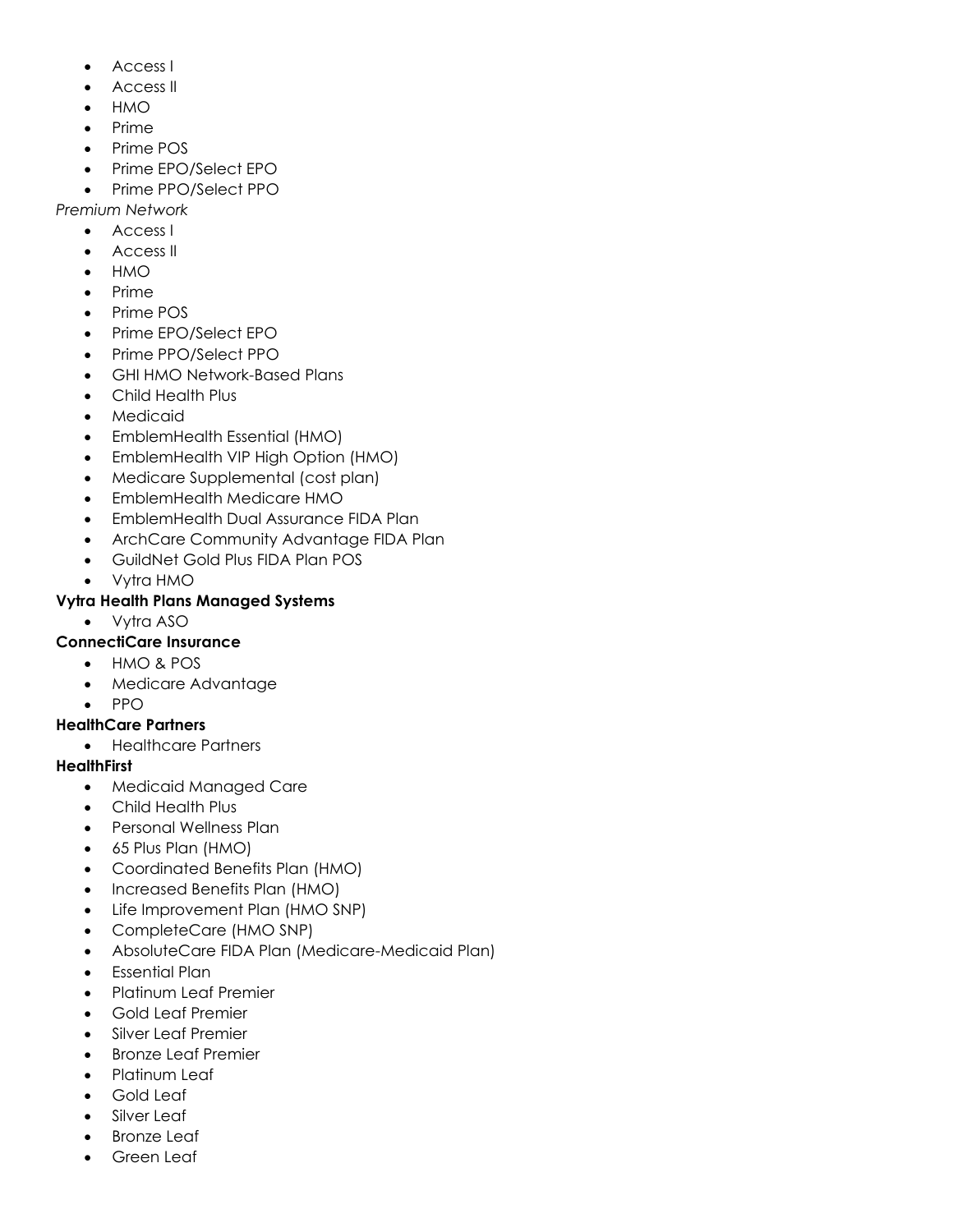- HMO A-VAD, HMO B-VAD, HMO C-VAD, HMO D-VAD
- HMO A, HMO B, HMO C, HMO D, HMO E
- HMO B Small
- Healthy NY Small Group

#### **Magnacare**

- PPO
	- Worker's Comp
	- EESISP / Local 3 ONLY

# **Medicare**

#### **Medicaid**

#### **Molina Healthcare**

- Medicaid / CHP
- Essential Plan
- Enriched Health (HARP)

### **No Fault**

#### **Oscar**

- Classic Bronze
- Classic Silver
- Classic Gold
- Classic Platinum
- Market Bronze
- Market Silver
- Market Gold
- Market Platinum
- Market Secure
- Simple Platinum
- Simple+ Silver
- Simple+ Gold
- Simple+ Platinum
- Simple Bronze
- Simple Silver
- Simple Gold

### **Oxford**

- Freedom
- Liberty
- **Metro**

### **United Healthcare**

- UHC Core HMO/Core Essential HMO
- UHC Core Essential EPO
- UHC Core POS
- Choice HMO/Choice +HMO
- Choice EPO
- Choice Plus POS
- **Indemnity**
- PPO
- Select HMO/Select
- Select EPO
- Select Plus-POS
- UHC Navigate Plus
- UHC Navigate
- UHC Charter Plus
- UHC Charter Balanced
- UHC Charter
- UHC Compass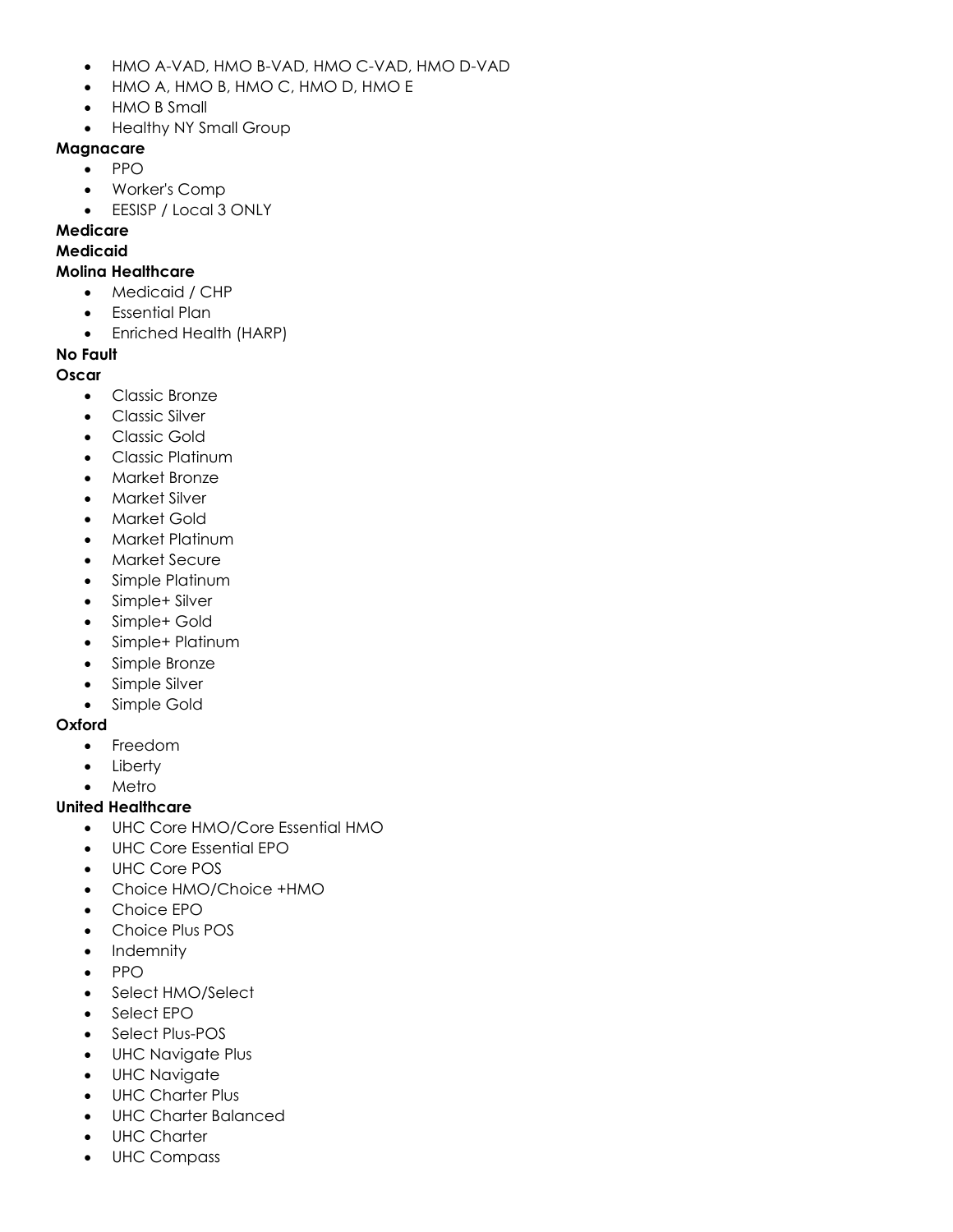- UHC Compass Balanced
- UHC Compass Plus

#### **United Healthcare Community Plan**

- NY Medicaid, FHP & Medicaid Advantage
- NY CHP
- UHC Community Plan Wellness4Me
- NY Essential Plan Program

#### **Worker's Comp**

#### **Finny George, MD: HOSPITALS**

Day OP Center of Long Island | Pro Health East Hills Surgery Center Forest Hills Hospital| Northwell Health Flushing Hospital Medical Center Glen Cove Hospital |Northwell Health Huntington Hospital |Northwell Health Lenox Hill Hospital | Northwell Health Long Island Jewish Medical Center| Northwell Health Mercy Medical Center |Catholic Health Services Mount Sinai South Nassau Hospital Nassau University Medical Center New York Eye and Ear Infirmary of Mount Sinai New York–Presbyterian Hospital Lower Manhattan New York–Presbyterian Hospital Queens New York Methodist Hospital| New York-Presbyterian Healthcare System North Shore University Hospital Manhasset| Northwell Health North Shore University Hospital Valley Stream| Northwell Health NYU Langone Hospital Long Island Plainview Hospital| Northwell Health South Shore University Hospital | Northwell Health St. Francis Hospital| The Heart Center®|Catholic Health Service St. Joseph Hospital | Catholic Health Services Syosset Hospital| Northwell Health The Brooklyn Hospital Center The Manhattan Eye, Ear & Throat Hospital

#### **Laurence Glickman, MD, MSc, FRCS (c), FACS: HEALTH PLANS Aetna Agewell**

- FIDA
- LiveWell
- **FeelWell**
- **CareWell**
- **StavWell**
- BeWell

#### **Blue Cross Blue Shield**

- BlueCard PPO/EPO
- BlueCard PPO Basic
- BlueCard Traditional
- Federal Employee Program

#### **Elderplan**

- Elderplan FIDA Total Care Medicare Medicaid Plan
- Elderplan Advantage for Nursing Home Residents HMO SNP
- Elderplan Extra Help HMO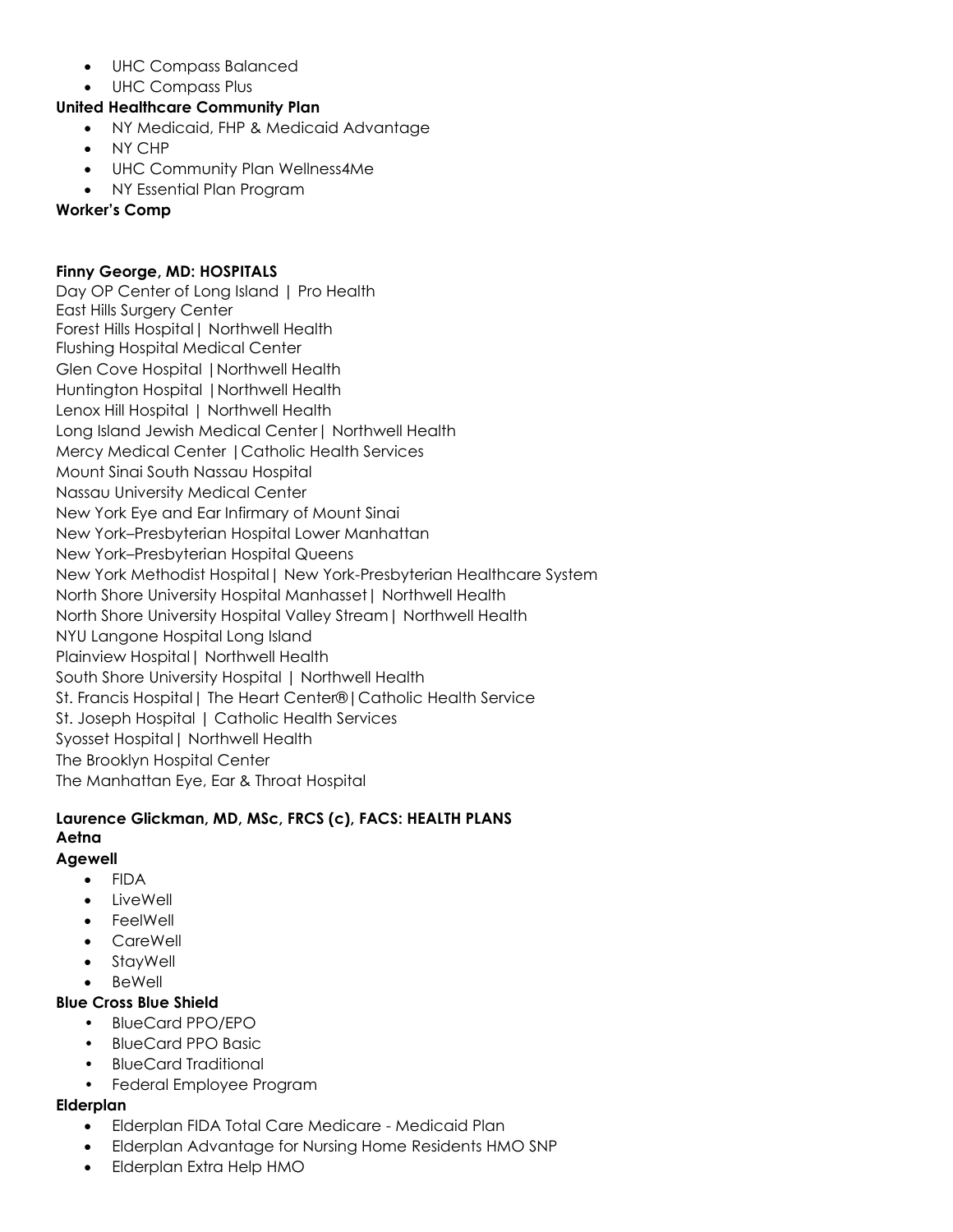- Elderplan for Medicaid Beneficiaries HMO SNP
- Elderplan Plus Long Term Care HMO SNP

## **Fidelis**

- Child Health Plus
- Medicare Advantage/ Dual Advantage
- Essential Plan
- Medicaid Managed Care
- Healthier Life
- Fidelis Care At Home
- Medicaid Advantage Plus
- Metal Level Products

## **GHI**

- EmblemHealth CBP EPO
- EmblemHealth CBP PPO
- Network Access Plan
- EmblemHealth Medicare ASO
- EmblemHealth Medicare PPO
- Medicare Dual Eligible (PPO) SNP

# **HIP / HIPIC**

*Prime Network*

- Access I
- Access II
- HMO
- Prime
- Prime POS
- Prime EPO/Select EPO
- Prime PPO/Select PPO

*Premium Network*

- Access I
- Access II
- HMO
- Prime
- Prime POS
- Prime EPO/Select EPO
- Prime PPO/Select PPO
- GHI HMO Network-Based Plans
- Child Health Plus
- **Medicaid**
- EmblemHealth Essential (HMO)
- EmblemHealth VIP High Option (HMO)
- Medicare Supplemental (cost plan)
- EmblemHealth Medicare HMO
- EmblemHealth Dual Assurance FIDA Plan
- ArchCare Community Advantage FIDA Plan
- GuildNet Gold Plus FIDA Plan POS
- Vytra HMO

## **Vytra Health Plans Managed Systems**

• Vytra ASO

## **ConnectiCare Insurance**

- HMO & POS
- Medicare Advantage
- PPO

## **HealthCare Partners**

• Healthcare Partners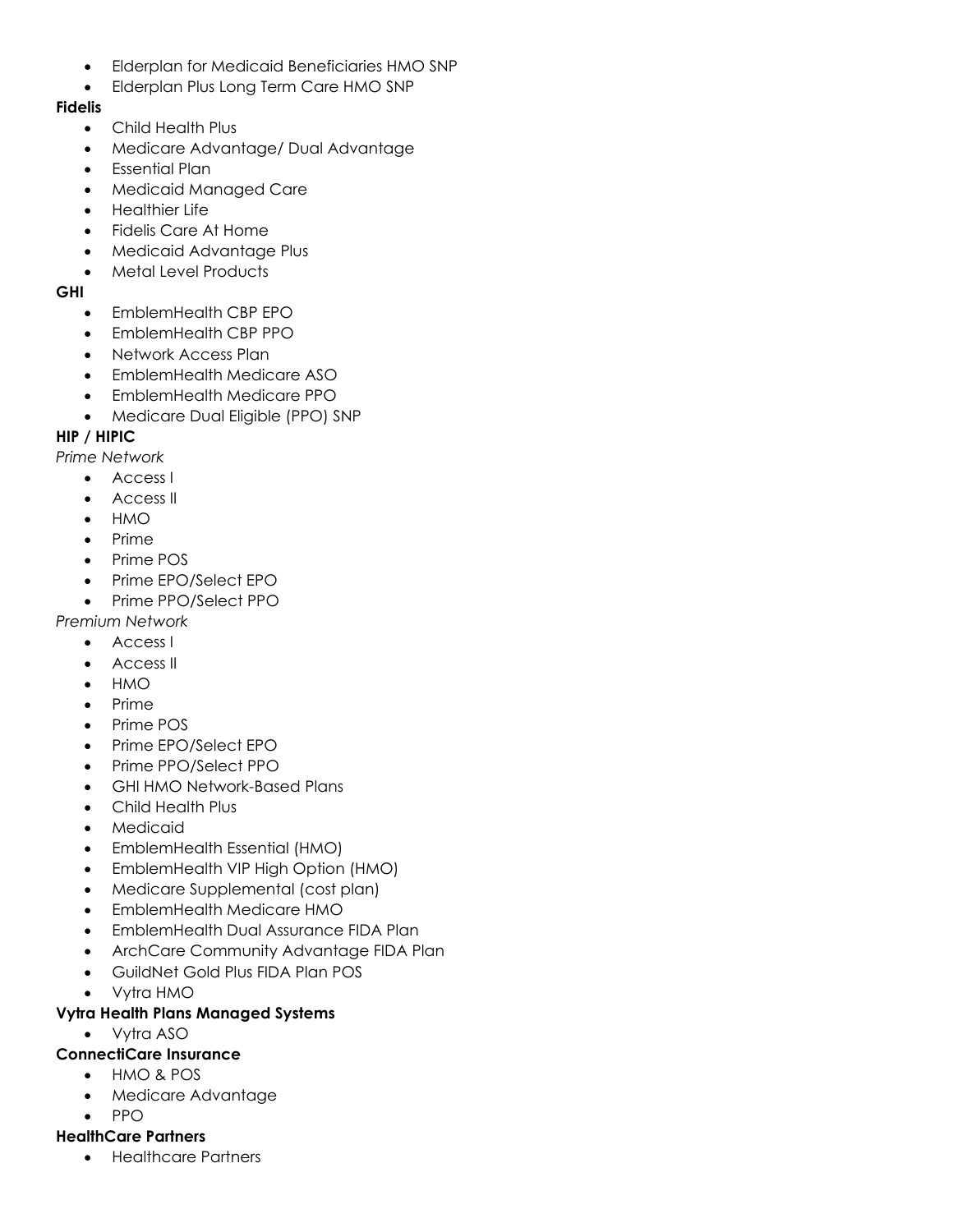#### **HealthFirst**

- Medicaid Managed Care
- Child Health Plus
- Personal Wellness Plan
- 65 Plus Plan (HMO)
- Coordinated Benefits Plan (HMO)
- Increased Benefits Plan (HMO)
- Life Improvement Plan (HMO SNP)
- CompleteCare (HMO SNP)
- AbsoluteCare FIDA Plan (Medicare-Medicaid Plan)
- Essential Plan
- Platinum Leaf Premier
- Gold Leaf Premier
- Silver Leaf Premier
- Bronze Leaf Premier
- Platinum Leaf
- Gold Leaf
- Silver Leaf
- **Bronze Leaf**
- Green Leaf
- HMO A-VAD, HMO B-VAD, HMO C-VAD, HMO D-VAD
- HMO A, HMO B, HMO C, HMO D, HMO E
- HMO B Small
- Healthy NY Small Group

#### **Magnacare**

- PPO
- Worker's Comp
- EESISP / Local 3 ONLY

# **Medicare**

#### **Medicaid**

#### **Molina Healthcare**

- Medicaid / CHP
- Essential Plan
- Enriched Health (HARP)

## **No Fault**

### **Oscar**

- Classic Bronze
- Classic Silver
- Classic Gold
- Classic Platinum
- Market Bronze
- Market Silver
- Market Gold
- Market Platinum
- Market Secure
- Simple Platinum
- Simple+ Silver
- Simple+ Gold
- Simple+ Platinum
- Simple Bronze
- Simple Silver
- Simple Gold

#### **Oxford**

• Freedom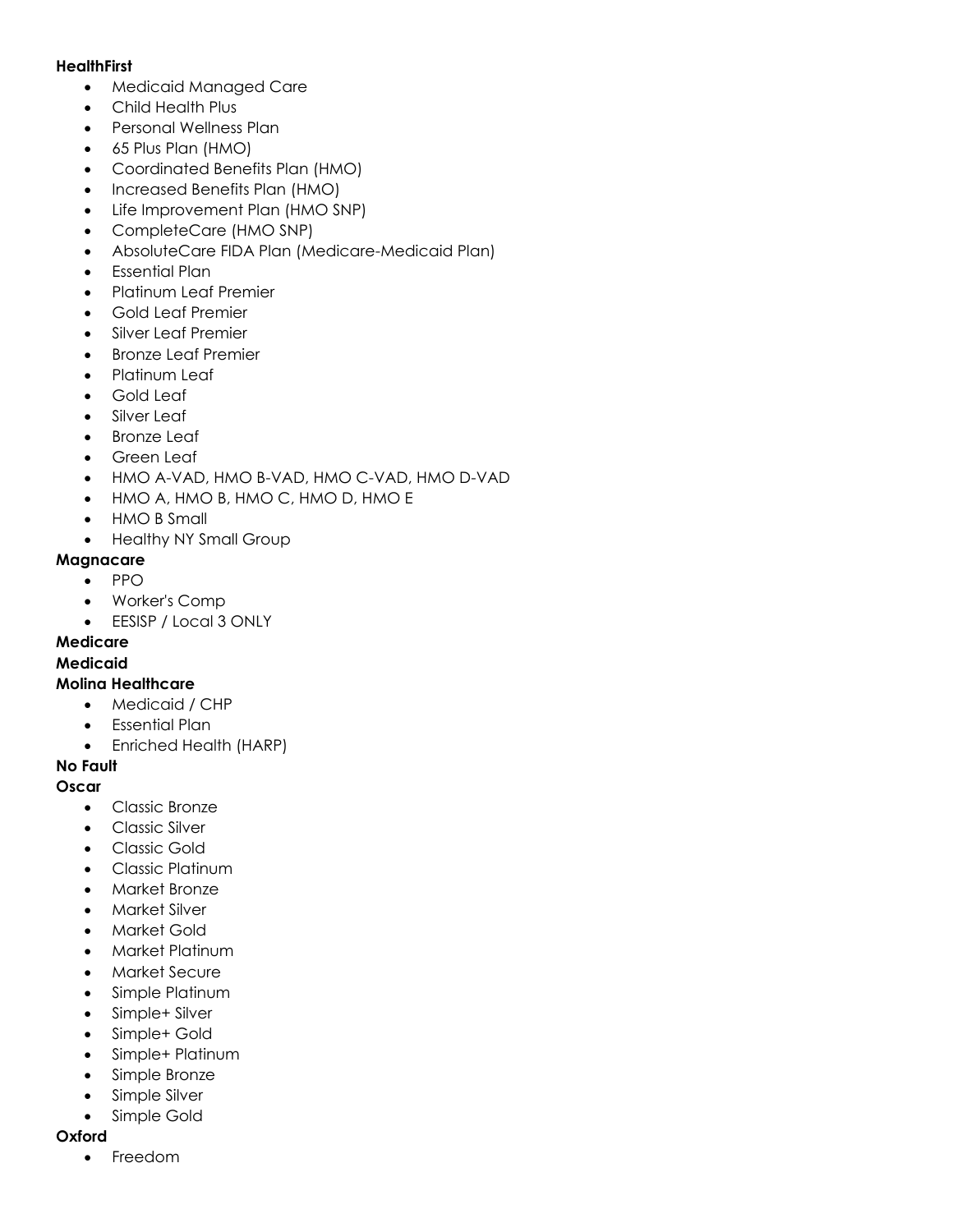- Liberty
- **Metro**

#### **RailRoad Medicare United Healthcare**

- UHC Core HMO/Core Essential HMO
- UHC Core Essential EPO
- UHC Core POS
- Choice HMO/Choice +HMO
- Choice EPO
- Choice Plus POS
- **Indemnity**
- PPO
- Select HMO/Select
- Select EPO
- Select Plus-POS
- UHC Navigate Plus
- UHC Navigate
- UHC Charter Plus
- UHC Charter Balanced
- UHC Charter
- UHC Compass
- UHC Compass Balanced
- UHC Compass Plus

## **United Healthcare Community Plan**

- NY Medicaid, FHP & Medicaid Advantage
- NY CHP
- UHC Community Plan Wellness4Me
- NY Essential Plan Program

### **Worker's Comp**

## **Laurence Glickman, MD, MSc, FRCS (c), FACS: HOSPITALS**

Day OP Center of Long Island | Pro Health East Hills Surgery Center Glen Cove Hospital| Northwell Health Mercy Medical Center | Catholic Health Services Nassau University Medical Center North Shore University Hospital Manhasset| Northwell Health NYU Langone Hospital Long Island South Shore University Hospital| Northwell Health St. Francis Hospital| The Heart Center®|Catholic Health Services

#### **Irena Karanetz, MD: HEALTH PLANS Aetna**

### **Agewell**

- FIDA
- **LiveWell**
- **FeelWell**
- **CareWell**
- **StavWell**
- BeWell

### **Blue Cross Blue Shield**

- BlueCard PPO/EPO
- BlueCard PPO Basic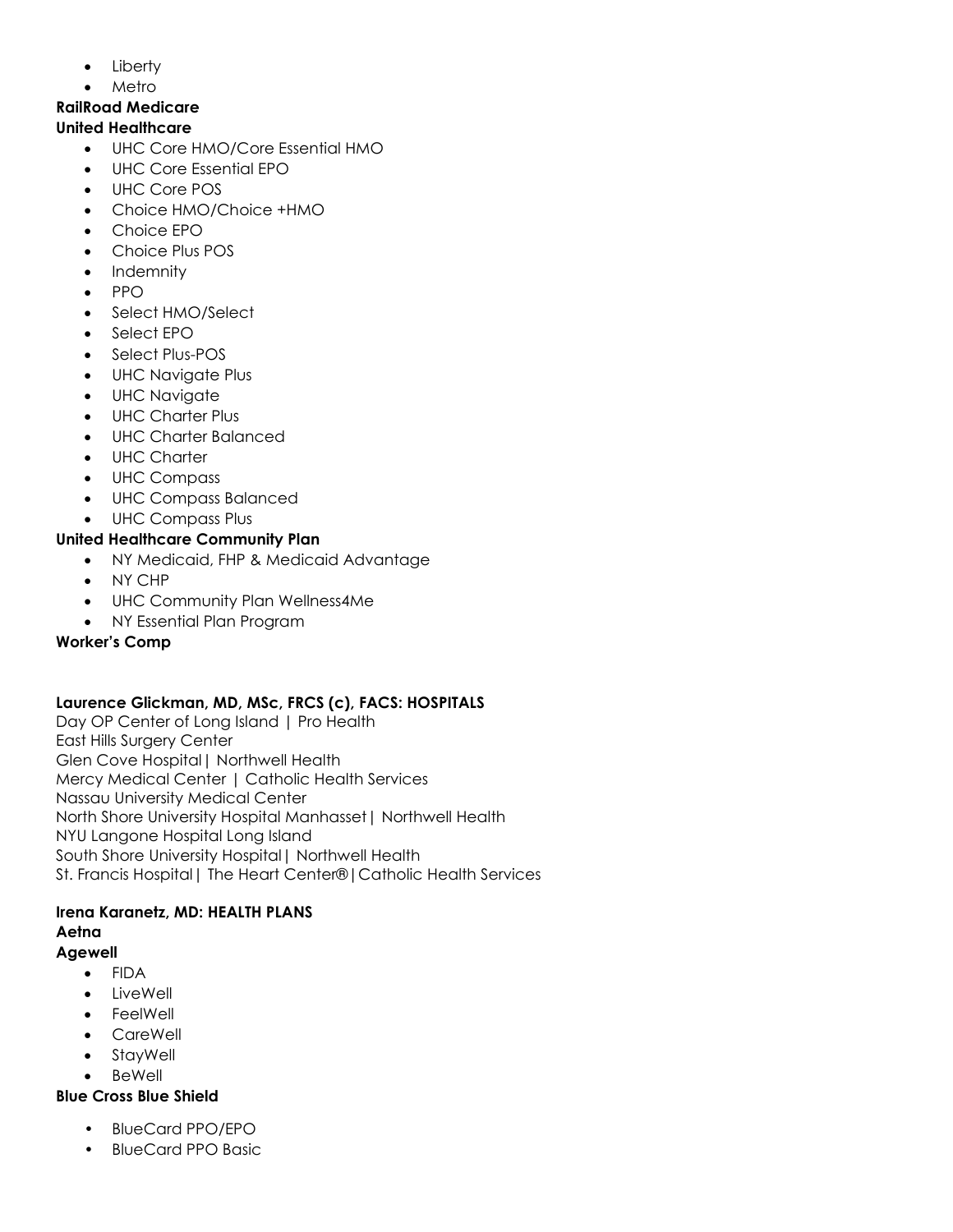- BlueCard Traditional
- Federal Employee Program

### **Elderplan**

- Elderplan FIDA Total Care Medicare Medicaid Plan
- Elderplan Advantage for Nursing Home Residents HMO SNP
- Elderplan Extra Help HMO
- Elderplan for Medicaid Beneficiaries HMO SNP
- Elderplan Plus Long Term Care HMO SNP

### **Fidelis**

- Child Health Plus
- Medicare Advantage/ Dual Advantage
- Essential Plan
- Medicaid Managed Care
- Healthier Life
- Fidelis Care At Home
- Medicaid Advantage Plus

### **GHI**

- EmblemHealth CBP EPO
- EmblemHealth CBP PPO
- Network Access Plan
- EmblemHealth Medicare ASO
- EmblemHealth Medicare PPO
- Medicare Dual Eligible (PPO) SNP

## **HIP / HIPIC**

*Prime Network*

- Access I
- Access II
- HMO
- Prime
- Prime POS
- Prime EPO/Select EPO
- Prime PPO/Select PPO

*Premium Network*

- Access I
- Access II
- HMO
- Prime
- Prime POS
- Prime EPO/Select EPO
- Prime PPO/Select PPO
- GHI HMO Network-Based Plans
- Child Health Plus
- **Medicaid**
- EmblemHealth Essential (HMO)
- EmblemHealth VIP High Option (HMO)
- Medicare Supplemental (cost plan)
- EmblemHealth Medicare HMO
- EmblemHealth Dual Assurance FIDA Plan
- ArchCare Community Advantage FIDA Plan
- GuildNet Gold Plus FIDA Plan POS
- Vytra HMO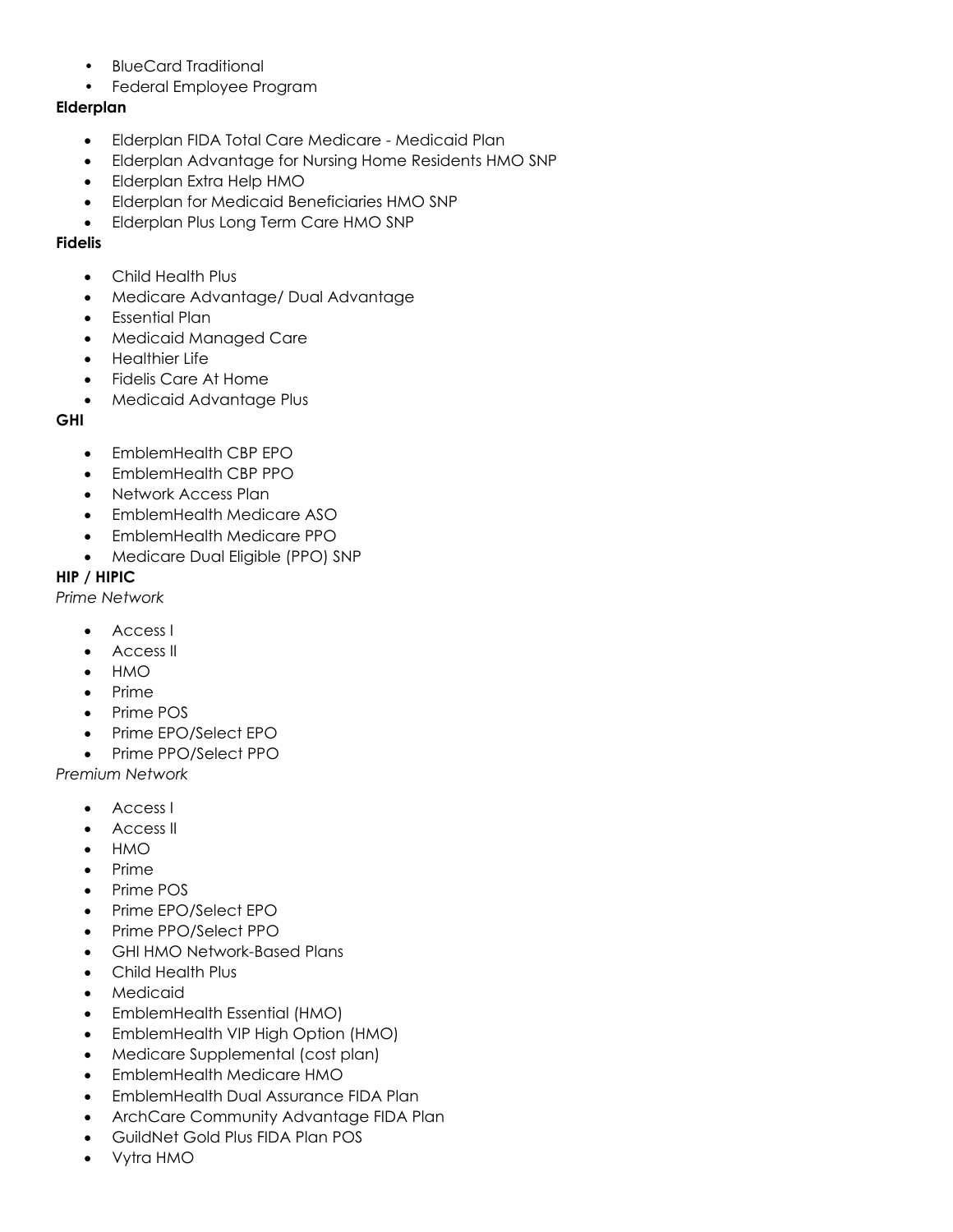#### **HealthCare Partners**

• Healthcare Partners

#### **Magnacare**

- PPO
- Worker's Comp
- EESISP / Local 3 ONLY

### **Medicaid**

#### **Medicare**

#### **Oxford**

- Freedom
- Liberty
- Metro

### **United Healthcare**

- UHC Core HMO/Core Essential HMO
- UHC Core Essential EPO
- UHC Core POS
- Choice HMO/Choice +HMO
- Choice EPO
- Choice Plus POS
- Indemnity
- PPO
- Select HMO/Select
- Select EPO
- Select Plus-POS
- UHC Navigate Plus
- UHC Navigate
- UHC Charter Plus
- UHC Charter Balanced
- UHC Charter
- UHC Compass
- UHC Compass Balanced
- UHC Compass Plus

### **United Healthcare Community Plan**

- NY Medicaid, FHP & Medicaid Advantage
- NY CHP
- UHC Community Plan Wellness4Me
- NY Essential Plan Program

### **Worker's Comp**

### **Irena Karanetz, MD: HOSPITALS**

East Hills Surgery Center Forest Hills Hospital Flushing Hospital Medical Center Glen Cove Hospital |Northwell Health Interfaith Medical Center Brooklyn (pending) Lenox Hill Hospital |Northwell Health Long Island Jewish Medical Center |Northwell Health Mercy Medical Center | Catholic Health Services Mount Sinai South Nassau Hospital Nassau University Medical Center New York–Presbyterian Hospital Queens New York–Presbyterian Methodist Hospital North Shore University Hospital Manhasset |Northwell Health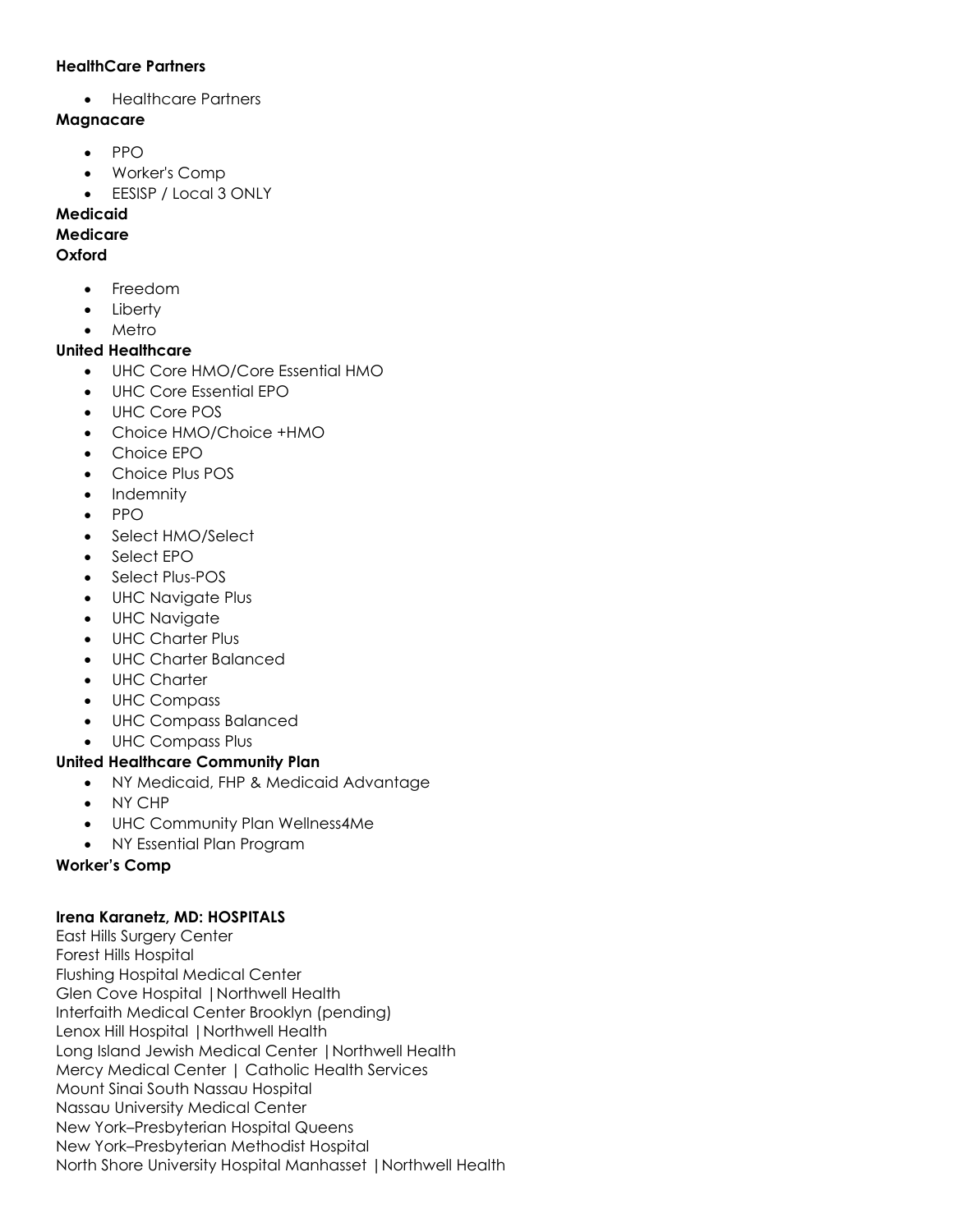NYU Langone Hospital Long Island Plainview Hospital |Northwell Health St. Francis Hospital| The Heart Center®|Catholic Health Services St. Joseph Hospital |Catholic Health Service Syosset Hospital |Northwell Health The Brooklyn Hospital Center The Manhattan Eye, Ear and Throat Hospital

# **Matthew Kilgo, MD, FACS: HEALTH PLANS Aetna**

#### **Agewell**

- FIDA
- **LiveWell**
- **FeelWell**
- CareWell
- **StayWell**
- **BeWell**

### **Blue Cross Blue Shield**

- BlueCard PPO/EPO
- BlueCard PPO Basic
- BlueCard Traditional
- Federal Employee Program

### **Elderplan**

- Elderplan FIDA Total Care Medicare Medicaid Plan
- Elderplan Advantage for Nursing Home Residents HMO SNP
- Elderplan Extra Help HMO
- Elderplan for Medicaid Beneficiaries HMO SNP
- Elderplan Plus Long Term Care HMO SNP

## **Fidelis**

- Child Health Plus
- Medicare Advantage/ Dual Advantage
- Essential Plan
- Medicaid Managed Care
- Healthier Life
- Fidelis Care At Home
- Medicaid Advantage Plus
- Metal Level Products

### **GHI**

- EmblemHealth CBP EPO
- EmblemHealth CBP PPO
- Network Access Plan
- EmblemHealth Medicare ASO
- EmblemHealth Medicare PPO
- Medicare Dual Eligible (PPO) SNP

## **HIP / HIPIC**

*Prime Network*

- Access I
- Access II
- HMO
- Prime
- Prime POS
- Prime EPO/Select EPO
- Prime PPO/Select PPO

*Premium Network*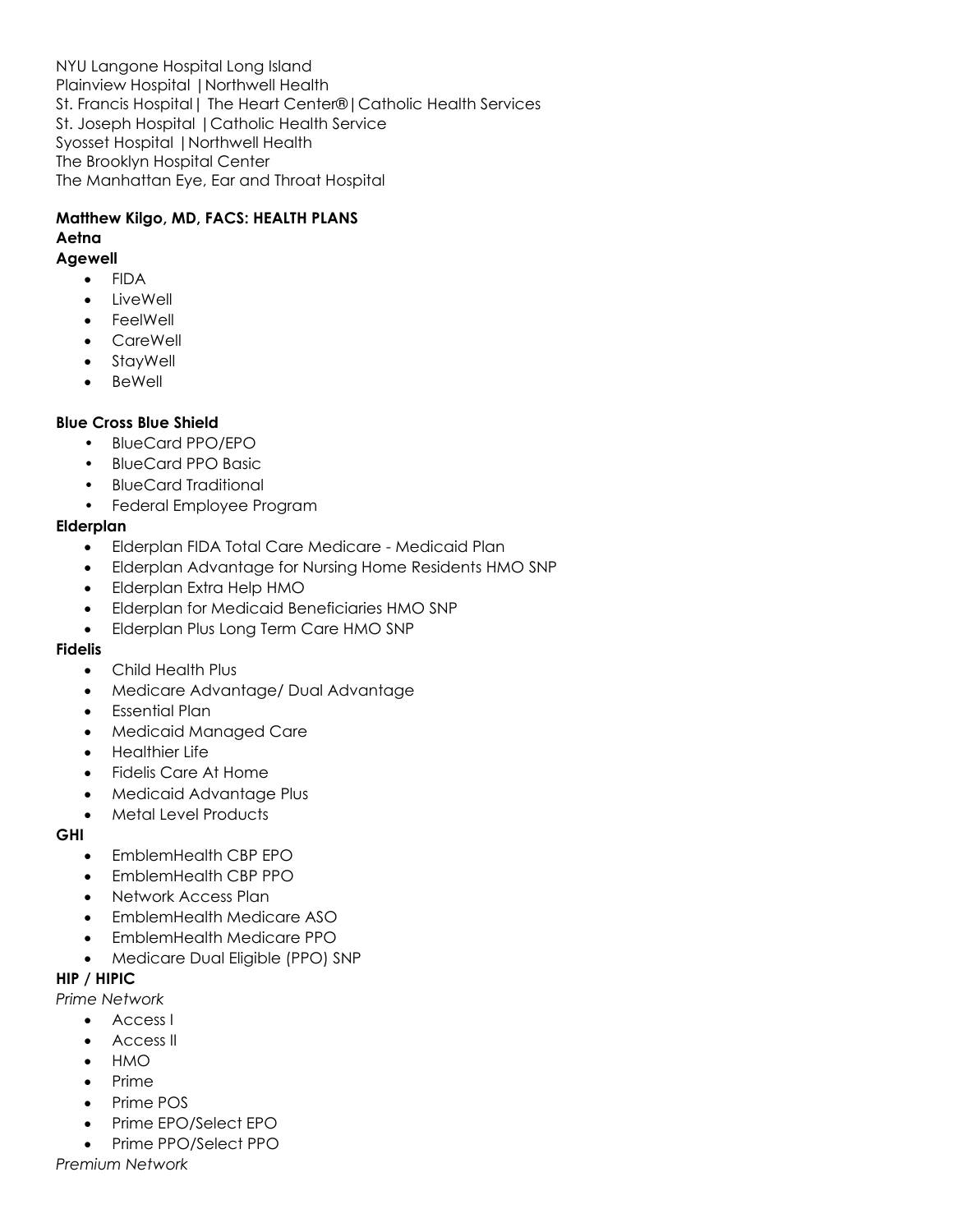- Access I
- Access II
- HMO
- Prime
- Prime POS
- Prime EPO/Select EPO
- Prime PPO/Select PPO
- GHI HMO Network-Based Plans
- Child Health Plus
- Medicaid
- EmblemHealth Essential (HMO)
- EmblemHealth VIP High Option (HMO)
- Medicare Supplemental (cost plan)
- EmblemHealth Medicare HMO
- EmblemHealth Dual Assurance FIDA Plan
- ArchCare Community Advantage FIDA Plan
- GuildNet Gold Plus FIDA Plan POS
- Vytra HMO

#### **Vytra Health Plans Managed Systems**

• Vytra ASO

### **ConnectiCare Insurance**

- HMO & POS
- Medicare Advantage
- PPO

#### **HealthCare Partners**

• Healthcare Partners

### **HealthFirst**

- Medicaid Managed Care
- Child Health Plus
- Personal Wellness Plan
- 65 Plus Plan (HMO)
- Coordinated Benefits Plan (HMO)
- Increased Benefits Plan (HMO)
- Life Improvement Plan (HMO SNP)
- CompleteCare (HMO SNP)
- AbsoluteCare FIDA Plan (Medicare-Medicaid Plan)
- Essential Plan
- Platinum Leaf Premier
- Gold Leaf Premier
- Silver Leaf Premier
- Bronze Leaf Premier
- Platinum Leaf
- Gold Leaf
- Silver Leaf
- Bronze Leaf
- Green Leaf
- HMO A-VAD, HMO B-VAD, HMO C-VAD, HMO D-VAD
- HMO A, HMO B, HMO C, HMO D, HMO E
- HMO B Small
- Healthy NY Small Group

#### **Magnacare**

- PPO
- Worker's Comp
- EESISP / Local 3 ONLY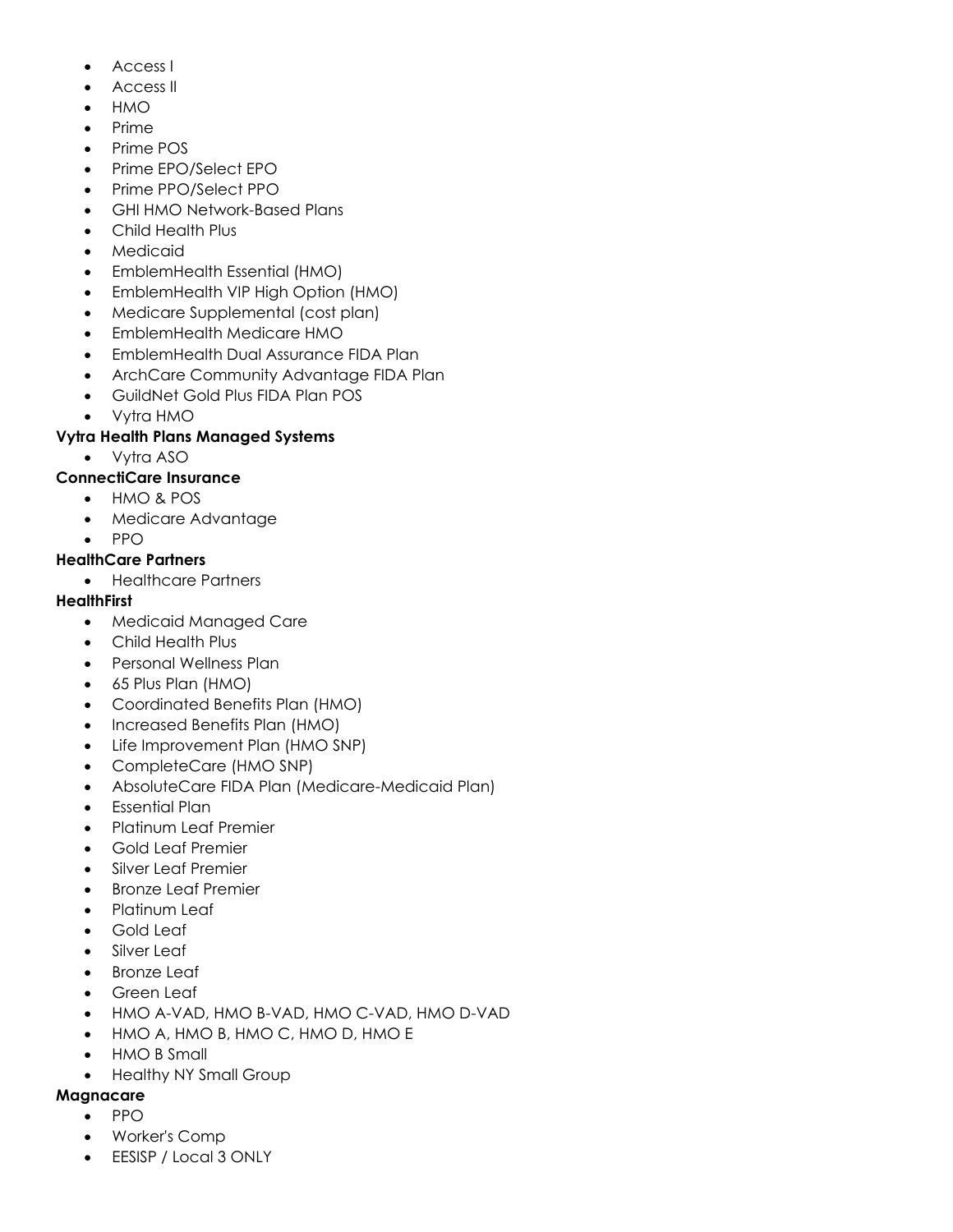#### **Medicare Medicaid Molina Healthcare**

- Medicaid / CHP
- Essential Plan
- Enriched Health (HARP)

#### **No Fault**

#### **Oscar**

- Classic Bronze
- Classic Silver
- Classic Gold
- Classic Platinum
- Market Bronze
- Market Silver
- Market Gold
- Market Platinum
- Market Secure
- Simple Platinum
- Simple+ Silver
- Simple+ Gold
- Simple+ Platinum
- Simple Bronze
- Simple Silver
- Simple Gold

#### **Oxford**

- Freedom
- Liberty
- Metro

### **United Healthcare**

- UHC Core HMO/Core Essential HMO
- UHC Core Essential EPO
- UHC Core POS
- Choice HMO/Choice +HMO
- Choice EPO
- Choice Plus POS
- Indemnity
- PPO
- Select HMO/Select
- Select EPO
- Select Plus-POS
- UHC Navigate Plus
- UHC Navigate
- UHC Charter Plus
- UHC Charter Balanced
- UHC Charter
- UHC Compass
- UHC Compass Balanced
- UHC Compass Plus

### **United Healthcare Community Plan**

- NY Medicaid, FHP & Medicaid Advantage
- NY CHP
- UHC Community Plan Wellness4Me
- NY Essential Plan Program

#### **Worker's Comp**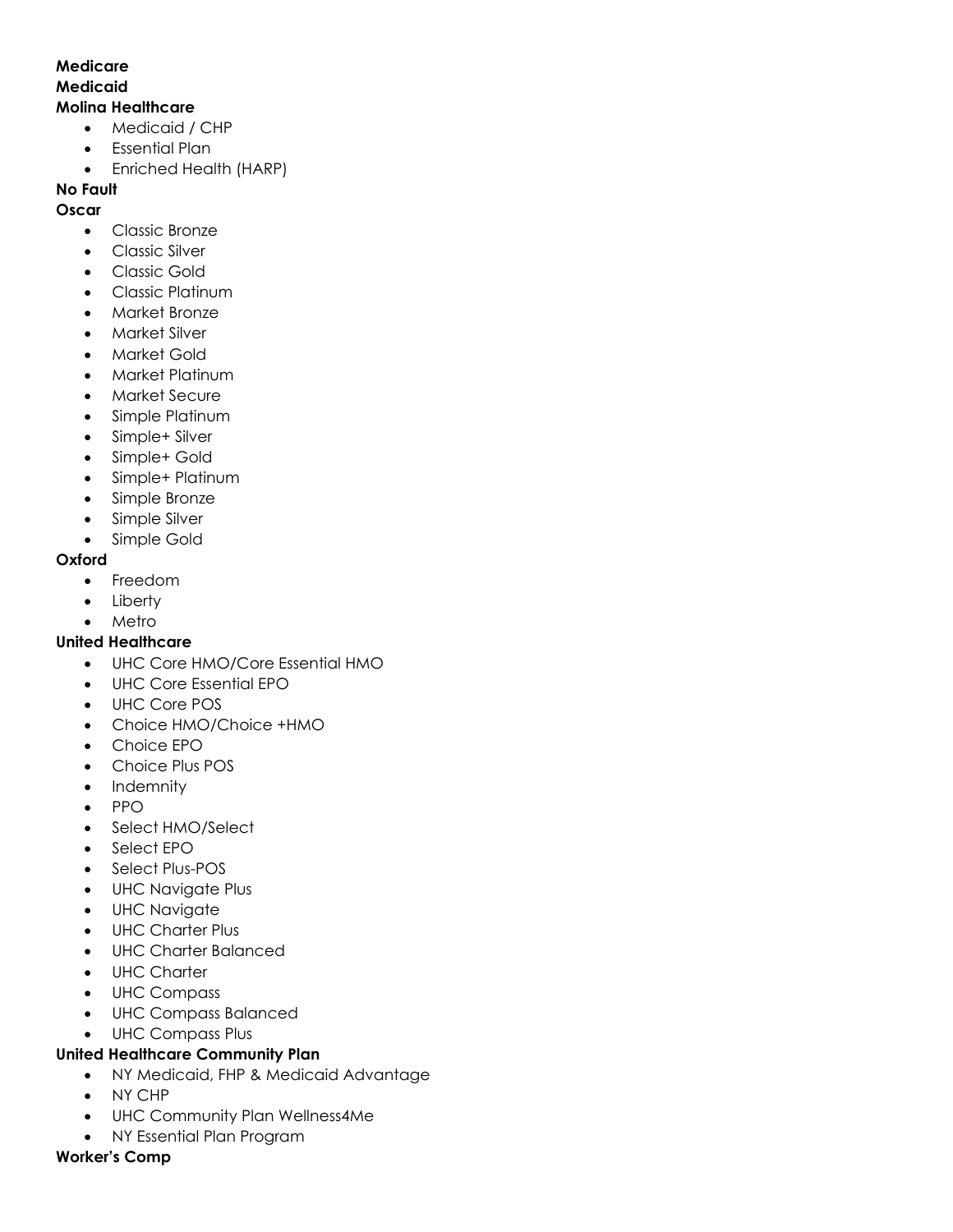### **Matthew Kilgo, MD, FACS: HOSPITALS**

Huntington Hospital |Northwell Health remove Mercy Medical Center | Catholic Health Services NYU Langone Hospital Long Island St. Francis Hospital| The Heart Center®|Catholic Health Services

## **Frederick Lukash, MD, FACS, FAAP: HEALTH PLANS**

#### **Aetna**

#### **Agewell**

- FIDA
- **LiveWell**
- **FeelWell**
- CareWell
- **StayWell**
- **BeWell**

### **Blue Cross Blue Shield**

- BlueCard PPO/EPO
- BlueCard PPO Basic
- BlueCard Traditional
- Federal Employee Program

### **Elderplan**

- Elderplan FIDA Total Care Medicare Medicaid Plan
- Elderplan Advantage for Nursing Home Residents HMO SNP
- Elderplan Extra Help HMO
- Elderplan for Medicaid Beneficiaries HMO SNP
- Elderplan Plus Long Term Care HMO SNP

### **Fidelis**

- Child Health Plus
- Medicare Advantage/ Dual Advantage
- Essential Plan
- Medicaid Managed Care
- Healthier Life
- Fidelis Care At Home
- Medicaid Advantage Plus
- Metal Level Products

### **GHI**

- EmblemHealth CBP EPO
- EmblemHealth CBP PPO
- Network Access Plan
- EmblemHealth Medicare ASO
- EmblemHealth Medicare PPO
- Medicare Dual Eligible (PPO) SNP

### **HIP / HIPIC**

*Prime Network*

- Access I
- Access II
- HMO
- Prime
- Prime POS
- Prime EPO/Select EPO
- Prime PPO/Select PPO

*Premium Network*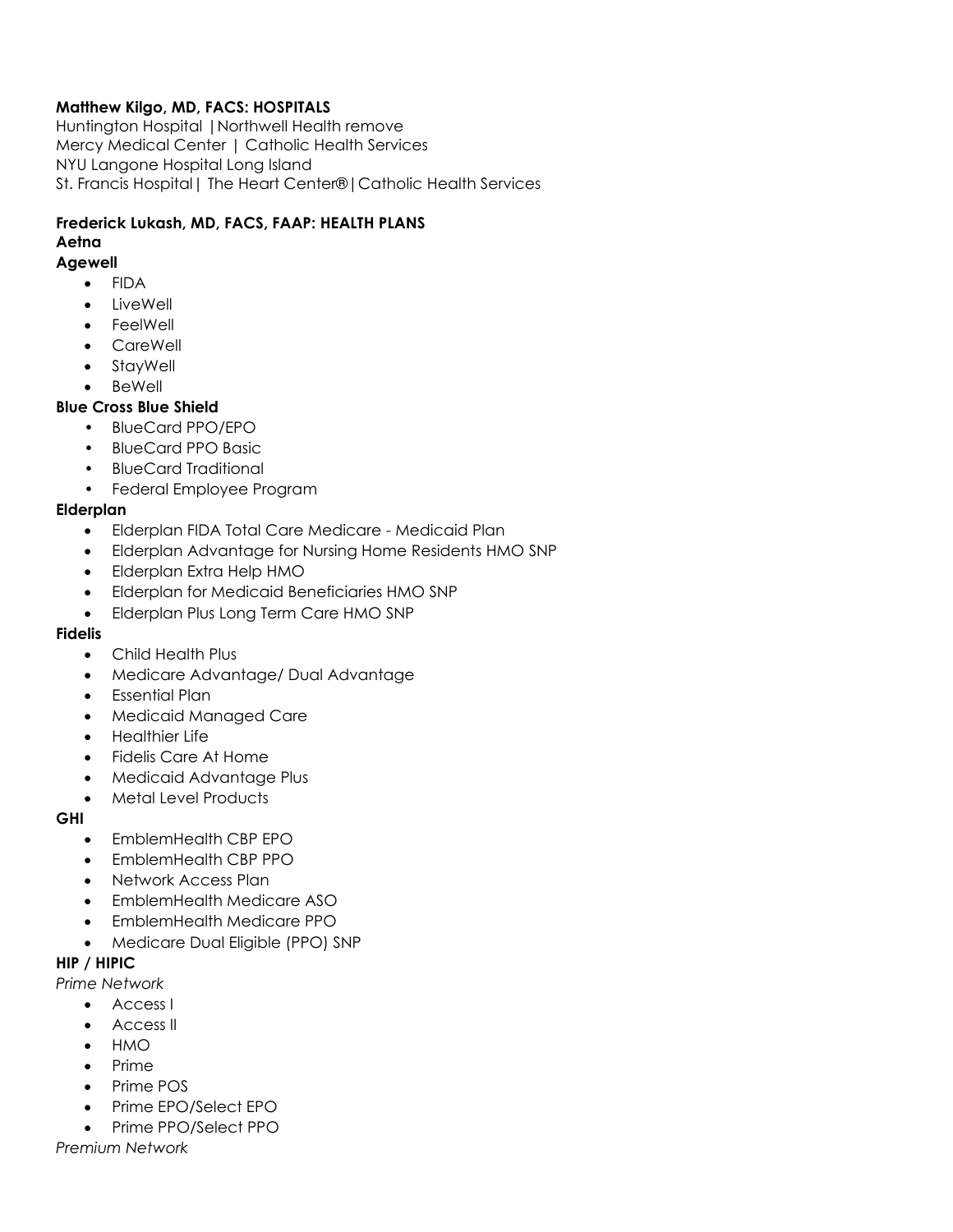- Access I
- Access II
- HMO
- Prime
- Prime POS
- Prime EPO/Select EPO
- Prime PPO/Select PPO
- GHI HMO Network-Based Plans
- Child Health Plus
- Medicaid
- EmblemHealth Essential (HMO)
- EmblemHealth VIP High Option (HMO)
- Medicare Supplemental (cost plan)
- EmblemHealth Medicare HMO
- EmblemHealth Dual Assurance FIDA Plan
- ArchCare Community Advantage FIDA Plan
- GuildNet Gold Plus FIDA Plan POS
- Vytra HMO

#### **Vytra Health Plans Managed Systems**

• Vytra ASO

### **ConnectiCare Insurance**

- HMO & POS
- Medicare Advantage
- PPO

#### **HealthCare Partners**

• Healthcare Partners

### **HealthFirst**

- Medicaid Managed Care
- Child Health Plus
- Personal Wellness Plan
- 65 Plus Plan (HMO)
- Increased Benefits Plan (HMO)
- Life Improvement Plan (HMO SNP)
- CompleteCare (HMO SNP)
- AbsoluteCare FIDA Plan (Medicare-Medicaid Plan)
- Essential Plan
- Platinum Leaf Premier
- Gold Leaf Premier
- Silver Leaf Premier
- Bronze Leaf Premier
- Platinum Leaf
- Gold Leaf
- Silver Leaf
- **Bronze Leaf**
- Green Leaf
- HMO A-VAD, HMO B-VAD, HMO C-VAD, HMO D-VAD
- HMO A, HMO B, HMO C, HMO D, HMO E
- HMO B Small
- Healthy NY Small Group

#### **Magnacare**

- PPO
	- Worker's Comp
	- EESISP / Local 3 ONLY

#### **Medicare**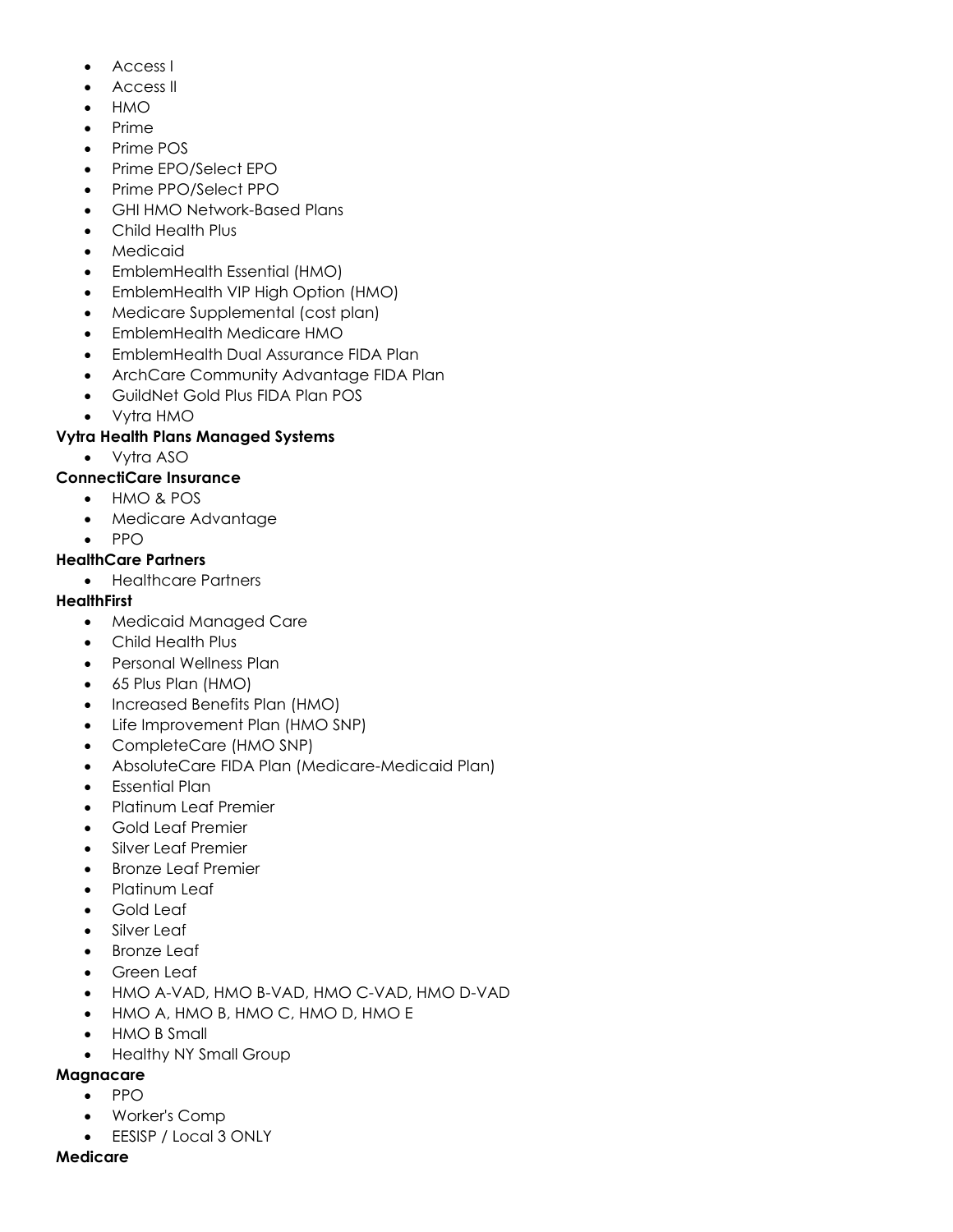### **Medicaid**

#### **Molina Healthcare**

- Medicaid / CHP
- Essential Plan
- Enriched Health (HARP)

## **No Fault**

### **Oscar**

- Classic Bronze
- Classic Silver
- Classic Gold
- Classic Platinum
- Market Bronze
- Market Silver
- Market Gold
- Market Platinum
- Market Secure
- Simple Platinum
- Simple+ Silver
- Simple+ Gold
- Simple+ Platinum
- Simple Bronze
- Simple Silver
- Simple Gold

### **Oxford**

- Freedom
- Liberty
- Metro

# **RailRoad Medicare**

## **United Healthcare**

- UHC Core HMO/Core Essential HMO
- UHC Core Essential EPO
- UHC Core POS
- Choice HMO/Choice +HMO
- Choice EPO
- Choice Plus POS
- Indemnity
- PPO
- Select HMO/Select
- Select EPO
- Select Plus-POS
- UHC Navigate Plus
- UHC Navigate
- UHC Charter Plus
- UHC Charter Balanced
- UHC Charter
- UHC Compass
- UHC Compass Balanced
- UHC Compass Plus

## **United Healthcare Community Plan**

- NY Medicaid, FHP & Medicaid Advantage
- NY CHP
- UHC Community Plan Wellness4Me
- NY Essential Plan Program

### **Worker's Comp**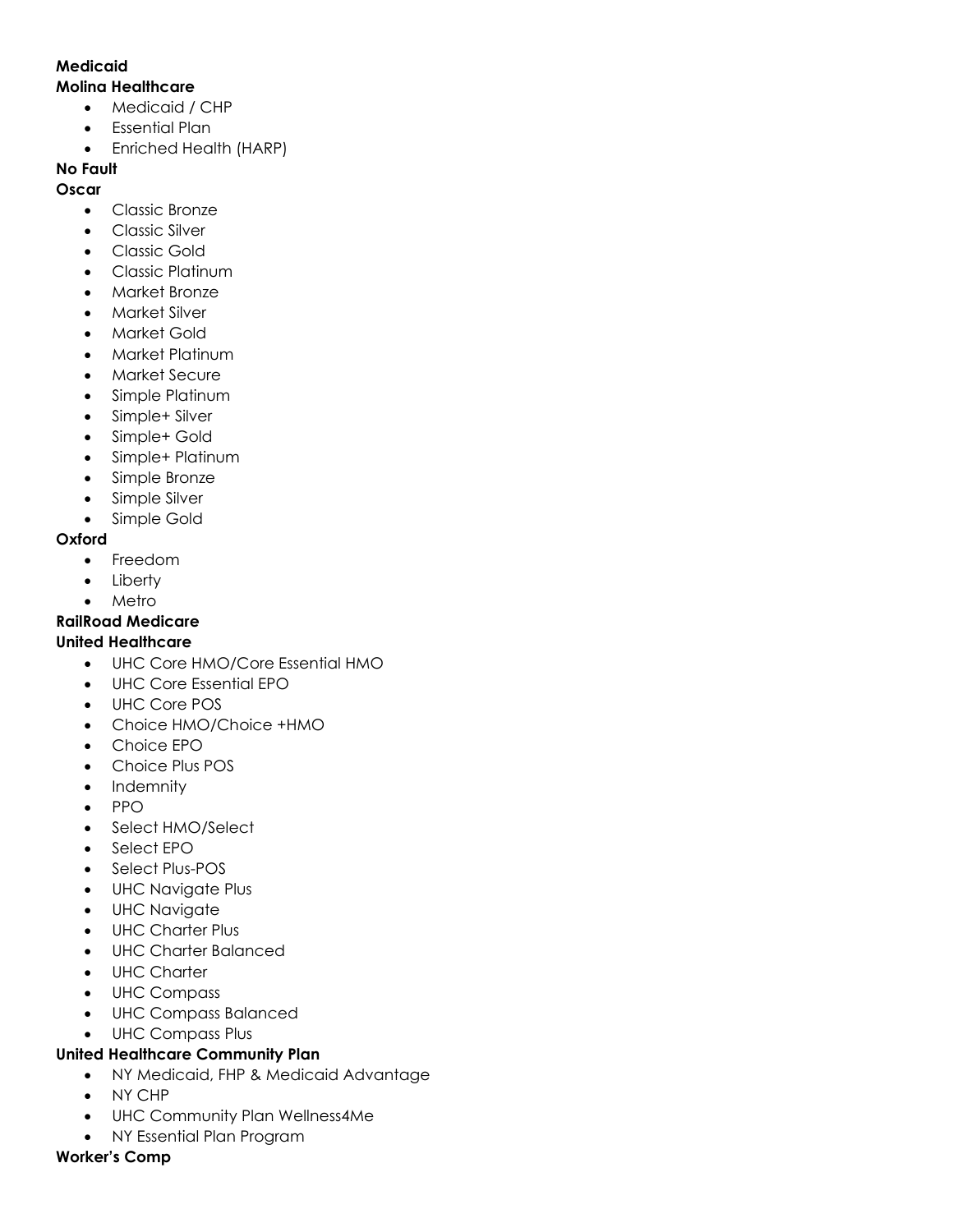# **Frederick Lukash, MD, FACS, FAAP: HOSPITALS**

East Hills Surgery Center Lenox Hill Hospital | Northwell Health Long Island Jewish Medical Center| Northwell Health Nassau University Medical Center North Shore University Hospital Manhasset |Northwell Health NYU Langone Hospital Long Island St. Francis Hospital |The Heart Center®|Catholic Health Service The Manhattan Eye, Ear & Throat Hospital

# **David Mattos, MD, MBA: HEALTH PLANS Aetna**

# **Agewell**

- FIDA
- LiveWell
- FeelWell
- CareWell
- **StayWell**
- **BeWell**

# **Blue Cross Blue Shield**

- BlueCard PPO/EPO
- BlueCard PPO Basic
- BlueCard Traditional
- Federal Employee Program

## **Elderplan**

- Elderplan FIDA Total Care Medicare Medicaid Plan
- Elderplan Advantage for Nursing Home Residents HMO SNP
- Elderplan Extra Help HMO
- Elderplan for Medicaid Beneficiaries HMO SNP
- Elderplan Plus Long Term Care HMO SNP

# **Fidelis**

- Child Health Plus
- Medicare Advantage/ Dual Advantage
- Essential Plan
- Medicaid Managed Care
- Healthier Life
- Fidelis Care At Home
- Medicaid Advantage Plus

# **GHI**

- EmblemHealth CBP EPO
- EmblemHealth CBP PPO
- Network Access Plan
- EmblemHealth Medicare ASO
- EmblemHealth Medicare PPO
- Medicare Dual Eligible (PPO) SNP

# **HIP / HIPIC**

# *Prime Network*

- Access I
- Access II
- HMO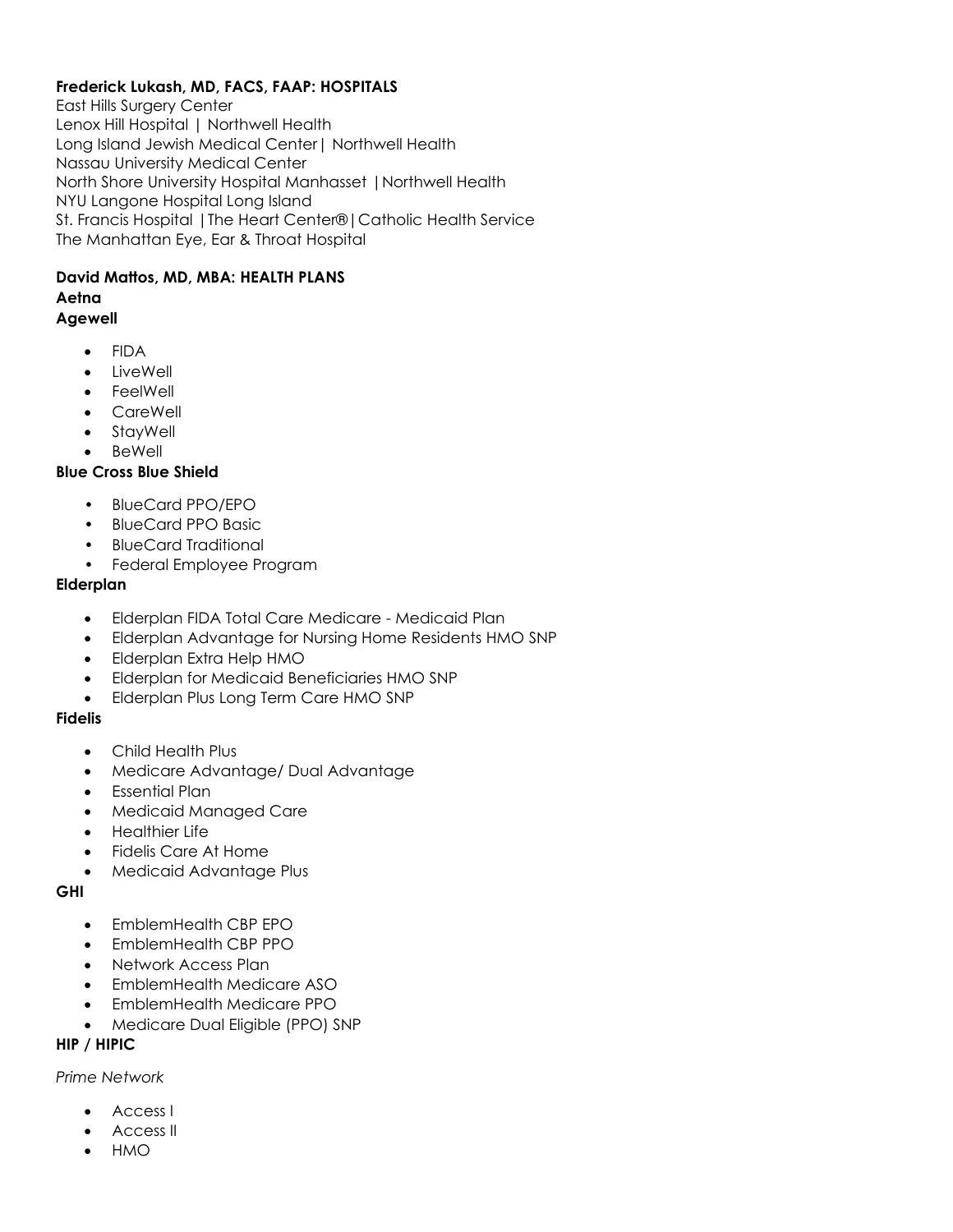- Prime
- Prime POS
- Prime EPO/Select EPO
- Prime PPO/Select PPO

*Premium Network*

- Access I
- Access II
- HMO
- Prime
- Prime POS
- Prime EPO/Select EPO
- Prime PPO/Select PPO
- GHI HMO Network-Based Plans
- Child Health Plus
- Medicaid
- EmblemHealth Essential (HMO)
- EmblemHealth VIP High Option (HMO)
- Medicare Supplemental (cost plan)
- EmblemHealth Medicare HMO
- EmblemHealth Dual Assurance FIDA Plan
- ArchCare Community Advantage FIDA Plan
- GuildNet Gold Plus FIDA Plan POS
- Vytra HMO

### **Vytra Health Plans Managed Systems**

• Vytra ASO

### **HealthFirst**

- Medicaid Managed Care
- Child Health Plus
- Personal Wellness Plan
- 65 Plus Plan (HMO)
- Coordinated Benefits Plan (HMO)
- Increased Benefits Plan (HMO)
- Life Improvement Plan (HMO SNP)
- CompleteCare (HMO SNP)
- AbsoluteCare FIDA Plan (Medicare-Medicaid Plan)
- Essential Plan
- Platinum Leaf Premier
- Gold Leaf Premier
- Silver Leaf Premier
- Bronze Leaf Premier
- Platinum Leaf
- Gold Leaf
- Silver Leaf
- Bronze Leaf
- Green Leaf
- HMO A-VAD, HMO B-VAD, HMO C-VAD, HMO D-VAD
- HMO A, HMO B, HMO C, HMO D, HMO E
- HMO B Small
- Healthy NY Small Group

### **ConnectiCare Insurance**

- HMO & POS
- Medicare Advantage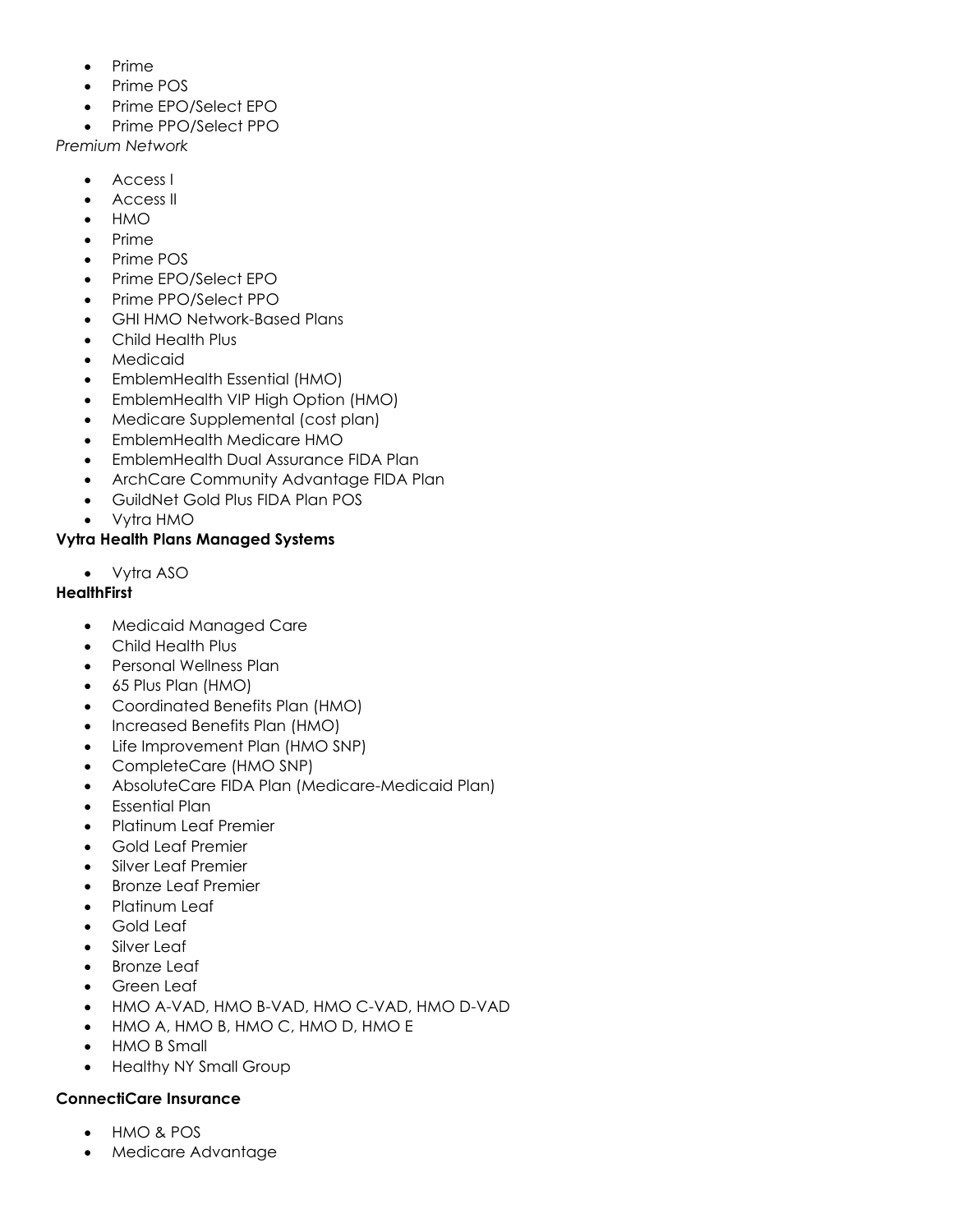• PPO

### **Magnacare**

- PPO
- Worker's Comp
- EESISP / Local 3 ONLY

# **Medicare**

# **Medicaid**

### **Molina Healthcare**

- Medicaid / CHP
- Essential Plan
- Enriched Health (HARP)

## **No Fault**

## **Oscar**

- Classic Bronze
- Classic Silver
- Classic Gold
- Classic Platinum
- Market Bronze
- Market Silver
- Market Gold
- Market Platinum
- Market Secure
- Simple Platinum
- Simple+ Silver
- Simple+ Gold
- Simple+ Platinum
- Simple Bronze
- Simple Silver
- Simple Gold

# **Oxford**

- Freedom
- Liberty
- Metro

# **United Healthcare**

- UHC Core HMO/Core Essential HMO
- UHC Core Essential EPO
- UHC Core POS
- Choice HMO/Choice +HMO
- Choice EPO
- Choice Plus POS
- Indemnity
- PPO
- Select HMO/Select
- Select EPO
- Select Plus-POS
- UHC Navigate Plus
- UHC Navigate
- UHC Charter Plus
- UHC Charter Balanced
- UHC Charter
- UHC Compass
- UHC Compass Balanced
- UHC Compass Plus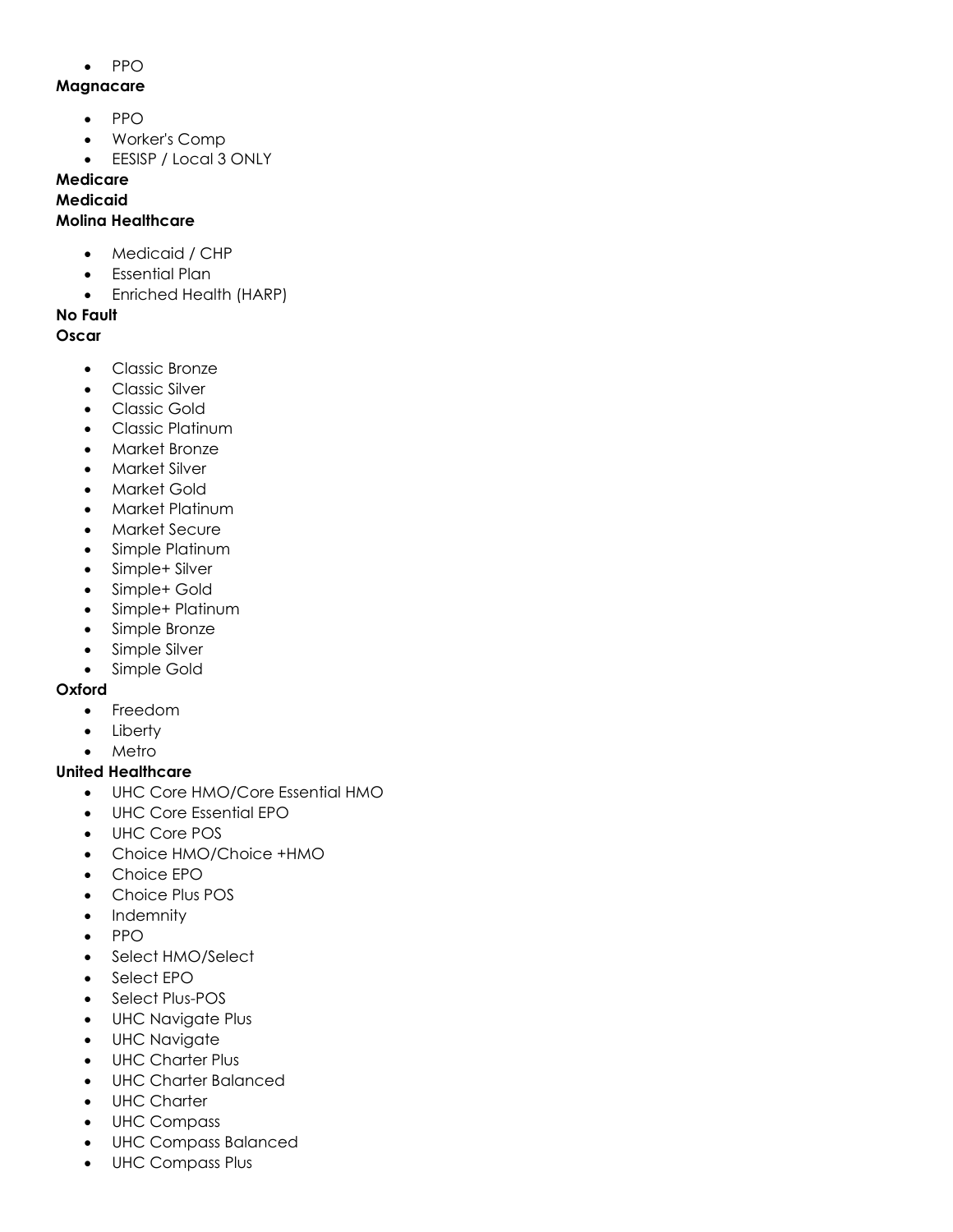#### **United Healthcare Community Plan**

- NY Medicaid, FHP & Medicaid Advantage
- NY CHP
- UHC Community Plan Wellness4Me
- NY Essential Plan Program

#### **Worker's Comp**

### **David Mattos, MD, MBA: HOSPITALS**

East Hills Surgery Center Forest Hills Hospital| Northwell Health Flushing Hospital Medical Center Glen Cove Hospital| Northwell Health Lenox Hill Hospital | Northwell Health Long Island Jewish Medical Center| Northwell Health Mount Sinai South Nassau Hospital Nassau University Medical Center New York–Presbyterian Hospital Queens New York–Presbyterian Methodist Hospital North Shore University Hospital | Manhasset North Shore University Hospital Valley Stream| Northwell Health NYU Langone Hospital Long Island Mercy Medical Center| Catholic Health Services Plainview Hospital| Northwell Health St. Francis Hospital |The Heart Center®|Catholic Health Service St. Joseph Hospital | Catholic Health Services Syosset Hospital| Northwell Health The Brooklyn Hospital Center

### **Anke Ott Young, MD, PhD: HEALTH PLANS Aetna**

#### **Blue Cross Blue Shield**

- BlueCard PPO/EPO
- BlueCard PPO Basic
- BlueCard Traditional
- Federal Employee Program

#### **Fidelis**

- Child Health Plus
- Medicare Advantage/ Dual Advantage
- Essential Plan
- Medicaid Managed Care
- Healthier Life
- Fidelis Care At Home
- Medicaid Advantage Plus
- Metal Level Products

#### **GHI**

- EmblemHealth CBP EPO
- EmblemHealth CBP PPO
- Network Access Plan
- EmblemHealth Medicare ASO
- EmblemHealth Medicare PPO
- Medicare Dual Eligible (PPO) SNP

### **HIP / HIPIC**

- *Prime Network*
	- Access I
	- Access II
	- HMO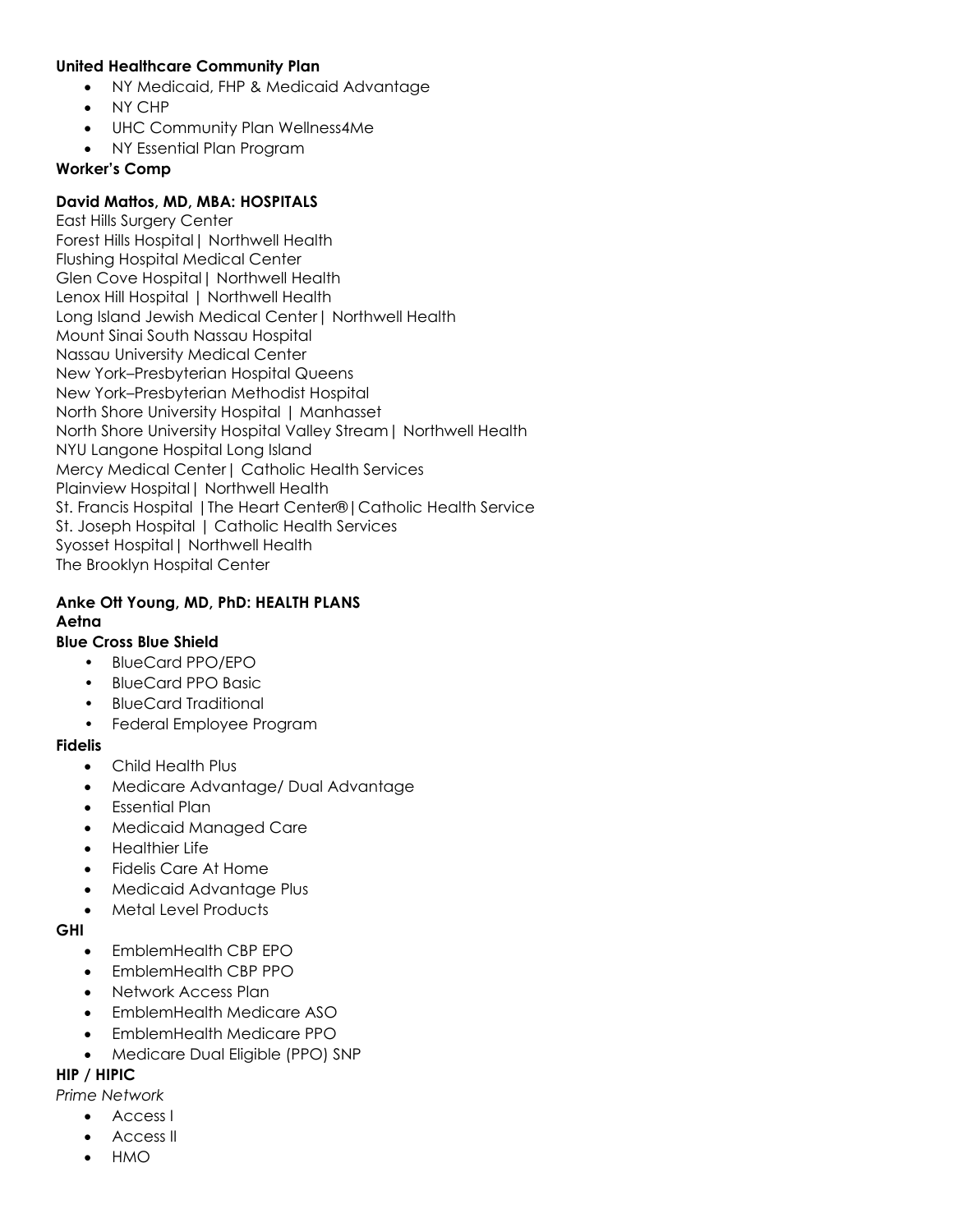- Prime
- Prime POS
- Prime EPO/Select EPO
- Prime PPO/Select PPO

*Premium Network*

- Access I
- Access II
- HMO
- Prime
- Prime POS
- Prime EPO/Select EPO
- Prime PPO/Select PPO
- GHI HMO Network-Based Plans
- Child Health Plus
- Medicaid
- EmblemHealth Essential (HMO)
- EmblemHealth VIP High Option (HMO)
- Medicare Supplemental (cost plan)
- EmblemHealth Medicare HMO
- EmblemHealth Dual Assurance FIDA Plan
- ArchCare Community Advantage FIDA Plan
- GuildNet Gold Plus FIDA Plan POS
- Vytra HMO

### **HealthCare Partners**

• Healthcare Partners

### **HealthFirst**

- Medicaid Managed Care
- Child Health Plus
- Personal Wellness Plan
- 65 Plus Plan (HMO)
- Coordinated Benefits Plan (HMO)
- Increased Benefits Plan (HMO)
- Life Improvement Plan (HMO SNP)
- CompleteCare (HMO SNP)
- AbsoluteCare FIDA Plan (Medicare-Medicaid Plan)
- Essential Plan
- Platinum Leaf Premier
- Gold Leaf Premier
- Silver Leaf Premier
- Bronze Leaf Premier
- Platinum Leaf
- Gold Leaf
- Silver Leaf
- **Bronze Leaf**
- Green Leaf
- HMO A-VAD, HMO B-VAD, HMO C-VAD, HMO D-VAD
- HMO A, HMO B, HMO C, HMO D, HMO E
- HMO B Small
- Healthy NY Small Group

### **Magnacare**

- PPO
	- Worker's Comp
	- EESISP / Local 3 ONLY

#### **Medicare**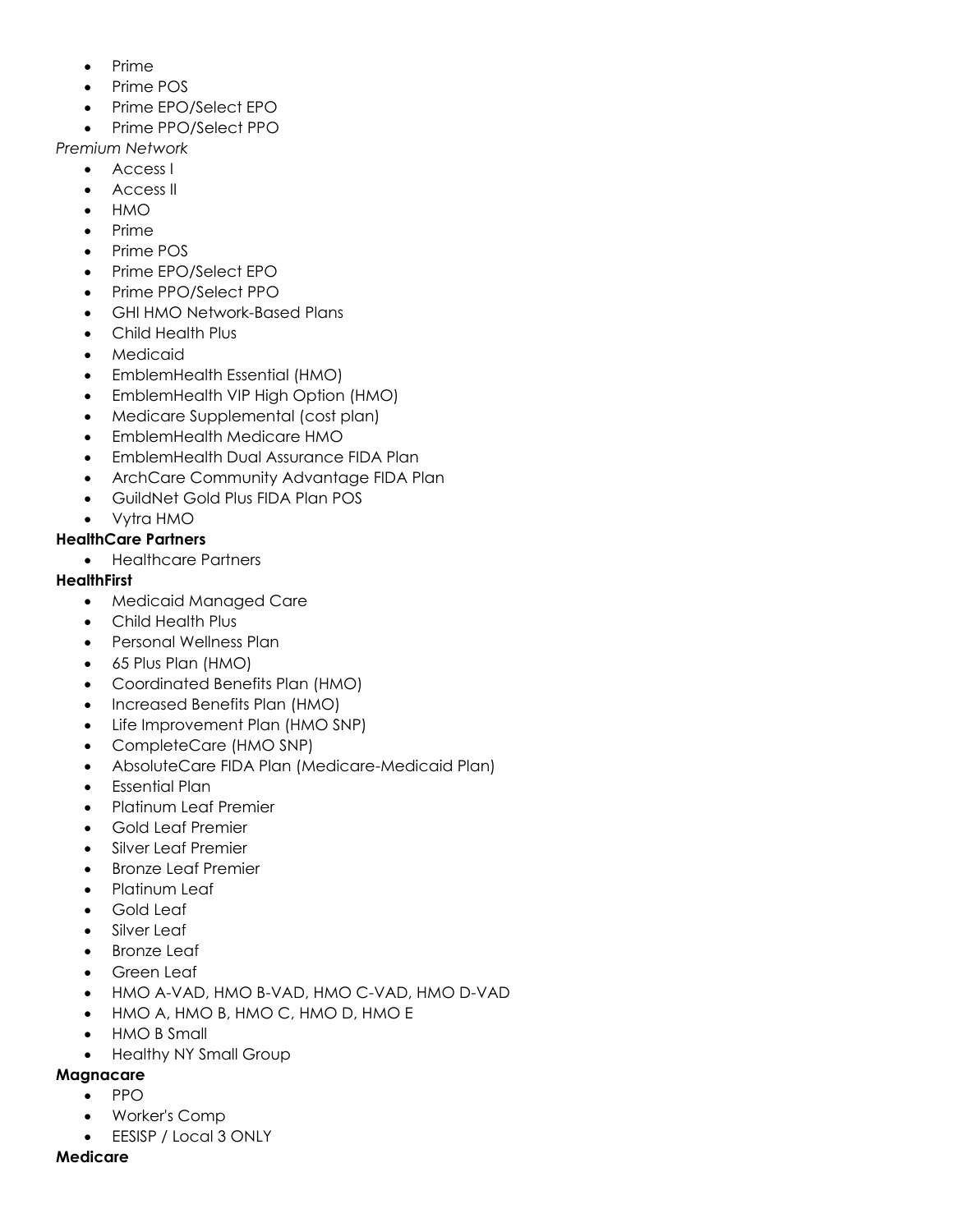### **Medicaid**

#### **Oscar**

- Classic Bronze
- Classic Silver
- Classic Gold
- Classic Platinum
- Market Bronze
- Market Silver
- Market Gold
- Market Platinum
- Market Secure
- Simple Platinum
- Simple+ Silver
- Simple+ Gold
- Simple+ Platinum
- Simple Bronze
- Simple Silver
- Simple Gold

## **United Healthcare**

- UHC Core HMO/Core Essential HMO
- UHC Core Essential EPO
- UHC Core POS
- Choice HMO/Choice +HMO
- Choice EPO
- Choice Plus POS
- Indemnity
- PPO
- Select HMO/Select
- Select EPO
- Select Plus-POS
- UHC Navigate Plus
- UHC Navigate
- UHC Charter Plus
- UHC Charter Balanced
- UHC Charter
- UHC Compass
- UHC Compass Balanced
- UHC Compass Plus

## **United Healthcare Community Plan**

- NY Medicaid, FHP & Medicaid Advantage
- NY CHP
- UHC Community Plan Wellness4Me
- NY Essential Plan Program

### **Anke Ott Young, MD, PhD: HOSPITALS**

Bridgeport Hospital | Yale New Haven Health Mount Sinai South Nassau Hospital

# **Noel Natoli, MD, FACS: HEALTH PLANS Aetna**

### **Agewell**

- FIDA
- **LiveWell**
- **FeelWell**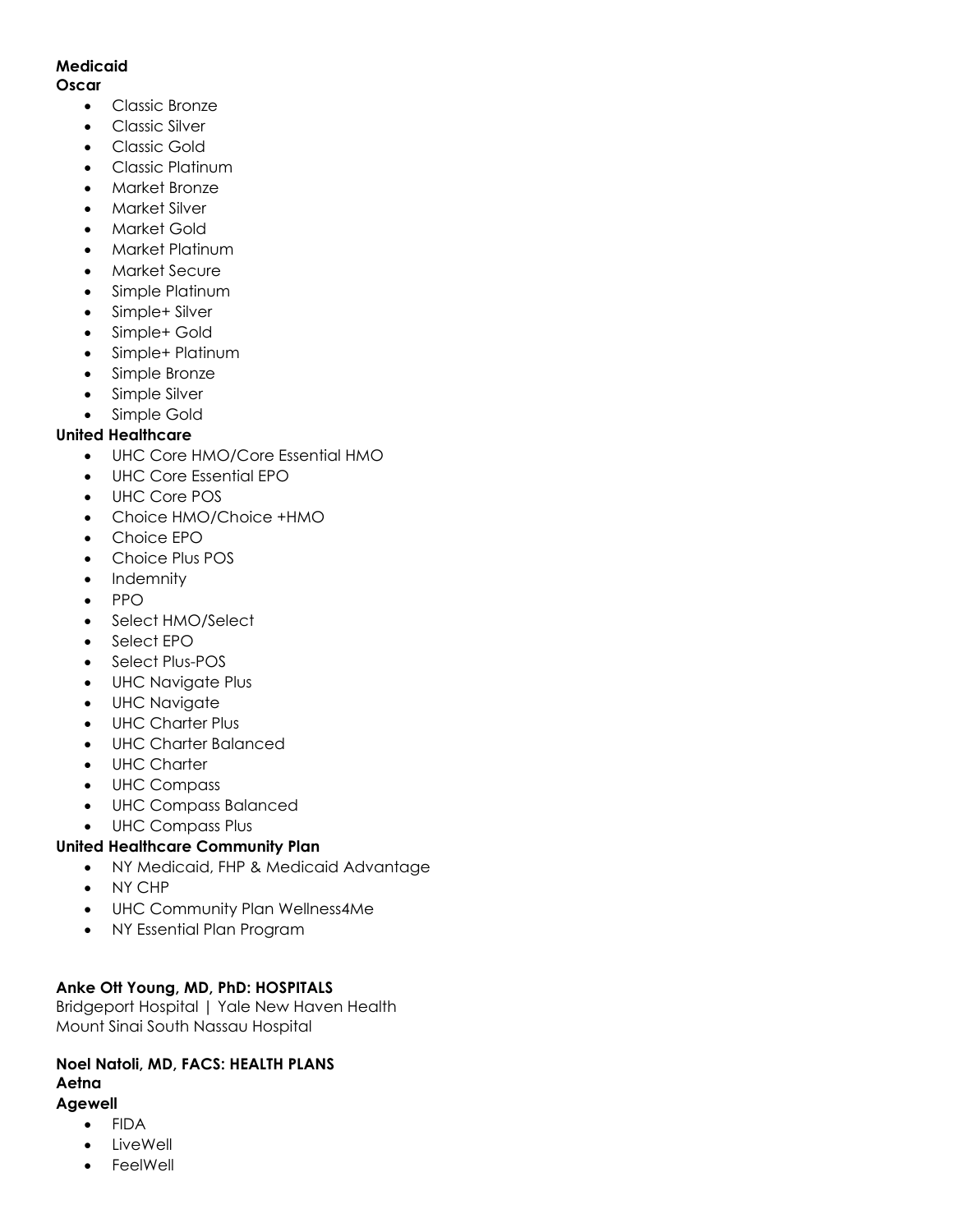- **CareWell**
- **StayWell**
- BeWell

### **Blue Cross Blue Shield**

- BlueCard PPO/EPO
- BlueCard PPO Basic
- BlueCard Traditional
- Federal Employee Program

## **Elderplan**

- Elderplan FIDA Total Care Medicare Medicaid Plan
- Elderplan Advantage for Nursing Home Residents HMO SNP
- Elderplan Extra Help HMO
- Elderplan for Medicaid Beneficiaries HMO SNP
- Elderplan Plus Long Term Care HMO SNP

## **Fidelis**

- Child Health Plus
- Medicare Advantage/ Dual Advantage
- Essential Plan
- Medicaid Managed Care
- Healthier Life
- Fidelis Care At Home
- Medicaid Advantage Plus
- Metal Level Products

# **GHI**

- EmblemHealth CBP EPO
- EmblemHealth CBP PPO
- Network Access Plan
- EmblemHealth Medicare ASO
- EmblemHealth Medicare PPO
- Medicare Dual Eligible (PPO) SNP

# **HIP / HIPIC**

*Prime Network*

- Access I
- Access II
- HMO
- Prime
- Prime POS
- Prime EPO/Select EPO
- Prime PPO/Select PPO
- *Premium Network*
	- Access I
	- Access II
	- HMO
	- Prime
	- Prime POS
	- Prime EPO/Select EPO
	- Prime PPO/Select PPO
	- GHI HMO Network-Based Plans
	- Child Health Plus
	- **Medicaid**
	- EmblemHealth Essential (HMO)
	- EmblemHealth VIP High Option (HMO)
	- Medicare Supplemental (cost plan)
	- EmblemHealth Medicare HMO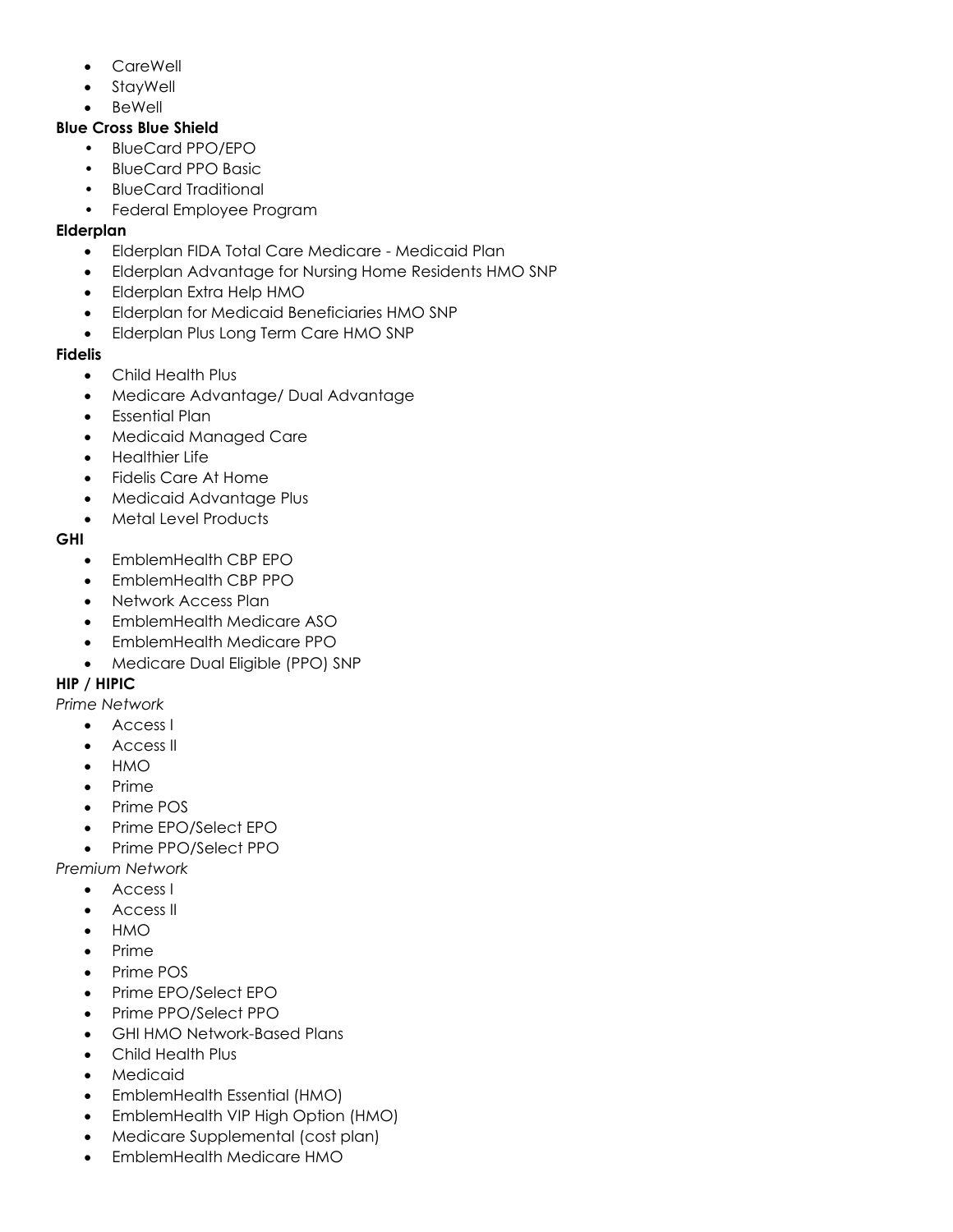- EmblemHealth Dual Assurance FIDA Plan
- ArchCare Community Advantage FIDA Plan
- GuildNet Gold Plus FIDA Plan POS
- Vytra HMO

# **Vytra Health Plans Managed Systems**

• Vytra ASO

# **ConnectiCare Insurance**

- HMO & POS
- Medicare Advantage
- PPO

# **HealthCare Partners**

• Healthcare Partners

# **HealthFirst**

- Medicaid Managed Care
- Child Health Plus
- Personal Wellness Plan
- 65 Plus Plan (HMO)
- Coordinated Benefits Plan (HMO)
- Increased Benefits Plan (HMO)
- Life Improvement Plan (HMO SNP)
- CompleteCare (HMO SNP)
- AbsoluteCare FIDA Plan (Medicare-Medicaid Plan)
- Essential Plan
- Platinum Leaf Premier
- Gold Leaf Premier
- Silver Leaf Premier
- Bronze Leaf Premier
- Platinum Leaf
- Gold Leaf
- Silver Leaf
- **Bronze Leaf**
- Green Leaf
- HMO A-VAD, HMO B-VAD, HMO C-VAD, HMO D-VAD
- HMO A, HMO B, HMO C, HMO D, HMO E
- HMO B Small
- Healthy NY Small Group

# **Magnacare**

- PPO
- Worker's Comp
- EESISP / Local 3 ONLY

# **Medicare**

## **Medicaid**

# **Molina Healthcare**

- Medicaid / CHP
- Essential Plan
- Enriched Health (HARP)

# **No Fault**

# **Oscar**

- Classic Bronze
- Classic Silver
- Classic Gold
- Classic Platinum
- Market Bronze
- Market Silver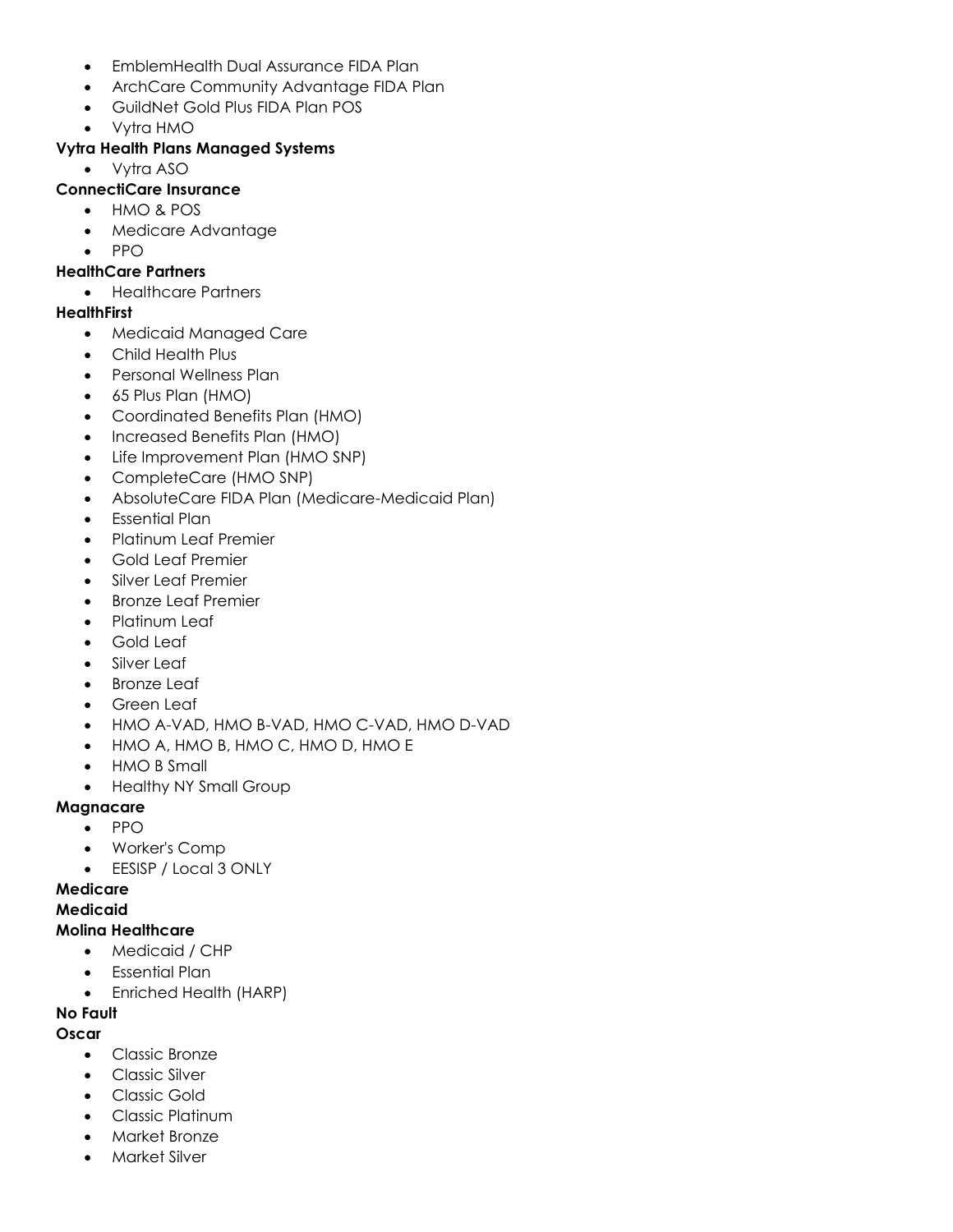- Market Gold
- Market Platinum
- Market Secure
- Simple Platinum
- Simple+ Silver
- Simple+ Gold
- Simple+ Platinum
- Simple Bronze
- Simple Silver
- Simple Gold

### **Oxford**

- Freedom
- **Liberty**
- **Metro**

# **RailRoad Medicare**

## **United Healthcare**

- UHC Core HMO/Core Essential HMO
- UHC Core Essential EPO
- UHC Core POS
- Choice HMO/Choice +HMO
- Choice EPO
- Choice Plus POS
- Indemnity
- PPO
- Select HMO/Select
- Select EPO
- Select Plus-POS
- UHC Navigate Plus
- UHC Navigate
- UHC Charter Plus
- UHC Charter Balanced
- UHC Charter
- UHC Compass
- UHC Compass Balanced
- UHC Compass Plus

## **United Healthcare Community Plan**

- NY Medicaid, FHP & Medicaid Advantage
- NY CHP
- UHC Community Plan Wellness4Me
- NY Essential Plan Program

## **VNSNY**

- CHOICE Total
- CHOICE Medicare Advantage
- CHOICE FIDA Complete

## **Worker's Comp**

## **Noel Natoli, MD, FACS: HOSPITALS**

East Hills Surgery Center Glen Cove Hospital| Northwell Health Good Samaritan Hospital| Medical Center| Catholic Health Services Huntington Hospital| Northwell Health Lenox Hill Hospital | Northwell Health Long Island Jewish Medical Center| Northwell Health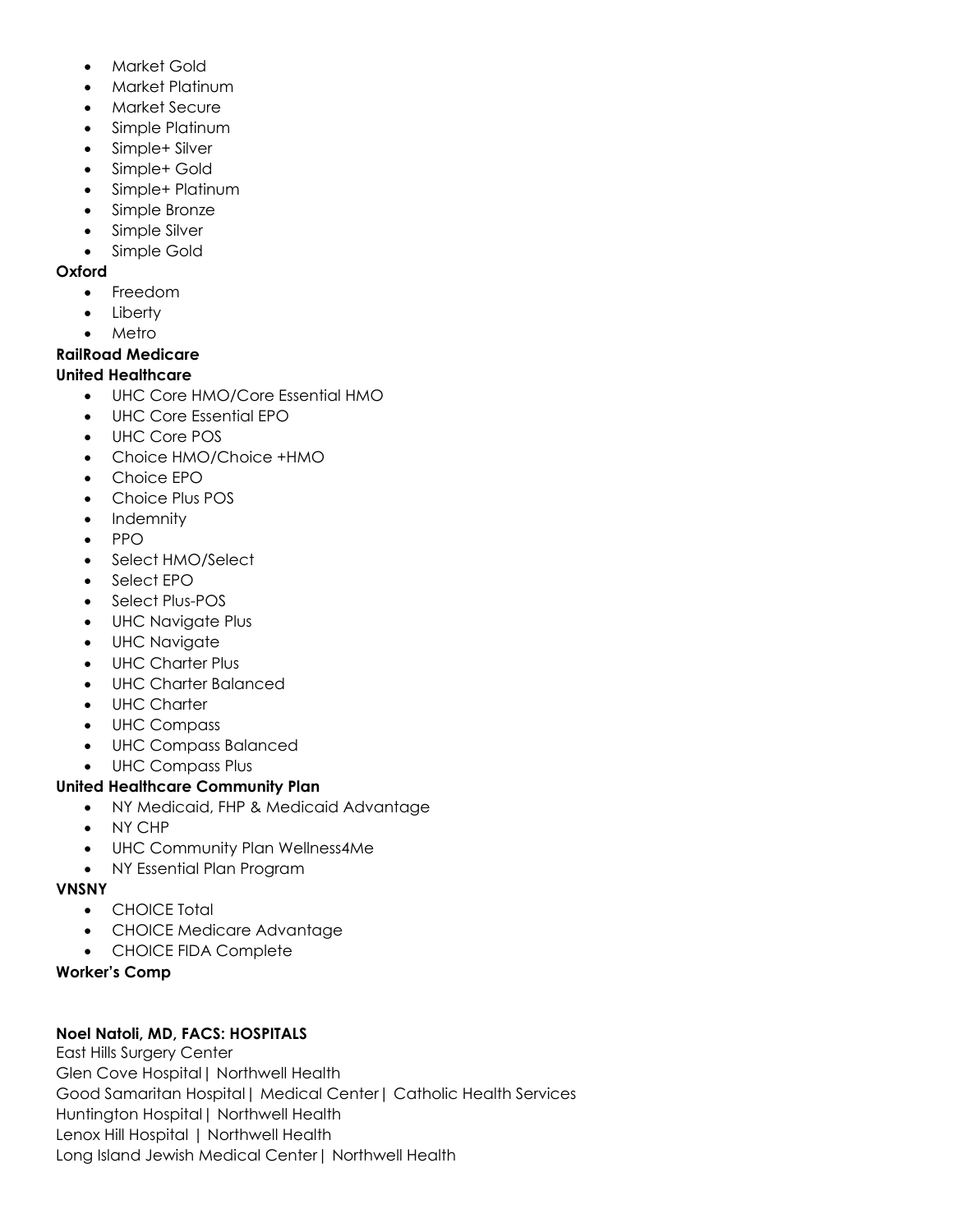Mercy Medical Center | Catholic Health Services Mount Sinai South Nassau Hospital Nassau University Medical Center North Shore University Hospital Manhasset| Northwell Health North Shore University Hospital Valley Stream| Northwell Health NYU Langone Hospital Long Island Plainview Hospital| Northwell Health South Shore University Hospital| Northwell Health St. Catherine of Siena Medical Center |Catholic Health Services St. Francis Hospital |The Heart Center®|Catholic Health Services Syosset Hospital| Northwell Health The Brooklyn Hospital The Manhattan Eye, Ear, and Throat Hospital

### **David Parizh, DO: HEALTH PLANS Aetna**

### **Blue Cross Blue Shield**

- BlueCard PPO/EPO
- BlueCard PPO Basic
- BlueCard Traditional
- Federal Employee Program

### **Fidelis**

- Child Health Plus
- Medicare Advantage/ Dual Advantage
- Essential Plan
- Medicaid Managed Care
- Healthier Life
- Fidelis Care At Home
- Medicaid Advantage Plus
- Metal Level Products

### **GHI**

- EmblemHealth CBP EPO
- EmblemHealth CBP PPO
- Network Access Plan
- EmblemHealth Medicare ASO
- EmblemHealth Medicare PPO
- Medicare Dual Eligible (PPO) SNP

## **HIP / HIPIC**

*Prime Network*

- Access I
- Access II
- HMO
- Prime
- Prime POS
- Prime EPO/Select EPO
- Prime PPO/Select PPO

*Premium Network*

- Access I
- Access II
- HMO
- Prime
- Prime POS
- Prime EPO/Select EPO
- Prime PPO/Select PPO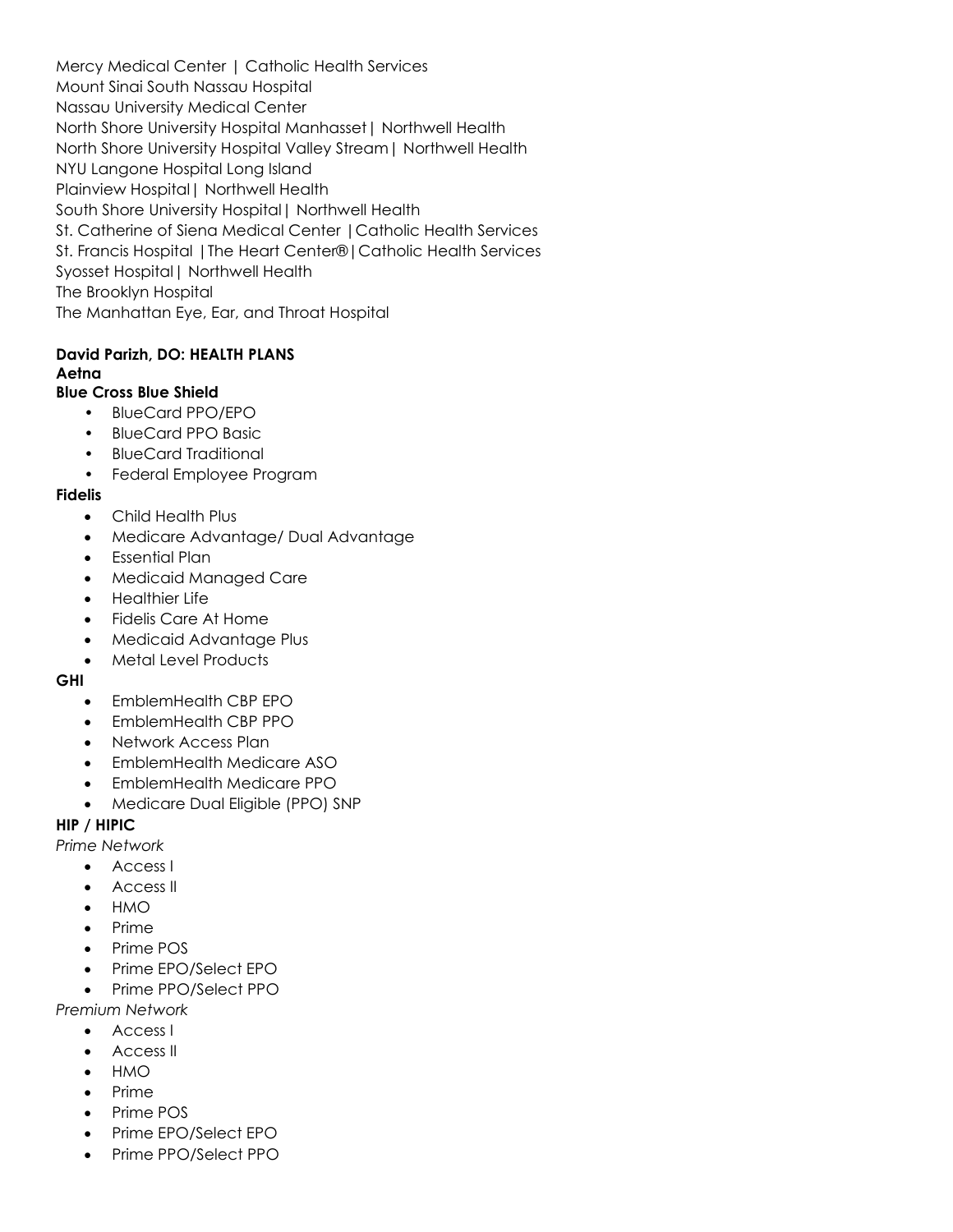- GHI HMO Network-Based Plans
- Child Health Plus
- Medicaid
- EmblemHealth Essential (HMO)
- EmblemHealth VIP High Option (HMO)
- Medicare Supplemental (cost plan)
- EmblemHealth Medicare HMO
- EmblemHealth Dual Assurance FIDA Plan
- ArchCare Community Advantage FIDA Plan
- GuildNet Gold Plus FIDA Plan POS
- Vytra HMO

### **HealthCare Partners**

• Healthcare Partners

#### **HealthFirst**

- Medicaid Managed Care
- Child Health Plus
- Personal Wellness Plan
- 65 Plus Plan (HMO)
- Coordinated Benefits Plan (HMO)
- Increased Benefits Plan (HMO)
- Life Improvement Plan (HMO SNP)
- CompleteCare (HMO SNP)
- AbsoluteCare FIDA Plan (Medicare-Medicaid Plan)
- Essential Plan
- Platinum Leaf Premier
- Gold Leaf Premier
- Silver Leaf Premier
- Bronze Leaf Premier
- Platinum Leaf
- Gold Leaf
- Silver Leaf
- **Bronze Leaf**
- Green Leaf
- HMO A-VAD, HMO B-VAD, HMO C-VAD, HMO D-VAD
- HMO A, HMO B, HMO C, HMO D, HMO E
- HMO B Small
- Healthy NY Small Group

### **Medicare**

### **Medicaid**

#### **Oscar**

- Classic Bronze
- Classic Silver
- Classic Gold
- Classic Platinum
- Market Bronze
- Market Silver
- Market Gold
- Market Platinum
- Market Secure
- Simple Platinum
- Simple+ Silver
- Simple+ Gold
- Simple+ Platinum
- Simple Bronze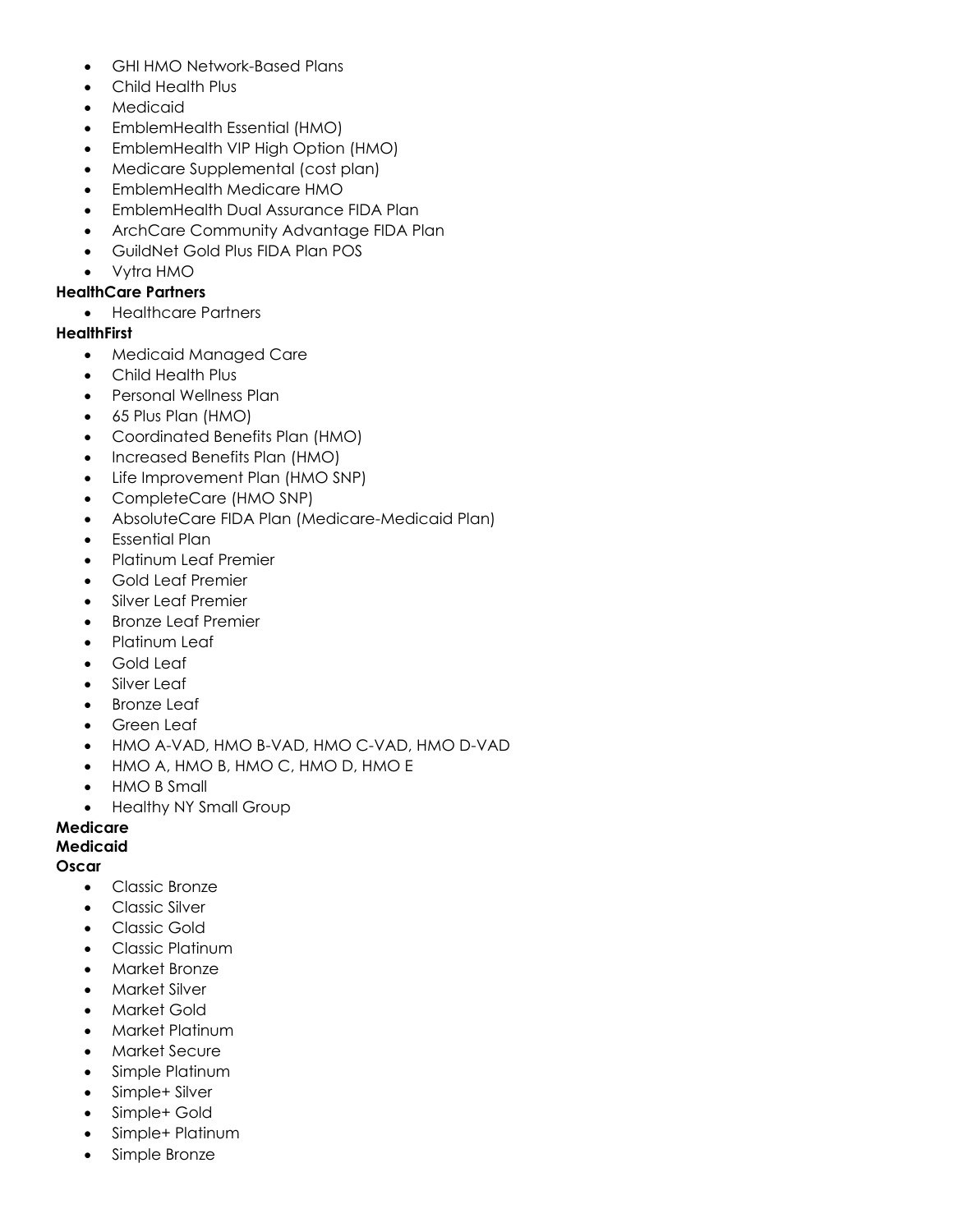- Simple Silver
- Simple Gold

### **United Healthcare**

- UHC Core HMO/Core Essential HMO
- UHC Core Essential EPO
- UHC Core POS
- Choice HMO/Choice +HMO
- Choice EPO
- Choice Plus POS
- Indemnity
- PPO
- Select HMO/Select
- Select FPO
- Select Plus-POS
- UHC Navigate Plus
- UHC Navigate
- UHC Charter Plus
- UHC Charter Balanced
- UHC Charter
- UHC Compass
- UHC Compass Balanced
- UHC Compass Plus

### **United Healthcare Community Plan**

- NY Medicaid, FHP & Medicaid Advantage
- NY CHP
- UHC Community Plan Wellness4Me
- NY Essential Plan Program

### **Worker's Comp**

### **David Parzih, DO: HOSPITALS**

Good Samaritan Hospital| Medical Center| Catholic Health Services Long Island Jewish Medical Center| Northwell Health Mercy Medical Center | Catholic Health Services Mount Sinai South Nassau Hospital Nassau University Medical Center NYU Langone Hospital Long Island Plainview Hospital | Northwell Health St. Catherine of Siena Medical Center |Catholic Health Services St. Francis Hospital |The Heart Center®|Catholic Health Services St. Joseph Hospital | Catholic Health Services South Shore Surgery Center |Northwell Health Syosset Hospital | Northwell Health

# **Brian Pinsky, MD: HEALTH PLANS Aetna**

# **Agewell**

- FIDA
- LiveWell
- **FeelWell**
- CareWell
- StayWell
- BeWell

## **Blue Cross Blue Shield**

- BlueCard PPO/EPO
- BlueCard PPO Basic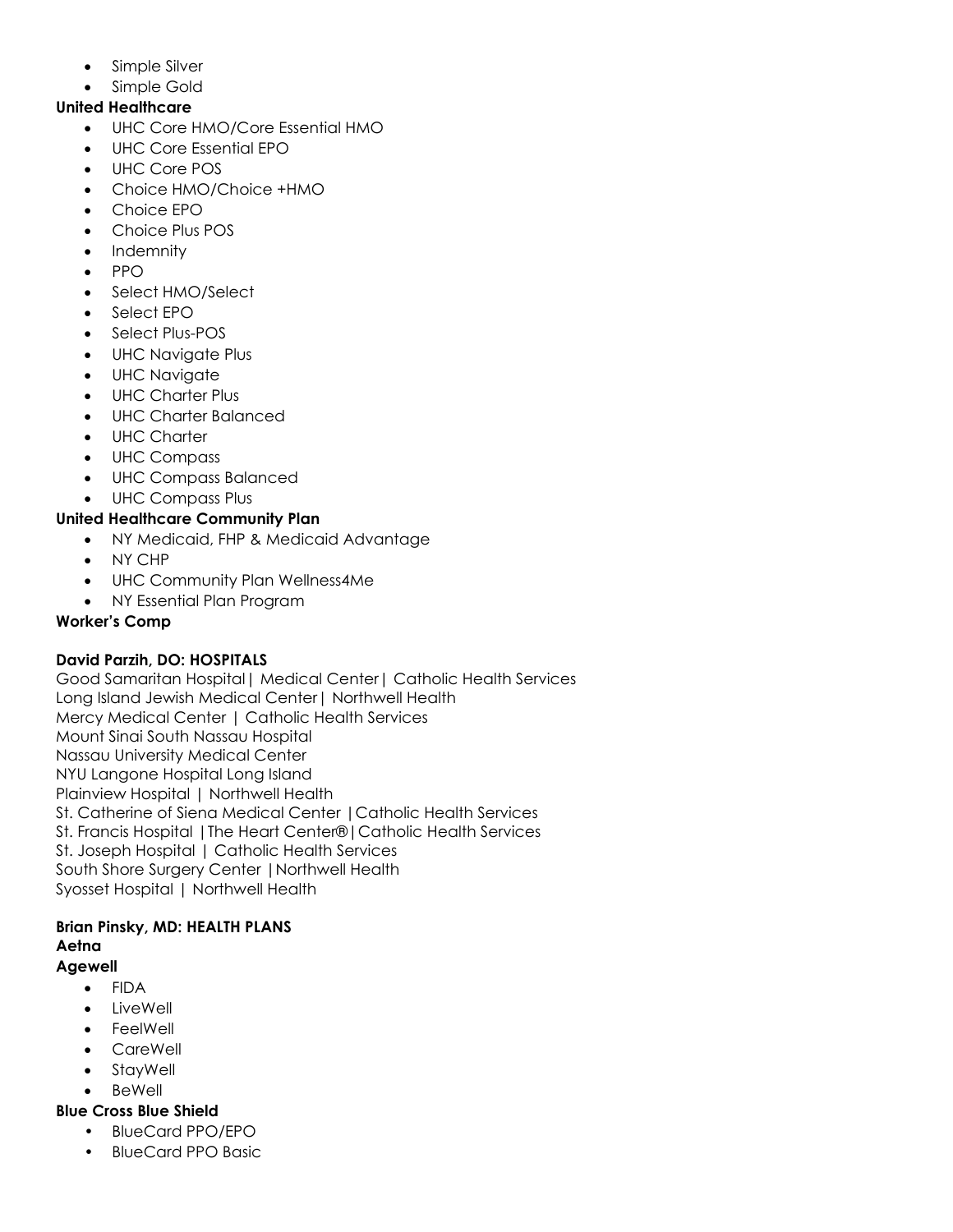- BlueCard Traditional
- Federal Employee Program

### **Elderplan**

- Elderplan FIDA Total Care Medicare Medicaid Plan
- Elderplan Advantage for Nursing Home Residents HMO SNP
- Elderplan Extra Help HMO
- Elderplan for Medicaid Beneficiaries HMO SNP
- Elderplan Plus Long Term Care HMO SNP

### **Fidelis**

- Child Health Plus
- Medicare Advantage/ Dual Advantage
- Essential Plan
- Medicaid Managed Care
- Healthier Life
- Fidelis Care At Home
- Medicaid Advantage Plus
- Metal Level Products

### **GHI**

- EmblemHealth CBP EPO
- EmblemHealth CBP PPO
- Network Access Plan
- EmblemHealth Medicare ASO
- EmblemHealth Medicare PPO
- Medicare Dual Eligible (PPO) SNP

### **HIP / HIPIC**

*Prime Network*

- Access I
- Access II
- HMO
- Prime
- Prime POS
- Prime EPO/Select EPO
- Prime PPO/Select PPO

*Premium Network*

- Access I
- Access II
- HMO
- Prime
- Prime POS
- Prime EPO/Select EPO
- Prime PPO/Select PPO
- GHI HMO Network-Based Plans
- Child Health Plus
- **Medicaid**
- EmblemHealth Essential (HMO)
- EmblemHealth VIP High Option (HMO)
- Medicare Supplemental (cost plan)
- EmblemHealth Medicare HMO
- EmblemHealth Dual Assurance FIDA Plan
- ArchCare Community Advantage FIDA Plan
- GuildNet Gold Plus FIDA Plan POS
- Vytra HMO

# **Vytra Health Plans Managed Systems**

• Vytra ASO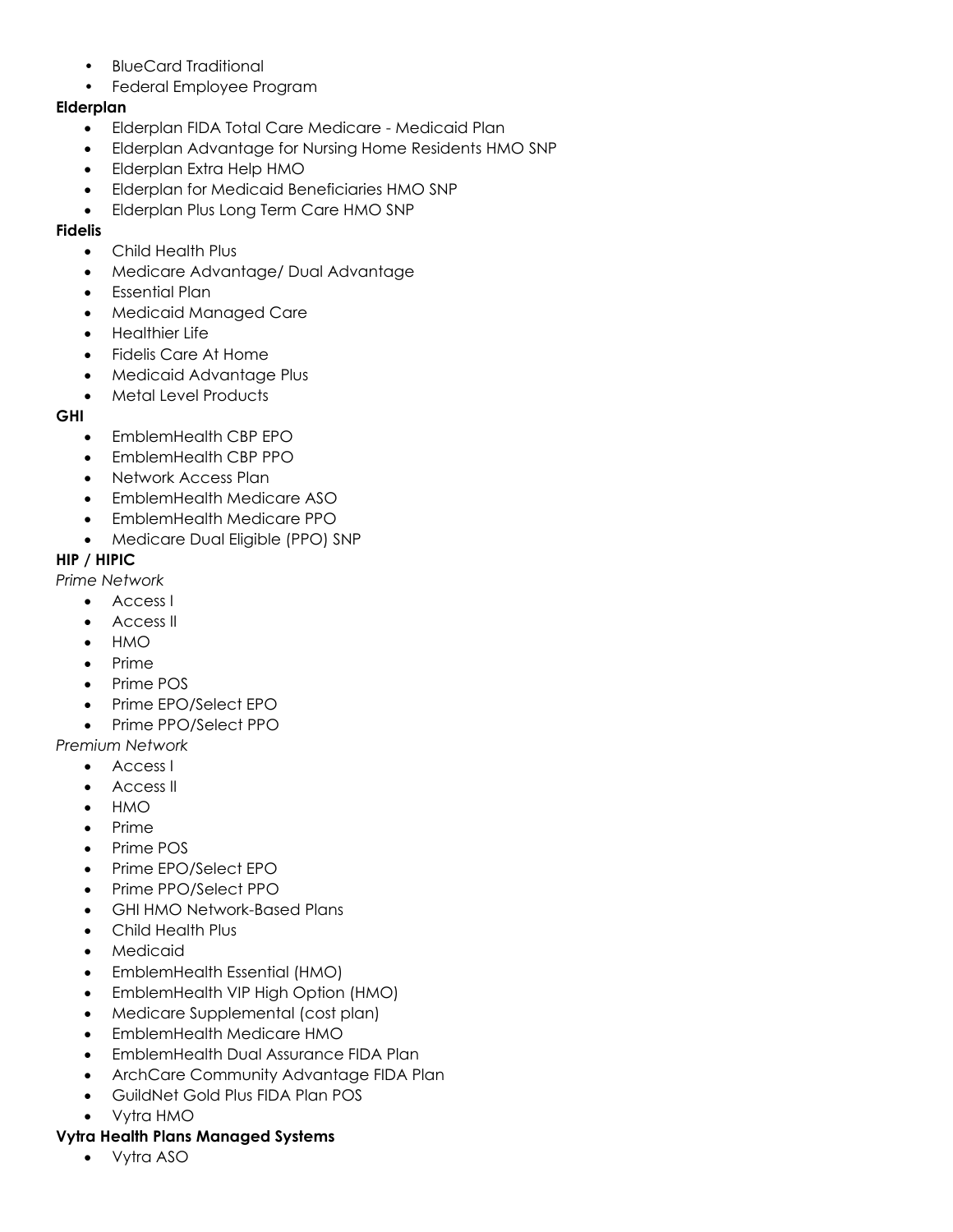#### **ConnectiCare Insurance**

- HMO & POS
- Medicare Advantage
- PPO

### **HealthCare Partners**

• Healthcare Partners

### **HealthFirst**

- Medicaid Managed Care
- Child Health Plus
- Personal Wellness Plan
- 65 Plus Plan (HMO)
- Coordinated Benefits Plan (HMO)
- Increased Benefits Plan (HMO)
- Life Improvement Plan (HMO SNP)
- CompleteCare (HMO SNP)
- AbsoluteCare FIDA Plan (Medicare-Medicaid Plan)
- Essential Plan
- Platinum Leaf Premier
- Gold Leaf Premier
- Silver Leaf Premier
- Bronze Leaf Premier
- Platinum Leaf
- Gold Leaf
- Silver Leaf
- **Bronze Leaf**
- Green Leaf
- HMO A-VAD, HMO B-VAD, HMO C-VAD, HMO D-VAD
- HMO A, HMO B, HMO C, HMO D, HMO E
- HMO B Small
- Healthy NY Small Group

### **Magnacare**

- PPO
- Worker's Comp
- EESISP / Local 3 ONLY

### **Medicare**

### **Medicaid**

### **Molina Healthcare**

- Medicaid / CHP
- Essential Plan
- Enriched Health (HARP)

# **No Fault**

## **Oscar**

- Classic Bronze
- Classic Silver
- Classic Gold
- Classic Platinum
- Market Bronze
- Market Silver
- **Market Gold**
- Market Platinum
- Market Secure
- Simple Platinum
- Simple+ Silver
- Simple+ Gold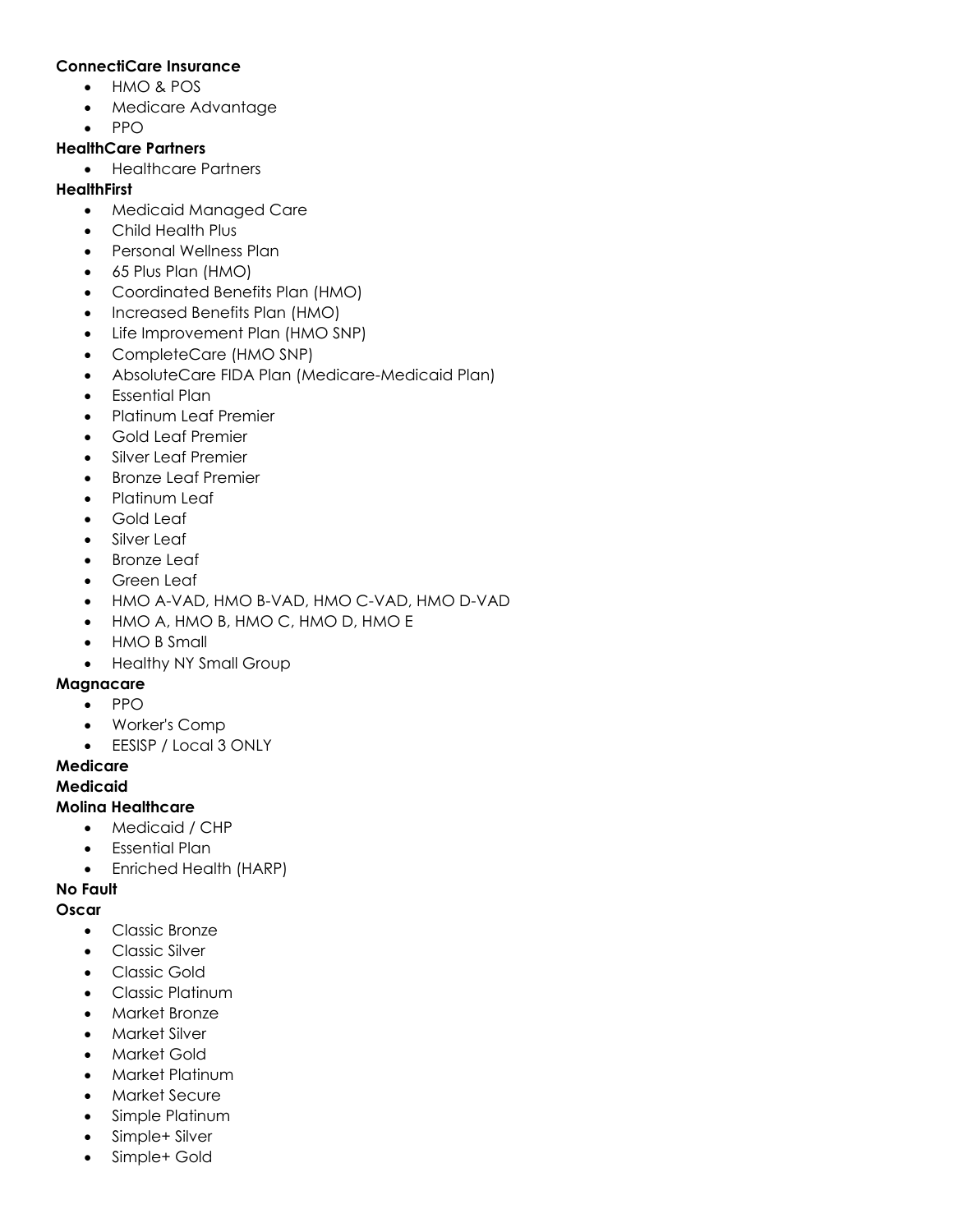- Simple+ Platinum
- Simple Bronze
- Simple Silver
- Simple Gold

### **Oxford**

- Freedom
- **Liberty**
- Metro

### **United Healthcare**

- UHC Core HMO/Core Essential HMO
- UHC Core Essential EPO
- UHC Core POS
- Choice HMO/Choice +HMO
- Choice EPO
- Choice Plus POS
- Indemnity
- PPO
- Select HMO/Select
- Select FPO
- Select Plus-POS
- UHC Navigate Plus
- UHC Navigate
- UHC Charter Plus
- UHC Charter Balanced
- UHC Charter
- UHC Compass
- UHC Compass Balanced
- UHC Compass Plus

## **United Healthcare Community Plan**

- NY Medicaid, FHP & Medicaid Advantage
- NY CHP
- UHC Community Plan Wellness4Me
- NY Essential Plan Program

### **Worker's Comp**

### **Brian Pinsky, MD: HOSPITALS**

Good Samaritan Hospital Medical Center| Catholic Health Services Huntington Hospital| Northwell Health Long Island Community Hospital Long Island Jewish Medical Center| Northwell Health Mercy Medical Center | Catholic Health Services Melville Surgery Center Mount Sinai South Nassau Hospital Nassau University Medical Center North Shore University Hospital Manhasset| Northwell Health NYU Langone Hospital Long Island Plainview Hospital | Northwell Health South Shore Surgery Center |Northwell Health South Shore University Hospital | Northwell Health St. Catherine of Siena Medical Center |Catholic Health Services St. Francis Hospital | The Heart Center®|Catholic Health Services St. Joseph Hospital | Catholic Health Services Stony Brook University Hospital Syosset Hospital | Northwell Health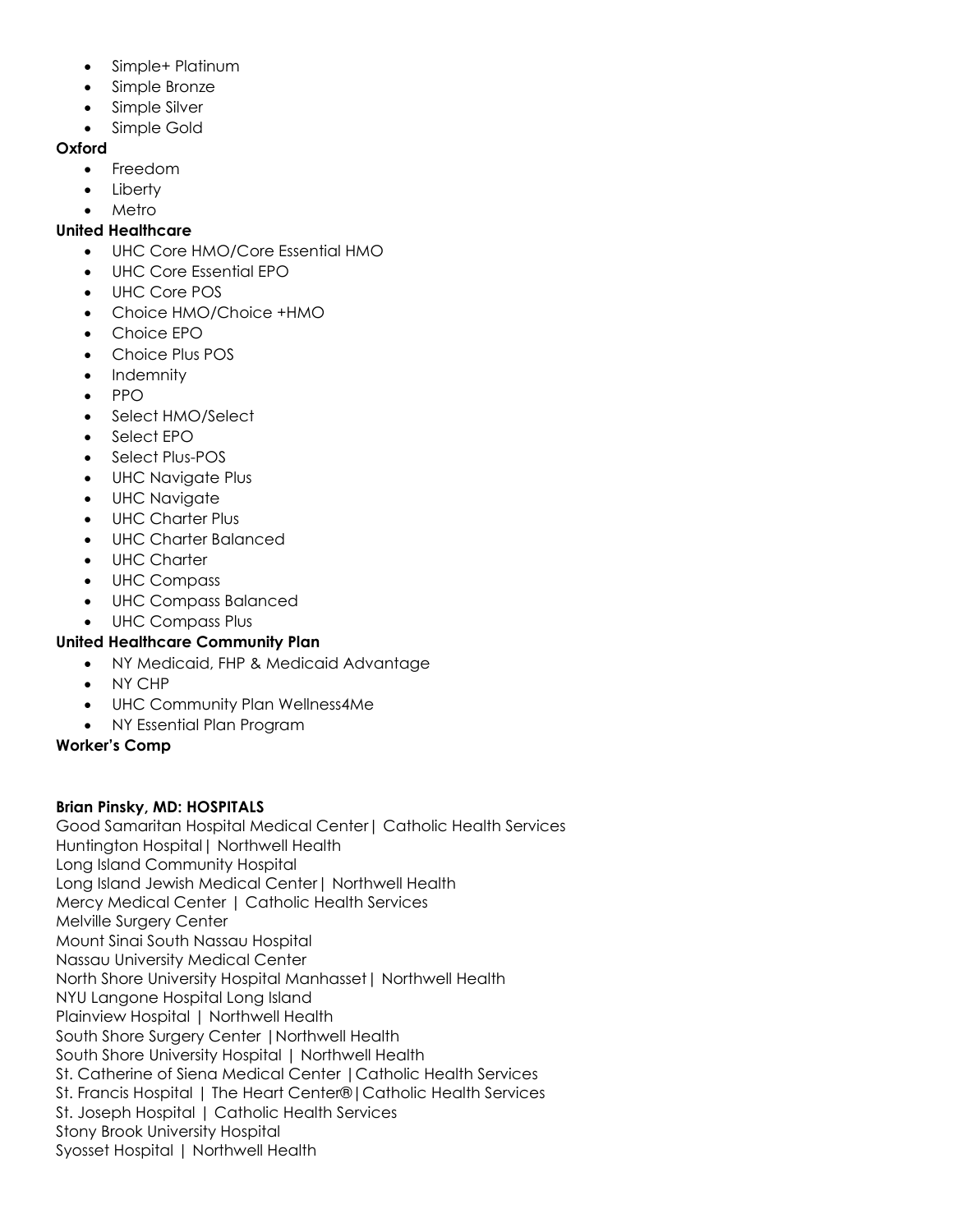# **Richard Reish, MD, FACS: HEALTH PLANS Aetna**

# **Agewell**

- FIDA
- LiveWell
- **FeelWell**
- CareWell
- StayWell
- **BeWell**

### **Blue Cross Blue Shield**

- BlueCard PPO/EPO
- BlueCard PPO Basic
- BlueCard Traditional
- Federal Employee Program

### **Elderplan**

- Elderplan FIDA Total Care Medicare Medicaid Plan
- Elderplan Advantage for Nursing Home Residents HMO SNP
- Elderplan Extra Help HMO
- Elderplan for Medicaid Beneficiaries HMO SNP
- Elderplan Plus Long Term Care HMO SNP

## **Fidelis**

- Child Health Plus
- Medicare Advantage/ Dual Advantage
- Essential Plan
- Medicaid Managed Care
- Healthier Life
- Fidelis Care At Home
- Medicaid Advantage Plus
- Metal Level Products

### **GHI**

- EmblemHealth CBP EPO
- EmblemHealth CBP PPO
- Network Access Plan
- EmblemHealth Medicare ASO
- EmblemHealth Medicare PPO
- Medicare Dual Eligible (PPO) SNP

## **HIP / HIPIC**

*Prime Network*

- Access I
- Access II
- HMO
- Prime
- Prime POS
- Prime EPO/Select EPO
- Prime PPO/Select PPO

*Premium Network*

- Access I
- Access II
- HMO
- Prime
- Prime POS
- Prime EPO/Select EPO
- Prime PPO/Select PPO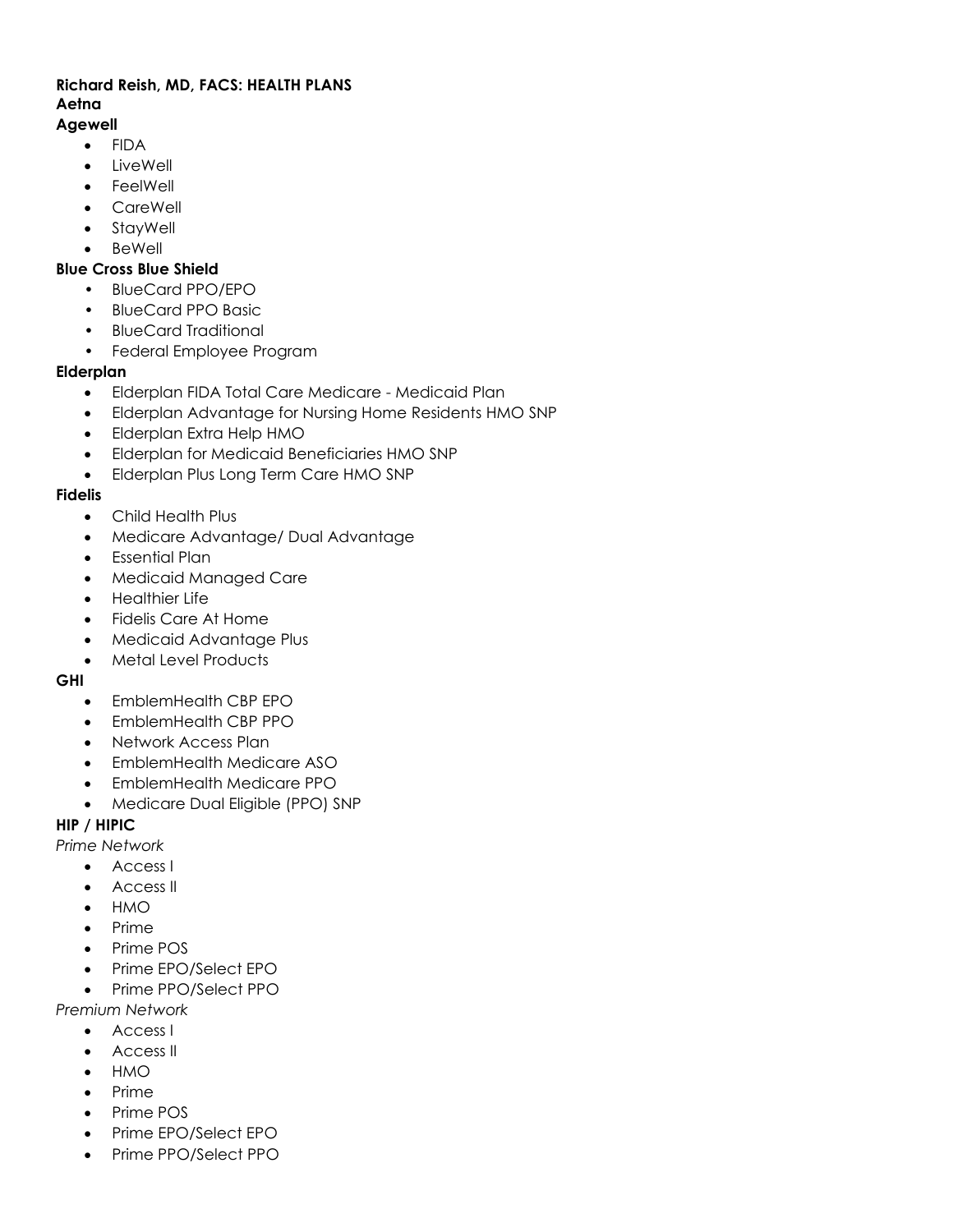- GHI HMO Network-Based Plans
- Child Health Plus
- Medicaid
- EmblemHealth Essential (HMO)
- EmblemHealth VIP High Option (HMO)
- Medicare Supplemental (cost plan)
- EmblemHealth Medicare HMO
- EmblemHealth Dual Assurance FIDA Plan
- ArchCare Community Advantage FIDA Plan
- GuildNet Gold Plus FIDA Plan POS
- Vytra HMO

### **Vytra Health Plans Managed Systems**

• Vytra ASO

#### **ConnectiCare Insurance**

- HMO & POS
- Medicare Advantage
- PPO

### **HealthCare Partners**

• Healthcare Partners

#### **HealthFirst**

- Medicaid Managed Care
- Child Health Plus
- 65 Plus Plan (HMO)
- Coordinated Benefits Plan (HMO)
- Increased Benefits Plan (HMO)
- Life Improvement Plan (HMO SNP)
- CompleteCare (HMO SNP)
- AbsoluteCare FIDA Plan (Medicare-Medicaid Plan)
- Platinum Leaf Premier
- Gold Leaf Premier
- Silver Leaf Premier
- Bronze Leaf Premier
- Platinum Leaf
- Gold Leaf
- Silver Leaf
- **Bronze Leaf**
- Green Leaf
- HMO A-VAD, HMO B-VAD, HMO C-VAD, HMO D-VAD
- HMO A, HMO B, HMO C, HMO D, HMO E
- HMO B Small
- Healthy NY Small Group

#### **Magnacare**

- PPO
- Worker's Comp
- EESISP / Local 3 ONLY

## **Medicare**

#### **Medicaid**

### **Molina Healthcare**

- Medicaid / CHP
- Essential Plan
- Enriched Health (HARP)

## **No Fault**

#### **Oscar**

• Classic Bronze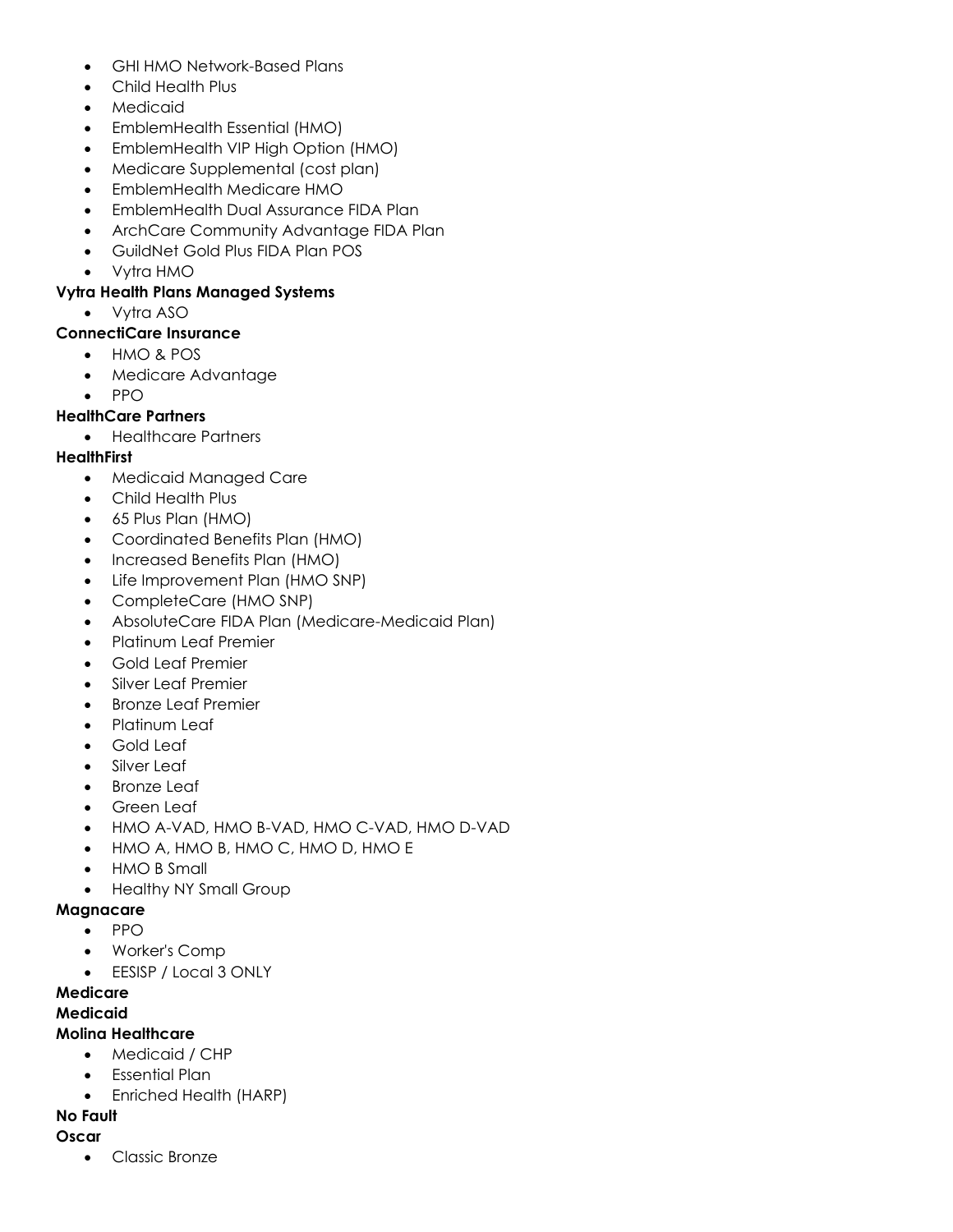- Classic Silver
- Classic Gold
- Classic Platinum
- Market Bronze
- Market Silver
- Market Gold
- Market Platinum
- Market Secure
- Simple Platinum
- Simple+ Silver
- Simple+ Gold
- Simple+ Platinum
- Simple Bronze
- Simple Silver
- Simple Gold

## **Oxford**

- Freedom
- **Liberty**
- **Metro**

# **RailRoad Medicare**

# **United Healthcare**

- UHC Core HMO/Core Essential HMO
- UHC Core Essential EPO
- UHC Core POS
- Choice HMO/Choice +HMO
- Choice EPO
- Choice Plus POS
- Indemnity
- PPO
- Select HMO/Select
- Select EPO
- Select Plus-POS
- UHC Navigate Plus
- UHC Navigate
- UHC Charter Plus
- UHC Charter Balanced
- UHC Charter
- UHC Compass
- UHC Compass Balanced
- UHC Compass Plus

# **United Healthcare Community Plan**

- NY Medicaid, FHP & Medicaid Advantage
- NY CHP
- UHC Community Plan Wellness4Me
- NY Essential Plan Program

## **Worker's Comp**

# **Richard Reish, MD, FACS: HOSPITALS**

East Hills Surgery Center Lenox Hill Hospital | Northwell Health Long Island Jewish Medical Center| Northwell Health Mercy Medical Center | Catholic Health Services New York Methodist Hospital| New York-Presbyterian Healthcare System North Shore University Hospital Manhasset| Northwell Health NYU Langone Hospital Long Island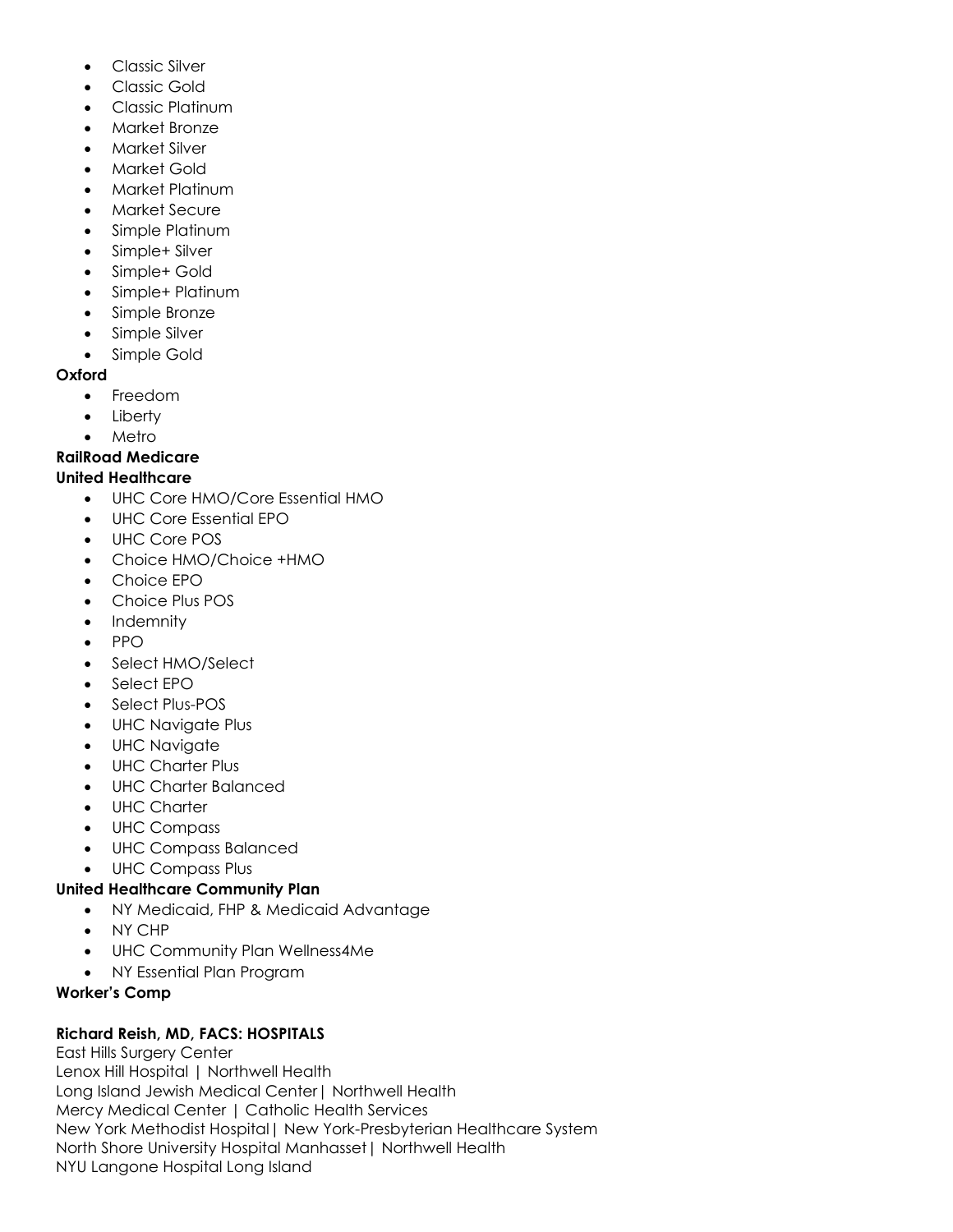St. Francis Hospital| The Heart Center®|Catholic Health Service The Manhattan Eye, Ear & Throat Hospital

### **Yoel Rojas, MD: HEALTH PLANS Aetna**

### **Blue Cross Blue Shield**

- BlueCard PPO/EPO
- BlueCard PPO Basic
- BlueCard Traditional
- Federal Employee Program

#### **Elderplan**

- Elderplan FIDA Total Care Medicare Medicaid Plan
- Elderplan Advantage for Nursing Home Residents HMO SNP
- Elderplan Extra Help HMO
- Elderplan for Medicaid Beneficiaries HMO SNP
- Elderplan Plus Long Term Care HMO SNP

#### **Fidelis**

- Child Health Plus
- Medicare Advantage/ Dual Advantage
- Essential Plan
- Medicaid Managed Care
- Healthier Life
- Fidelis Care At Home
- Medicaid Advantage Plus
- Metal Level Products

#### **GHI**

- EmblemHealth CBP EPO
- EmblemHealth CBP PPO
- Network Access Plan
- EmblemHealth Medicare ASO
- EmblemHealth Medicare PPO
- Medicare Dual Eligible (PPO) SNP

### **HIP / HIPIC**

- *Prime Network*
	- Access I
	- Access II
	- HMO
	- Prime
	- Prime POS
	- Prime EPO/Select EPO
	- Prime PPO/Select PPO

### *Premium Network*

- Access I
- Access II
- HMO
- Prime
- Prime POS
- Prime EPO/Select EPO
- Prime PPO/Select PPO
- GHI HMO Network-Based Plans
- Child Health Plus
- **Medicaid**
- EmblemHealth Essential (HMO)
- EmblemHealth VIP High Option (HMO)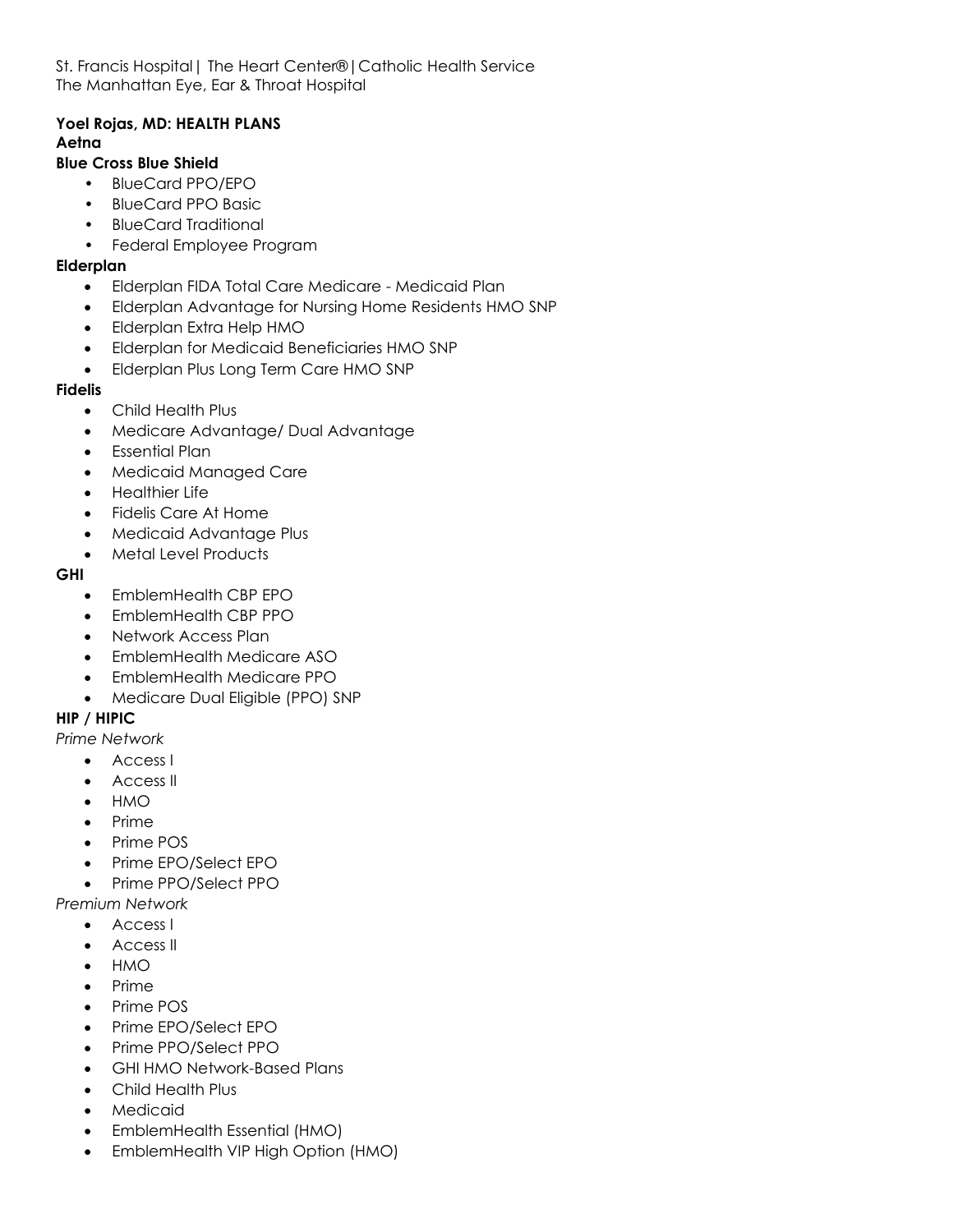- Medicare Supplemental (cost plan)
- EmblemHealth Medicare HMO
- EmblemHealth Dual Assurance FIDA Plan
- ArchCare Community Advantage FIDA Plan
- GuildNet Gold Plus FIDA Plan POS
- Vytra HMO

#### **Vytra Health Plans Managed Systems**

• Vytra ASO

#### **ConnectiCare Insurance**

- HMO & POS
- Medicare Advantage
- PPO

#### **HealthCare Partners**

• Healthcare Partners

#### **HealthFirst**

- Medicaid Managed Care
- Child Health Plus
- Personal Wellness Plan
- 65 Plus Plan (HMO)
- Coordinated Benefits Plan (HMO)
- Increased Benefits Plan (HMO)
- Life Improvement Plan (HMO SNP)
- CompleteCare (HMO SNP)
- AbsoluteCare FIDA Plan (Medicare-Medicaid Plan)
- Essential Plan
- Platinum Leaf Premier
- Gold Leaf Premier
- Silver Leaf Premier
- Bronze Leaf Premier
- Platinum Leaf
- Gold Leaf
- Silver Leaf
- **Bronze Leaf**
- Green Leaf
- HMO A-VAD, HMO B-VAD, HMO C-VAD, HMO D-VAD
- HMO A, HMO B, HMO C, HMO D, HMO E
- HMO B Small
- Healthy NY Small Group

### **Magnacare**

- PPO
- Worker's Comp
- EESISP / Local 3 ONLY

### **Medicare**

#### **Medicaid**

#### **Molina Healthcare**

- Medicaid / CHP
- Essential Plan
- Enriched Health (HARP)

# **No Fault**

- **Oscar**
	- Classic Bronze
	- Classic Silver
	- Classic Gold
	- Classic Platinum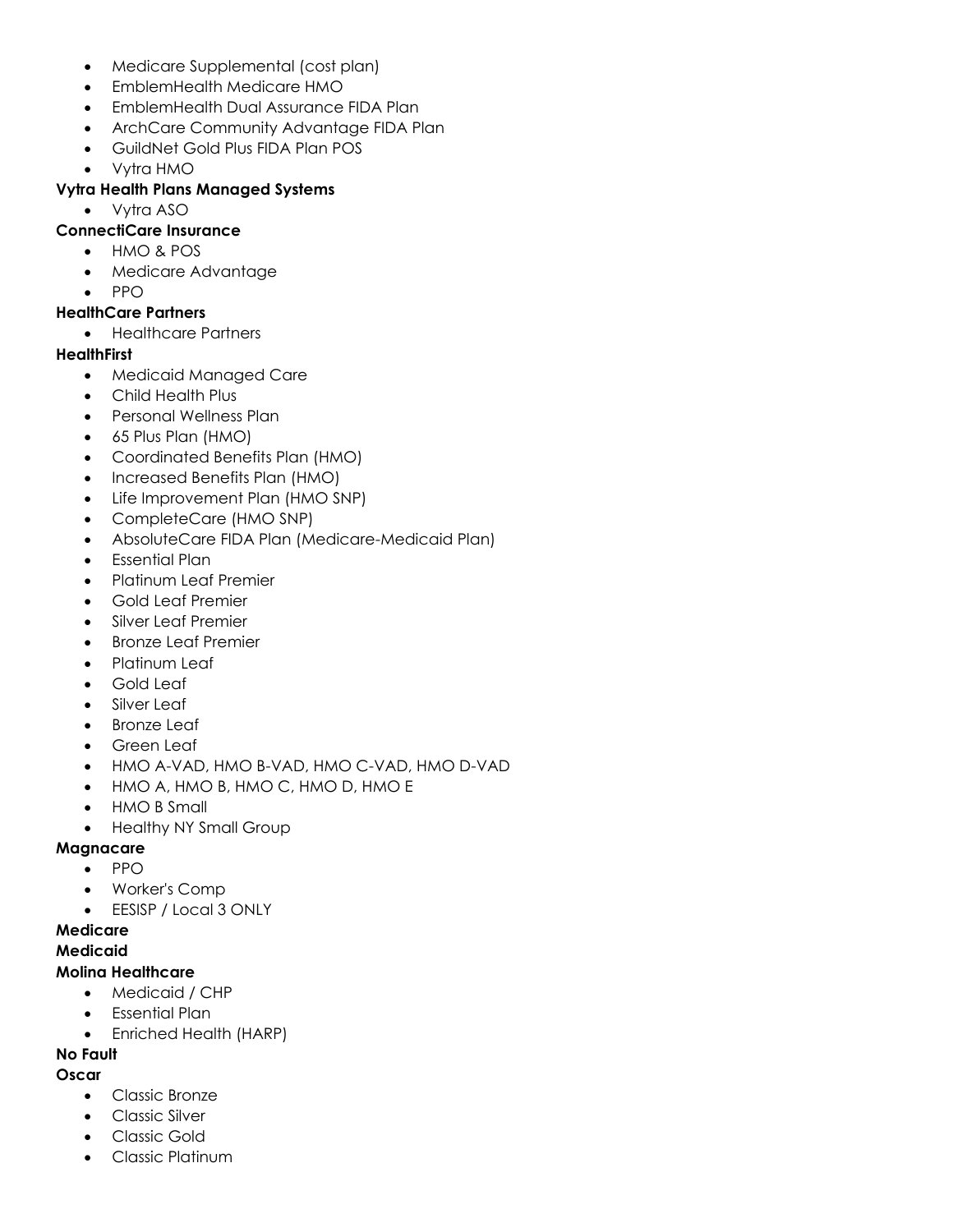- Market Bronze
- Market Silver
- Market Gold
- Market Platinum
- Market Secure
- Simple Platinum
- Simple+ Silver
- Simple+ Gold
- Simple+ Platinum
- Simple Bronze
- Simple Silver
- Simple Gold

### **Oxford**

- Freedom
- Liberty
- Metro

## **United Healthcare**

- UHC Core HMO/Core Essential HMO
- UHC Core Essential EPO
- UHC Core POS
- Choice HMO/Choice +HMO
- Choice EPO
- Choice Plus POS
- Indemnity
- PPO
- Select HMO/Select
- Select EPO
- Select Plus-POS
- UHC Navigate Plus
- UHC Navigate
- UHC Charter Plus
- UHC Charter Balanced
- UHC Charter
- UHC Compass
- UHC Compass Balanced
- UHC Compass Plus

## **United Healthcare Community Plan**

- NY Medicaid, FHP & Medicaid Advantage
- NY CHP
- UHC Community Plan Wellness4Me
- NY Essential Plan Program

## **Worker's Comp**

## **Yoel Rojas, MD: HOSPITALS**

East Hills Surgery Center Forest Hills Hospital |Northwell Health Flushing Hospital Medical Center Good Samaritan Hospital| Medical Center |Catholic Health Services Huntington Hospital |Northwell Health Long Island Community Hospital Long Island Jewish Medical Center| Northwell Health Mercy Medical Center | Catholic Health Services Mount Sinai South Nassau Hospital Nassau University Medical Center New York-Presbyterian Hospital Queens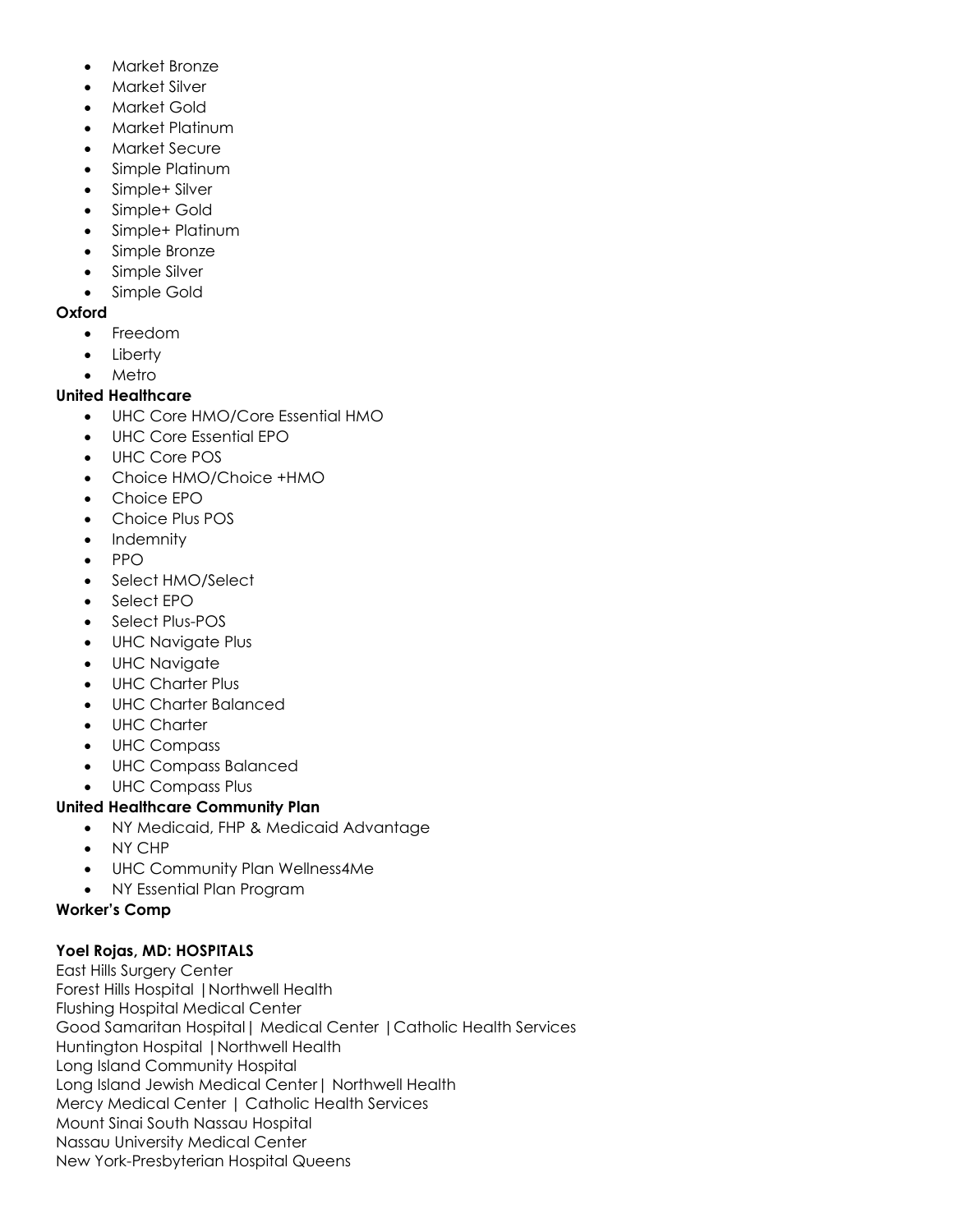New York-Presbyterian Methodist Hospital| New York-Presbyterian Healthcare System North Shore University Hospital Manhasset | Northwell Health North Shore University Hospital Valley Stream | Northwell Health NYU Langone Hospital Long Island Plainview Hospital| Northwell Health South Shore University Hospital |Northwell Health St. Francis Hospital |The Heart Center®| Catholic Health St. Joseph Hospital Catholic Health Services Syosset Hospital |Northwell Health

## **Rachel Ruotolo, MD, FACS: HEALTH PLANS Aetna**

#### **Agewell**

- FIDA
- LiveWell
- FeelWell
- CareWell
- **StayWell**
- **BeWell**

### **Elderplan**

- Elderplan FIDA Total Care Medicare Medicaid Plan
- Elderplan Advantage for Nursing Home Residents HMO SNP
- Elderplan Extra Help HMO
- Elderplan for Medicaid Beneficiaries HMO SNP
- Elderplan Plus Long Term Care HMO SNP

### **Fidelis**

- Child Health Plus
- Essential Plan
- Fidelis Care At Home
- Healthier Life
- Medicaid Managed Care
- Medicare Advantage/ Dual Advantage
- Medicaid Advantage Plus
- Metal-Level Products

### **GHI**

- EmblemHealth CBP EPO
- EmblemHealth CBP PPO
- Network Access Plan
- EmblemHealth Medicare ASO
- EmblemHealth Medicare PPO
- Medicare Dual Eligible (PPO) SNP

### **HIP / HIPIC**

*Prime Network*

- Access I
- Access II
- HMO
- Prime
- Prime POS
- Prime EPO/Select EPO
- Prime PPO/Select PPO

*Premium Network*

- Access I
- Access II
- HMO
- Prime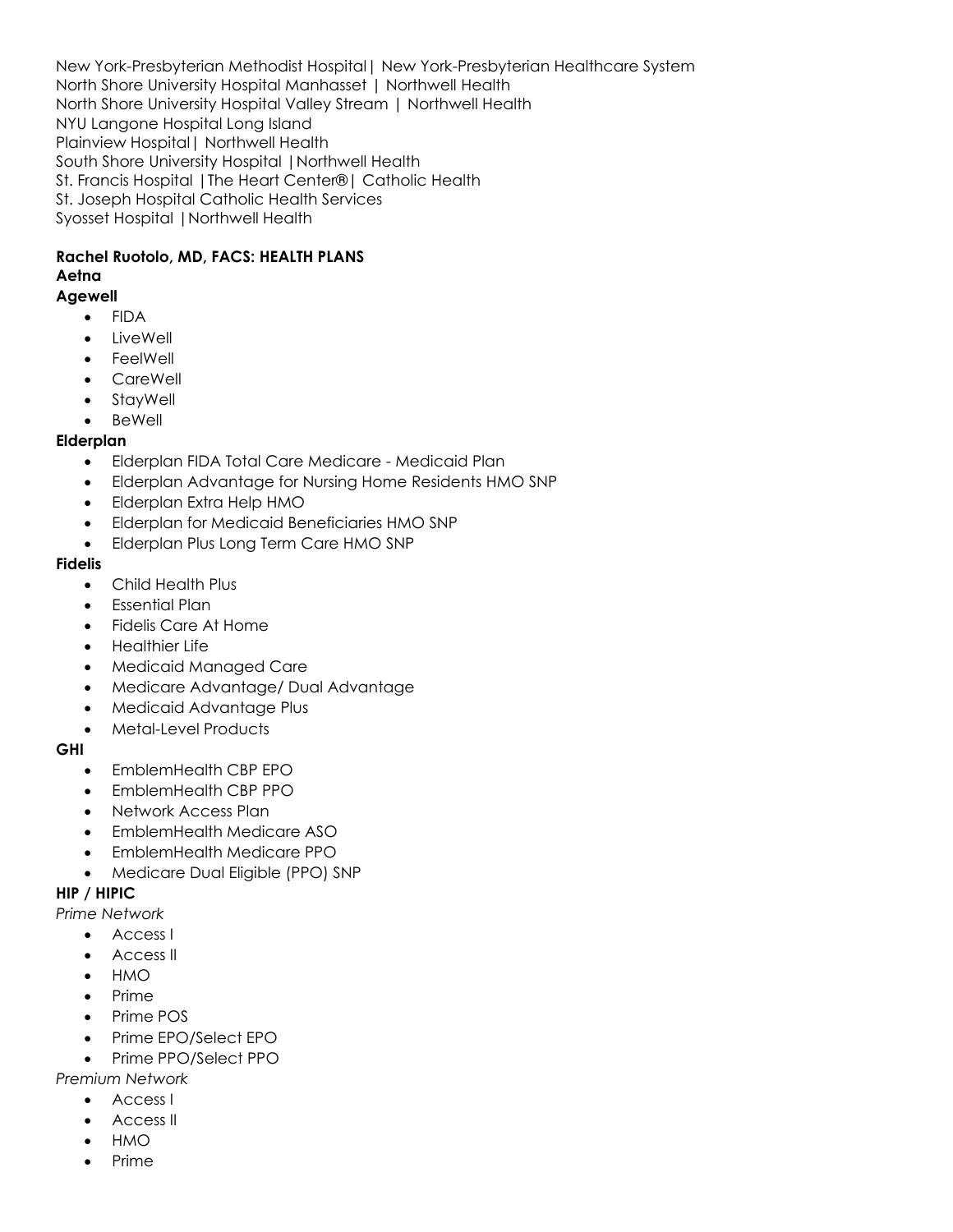- Prime POS
- Prime EPO/Select EPO
- Prime PPO/Select PPO
- GHI HMO Network-Based Plans
- Child Health Plus
- **Medicaid**
- EmblemHealth Essential (HMO)
- EmblemHealth VIP High Option (HMO)
- Medicare Supplemental (cost plan)
- EmblemHealth Medicare HMO
- EmblemHealth Dual Assurance FIDA Plan
- ArchCare Community Advantage FIDA Plan
- GuildNet Gold Plus FIDA Plan POS
- Vytra HMO

### **Vytra Health Plans Managed Systems**

• Vytra ASO

## **ConnectiCare Insurance**

- HMO & POS
- Medicare Advantage
- PPO

### **HealthCare Partners**

• Healthcare Partners

### **HealthFirst**

- Medicaid Managed Care
- Child Health Plus
- Personal Wellness Plan
- 65 Plus Plan (HMO)
- Increased Benefits Plan (HMO)
- Life Improvement Plan (HMO SNP)
- CompleteCare (HMO SNP)
- AbsoluteCare FIDA Plan (Medicare-Medicaid Plan)
- Essential Plan
- Platinum Leaf Premier
- Gold Leaf Premier
- Silver Leaf Premier
- Bronze Leaf Premier
- Platinum Leaf
- Gold Leaf
- Silver Leaf
- **Bronze Leaf**
- Green Leaf
- HMO A-VAD, HMO B-VAD, HMO C-VAD, HMO D-VAD
- HMO A, HMO B, HMO C, HMO D, HMO E
- HMO B Small
- Healthy NY Small Group

### **Medicare**

### **Medicaid**

### **Molina Healthcare**

- Medicaid / CHP
	- Essential Plan
	- Enriched Health (HARP)

### **No Fault**

**Oscar**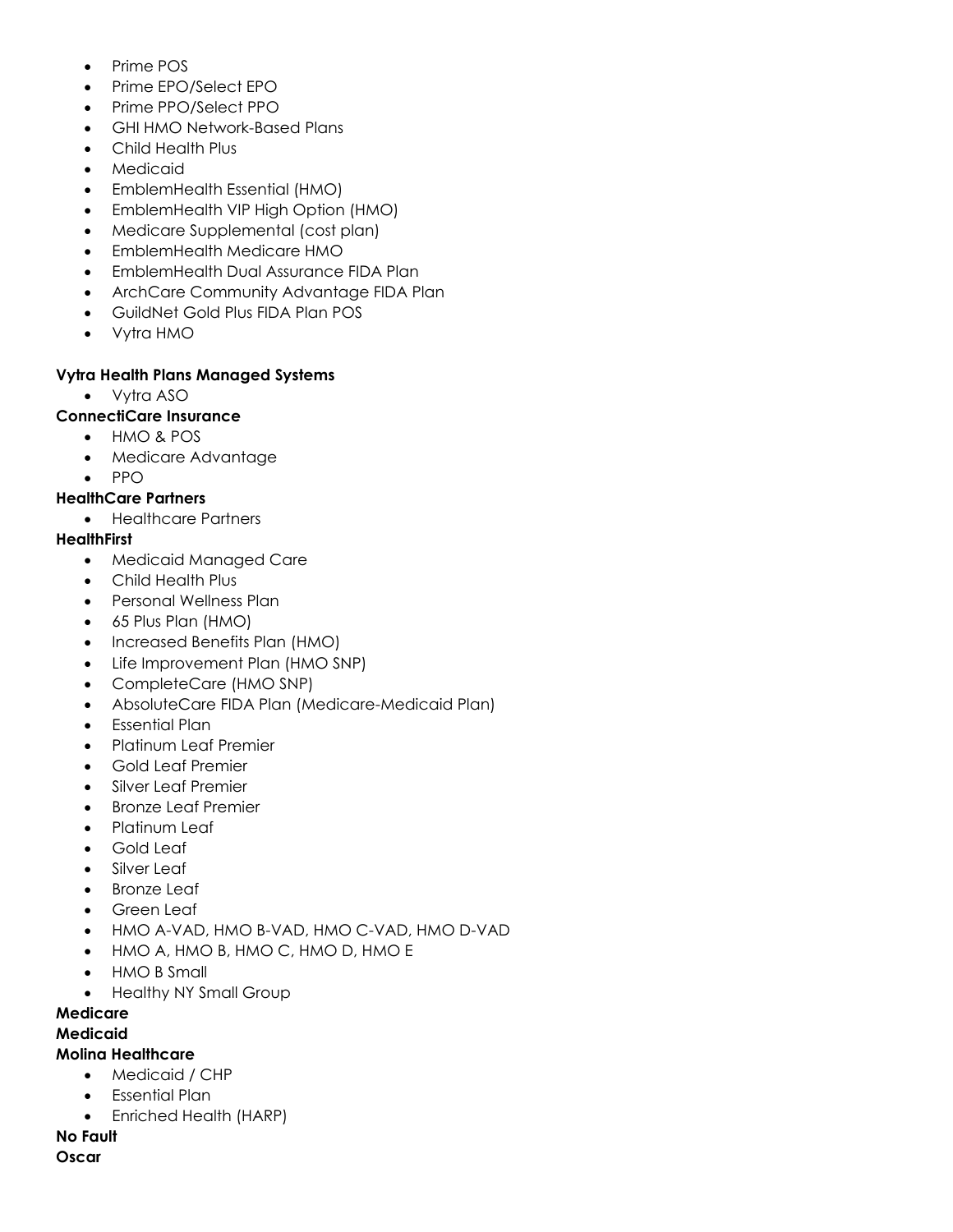- Classic Bronze
- Classic Silver
- Classic Gold
- Classic Platinum
- Market Bronze
- Market Silver
- Market Gold
- Market Platinum
- Market Secure
- Simple Platinum
- Simple+ Silver
- Simple+ Gold
- Simple+ Platinum
- Simple Bronze
- Simple Silver
- Simple Gold

### **Oxford**

- Freedom
- Liberty
- Metro

## **RailRoad Medicare**

### **United Healthcare**

- UHC Core HMO/Core Essential HMO
- UHC Core Essential EPO
- UHC Core POS
- Choice HMO/Choice +HMO
- Choice EPO
- Choice Plus POS
- Indemnity
- PPO
- Select HMO/Select
- Select EPO
- Select Plus-POS
- UHC Navigate Plus
- UHC Navigate
- UHC Charter Plus
- UHC Charter Balanced
- UHC Charter
- UHC Compass
- UHC Compass Balanced
- UHC Compass Plus

### **United HealthCare Community Plan**

- NY Medicaid, FHP & Medicaid Advantage
- NY CHP
- UHC Community Plan Wellness4Me
- NY Essential Plan Program

### **Worker's Comp**

## **Rachel Ruotolo, MD, FACS: HOSPITALS**

Good Samaritan Hospital| Medical Center| Catholic Health Services Long Island Jewish Medical Center| Northwell Health Mercy Medical Center | Catholic Health Services Mount Sinai South Nassau Hospital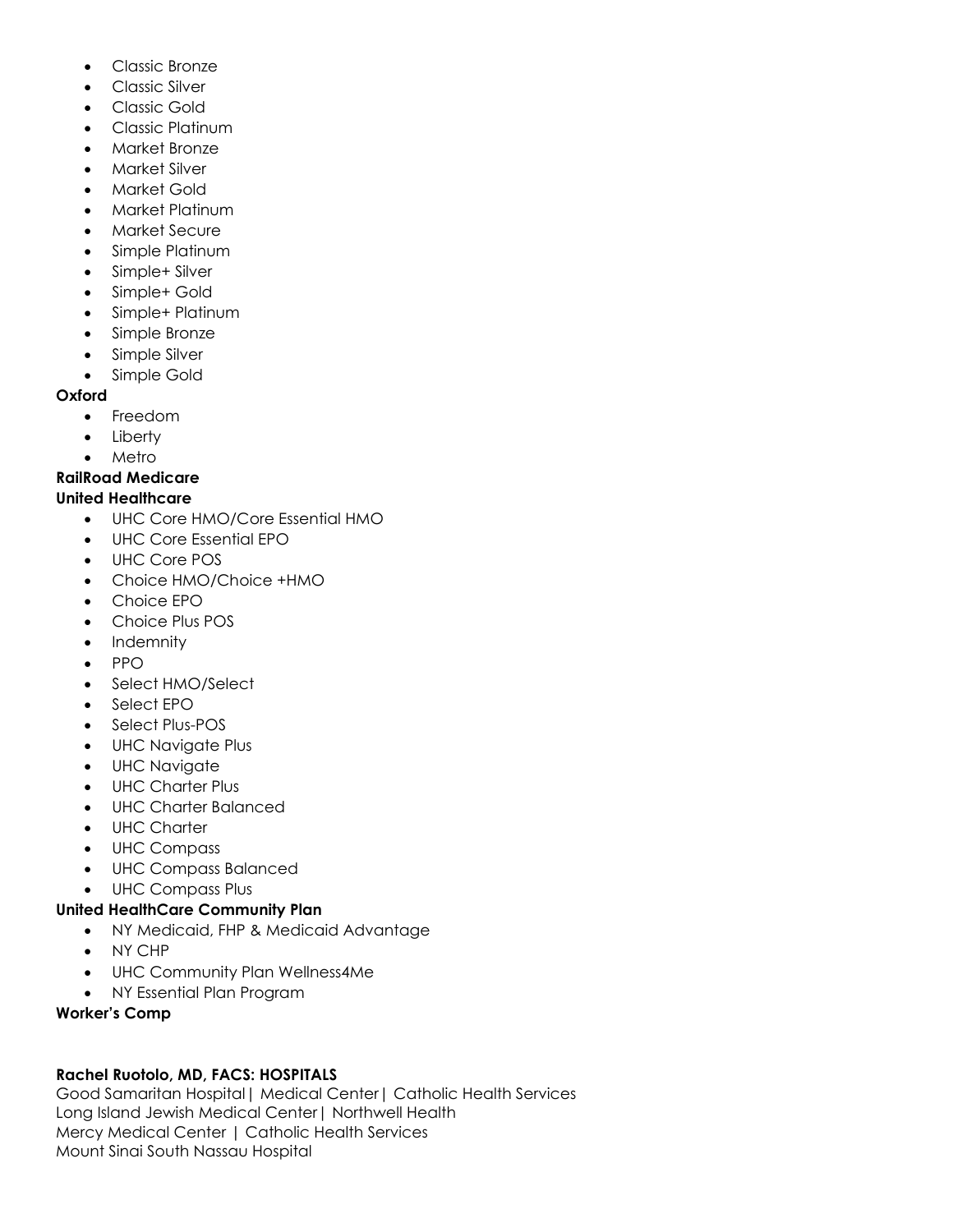North Shore University Hospital Manhasset| Northwell Health NYU Langone Hospital Long Island South Shore University Hospital| Northwell Health

## **Roger Simpson, MD, MBA, FACS: HEALTH PLANS Aetna**

#### **Agewell**

- FIDA
- LiveWell
- **FeelWell**
- CareWell
- **StayWell**
- **BeWell**

### **Blue Cross Blue Shield**

- BlueCard PPO/EPO
- BlueCard PPO Basic
- BlueCard Traditional
- Federal Employee Program

### **Elderplan**

- Elderplan FIDA Total Care Medicare Medicaid Plan
- Elderplan Advantage for Nursing Home Residents HMO SNP
- Elderplan Extra Help HMO
- Elderplan for Medicaid Beneficiaries HMO SNP
- Elderplan Plus Long Term Care HMO SNP

### **Fidelis**

- Child Health Plus
- Medicare Advantage/ Dual Advantage
- Essential Plan
- Medicaid Managed Care
- Healthier Life
- Fidelis Care At Home
- Medicaid Advantage Plus
- Metal Level Products

### **GHI**

- EmblemHealth CBP EPO
- EmblemHealth CBP PPO
- Network Access Plan
- EmblemHealth Medicare ASO
- EmblemHealth Medicare PPO
- Medicare Dual Eligible (PPO) SNP

## **HIP / HIPIC**

- *Prime Network*
	- Access I
	- Access II
	- HMO
	- Prime
	- Prime POS
	- Prime EPO/Select EPO
	- Prime PPO/Select PPO
- *Premium Network*
	- Access I
	- Access II
	- HMO
	- Prime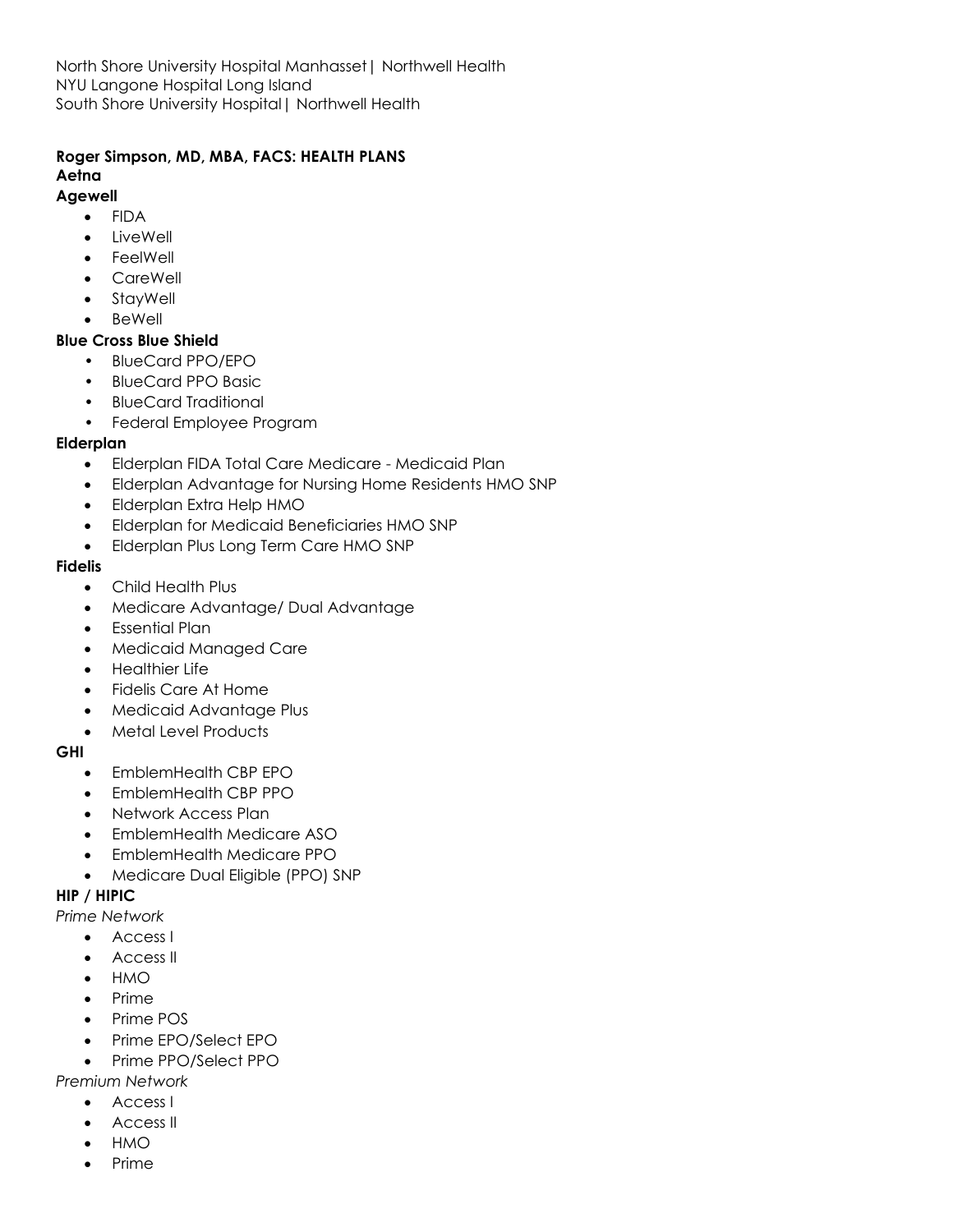- Prime POS
- Prime EPO/Select EPO
- Prime PPO/Select PPO
- GHI HMO Network-Based Plans
- Child Health Plus
- Medicaid
- EmblemHealth Essential (HMO)
- EmblemHealth VIP High Option (HMO)
- Medicare Supplemental (cost plan)
- EmblemHealth Medicare HMO
- EmblemHealth Dual Assurance FIDA Plan
- ArchCare Community Advantage FIDA Plan
- GuildNet Gold Plus FIDA Plan POS
- Vytra HMO

# **Vytra Health Plans Managed Systems**

• Vytra ASO

# **ConnectiCare Insurance**

- HMO & POS
- Medicare Advantage
- PPO

# **HealthCare Partners**

• Healthcare Partners

## **HealthFirst**

- Medicaid Managed Care
- Child Health Plus
- Personal Wellness Plan
- 65 Plus Plan (HMO)
- Coordinated Benefits Plan (HMO)
- Increased Benefits Plan (HMO)
- Life Improvement Plan (HMO SNP)
- CompleteCare (HMO SNP)
- AbsoluteCare FIDA Plan (Medicare-Medicaid Plan)
- Essential Plan
- Platinum Leaf Premier
- Gold Leaf Premier
- Silver Leaf Premier
- Bronze Leaf Premier
- Platinum Leaf
- Gold Leaf
- Silver Leaf
- **Bronze Leaf**
- Green Leaf
- HMO A-VAD, HMO B-VAD, HMO C-VAD, HMO D-VAD
- HMO A, HMO B, HMO C, HMO D, HMO E
- HMO B Small
- Healthy NY Small Group

## **Magnacare**

- PPO
- Worker's Comp
- EESISP / Local 3 ONLY

**Medicare Medicaid No Fault Molina Healthcare**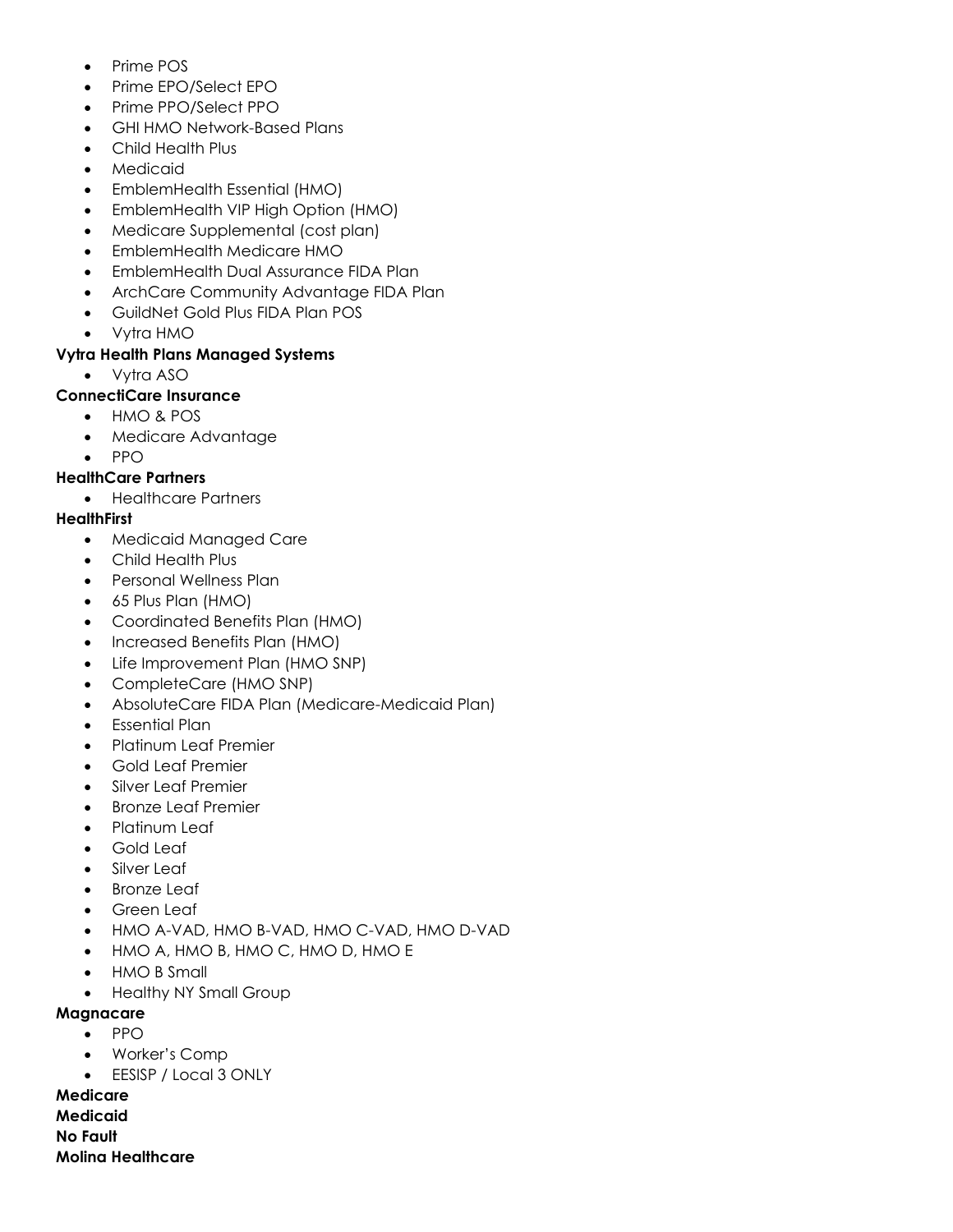- Medicaid / CHP
- Essential Plan
- Enriched Health (HARP)

## **Oscar**

- Classic Bronze
- Classic Silver
- Classic Gold
- Classic Platinum
- Market Bronze
- Market Silver
- Market Gold
- Market Platinum
- Market Secure
- Simple Platinum
- Simple+ Silver
- Simple+ Gold
- Simple+ Platinum
- Simple Bronze
- Simple Silver
- Simple Gold

## **Oxford**

- Freedom
- Liberty
- Metro

# **RailRoad Medicare**

# **United Healthcare**

- UHC Core HMO/Core Essential HMO
- UHC Core Essential EPO
- UHC Core POS
- Choice HMO/Choice +HMO
- Choice EPO
- Choice Plus POS
- Indemnity
- PPO
- Select HMO/Select
- Select EPO
- Select Plus-POS
- UHC Navigate Plus
- UHC Navigate
- UHC Charter Plus
- UHC Charter Balanced
- UHC Charter
- UHC Compass
- UHC Compass Balanced
- UHC Compass Plus

# **United Healthcare Community Plan**

- NY Medicaid, FHP & Medicaid Advantage
- NY CHP
- UHC Community Plan Wellness4Me
- NY Essential Plan Program

# **Worker's Comp**

# **Roger Simpson, MD, MBA, FACS: HOSPITALS**

Day OP Center of Long Island | Pro Health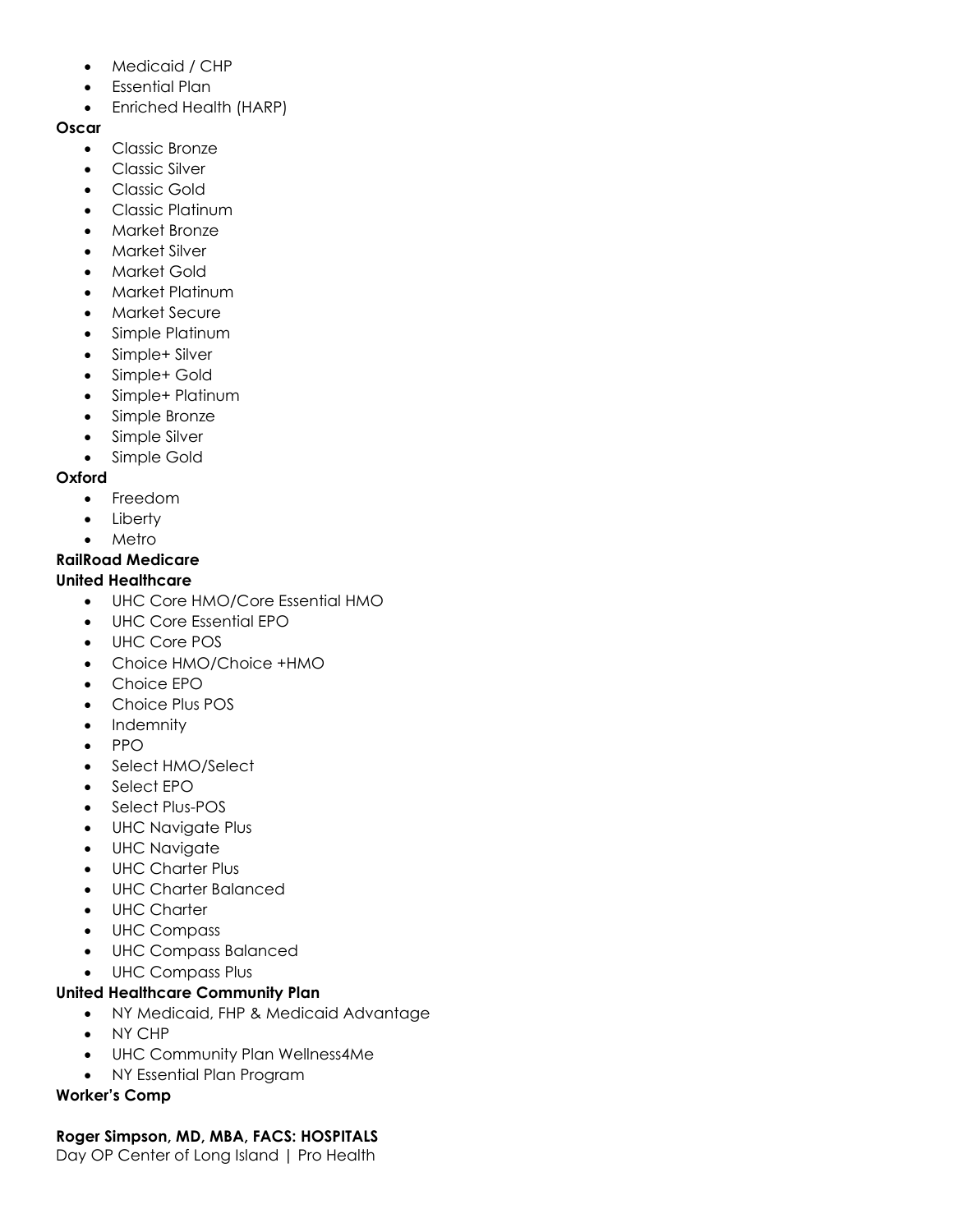Glen Cove Hospital| Northwell Health Mercy Medical Center | Catholic Health Services Mount Sinai South Nassau (Consult Only) Nassau University Medical Center North Shore University Hospital Manhasset| Northwell Health NYU Langone Hospital Long Island South Shore University Hospital| Northwell Health St. Francis Hospital |The Heart Center®|Catholic Health Services (Consult Only) Syosset Hospital| Northwell Health (Consult Only)

#### **Haritha Veeramachaneni, MD: HEALTH PLANS Aetna**

### **Agewell**

- FIDA
- **LiveWell**
- FeelWell
- CareWell
- StayWell
- **BeWell**

### **Blue Cross Blue Shield**

- BlueCard PPO/EPO
- BlueCard PPO Basic
- BlueCard Traditional
- Federal Employee Program

### **Elderplan**

- Elderplan FIDA Total Care Medicare Medicaid Plan
- Elderplan Advantage for Nursing Home Residents HMO SNP
- Elderplan Extra Help HMO
- Elderplan for Medicaid Beneficiaries HMO SNP
- Elderplan Plus Long Term Care HMO SNP

### **Fidelis**

- Child Health Plus
- Medicare Advantage/ Dual Advantage
- Essential Plan
- Medicaid Managed Care
- Healthier Life
- Fidelis Care At Home
- Medicaid Advantage Plus
- Metal Level Products

### **GHI**

- EmblemHealth CBP EPO
- EmblemHealth CBP PPO
- Network Access Plan
- EmblemHealth Medicare ASO
- EmblemHealth Medicare PPO
- Medicare Dual Eligible (PPO) SNP

### **HIP / HIPIC**

*Prime Network*

- Access I
- Access II
- HMO
- Prime
- Prime POS
- Prime EPO/Select EPO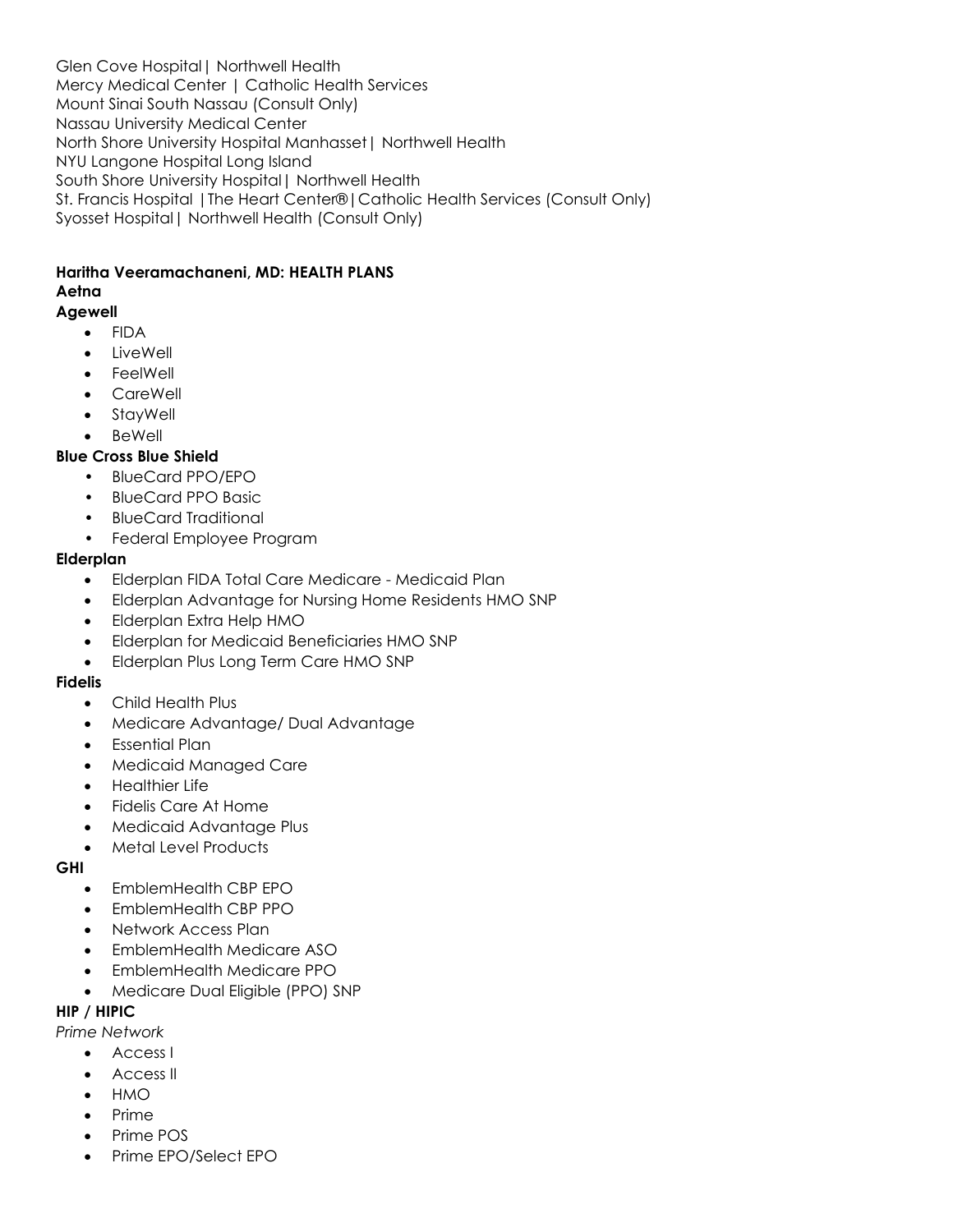## • Prime PPO/Select PPO

*Premium Network*

- Access I
- Access II
- HMO
- Prime
- Prime POS
- Prime EPO/Select EPO
- Prime PPO/Select PPO
- GHI HMO Network-Based Plans
- Child Health Plus
- Medicaid
- EmblemHealth Essential (HMO)
- EmblemHealth VIP High Option (HMO)
- Medicare Supplemental (cost plan)
- EmblemHealth Medicare HMO
- EmblemHealth Dual Assurance FIDA Plan
- ArchCare Community Advantage FIDA Plan
- GuildNet Gold Plus FIDA Plan POS
- Vytra HMO

## **Vytra Health Plans Managed Systems**

• Vytra ASO

## **ConnectiCare Insurance**

- HMO & POS
- Medicare Advantage
- PPO

## **HealthCare Partners**

• Healthcare Partners

## **HealthFirst**

- Medicaid Managed Care
- Child Health Plus
- Personal Wellness Plan
- 65 Plus Plan (HMO)
- Coordinated Benefits Plan (HMO)
- Increased Benefits Plan (HMO)
- Life Improvement Plan (HMO SNP)
- CompleteCare (HMO SNP)
- AbsoluteCare FIDA Plan (Medicare-Medicaid Plan)
- Essential Plan
- Platinum Leaf Premier
- Gold Leaf Premier
- Silver Leaf Premier
- Bronze Leaf Premier
- Platinum Leaf
- Gold Leaf
- Silver Leaf
- **Bronze Leaf**
- Green Leaf
- HMO A-VAD, HMO B-VAD, HMO C-VAD, HMO D-VAD
- HMO A, HMO B, HMO C, HMO D, HMO E
- HMO B Small
- Healthy NY Small Group

## **Magnacare**

• PPO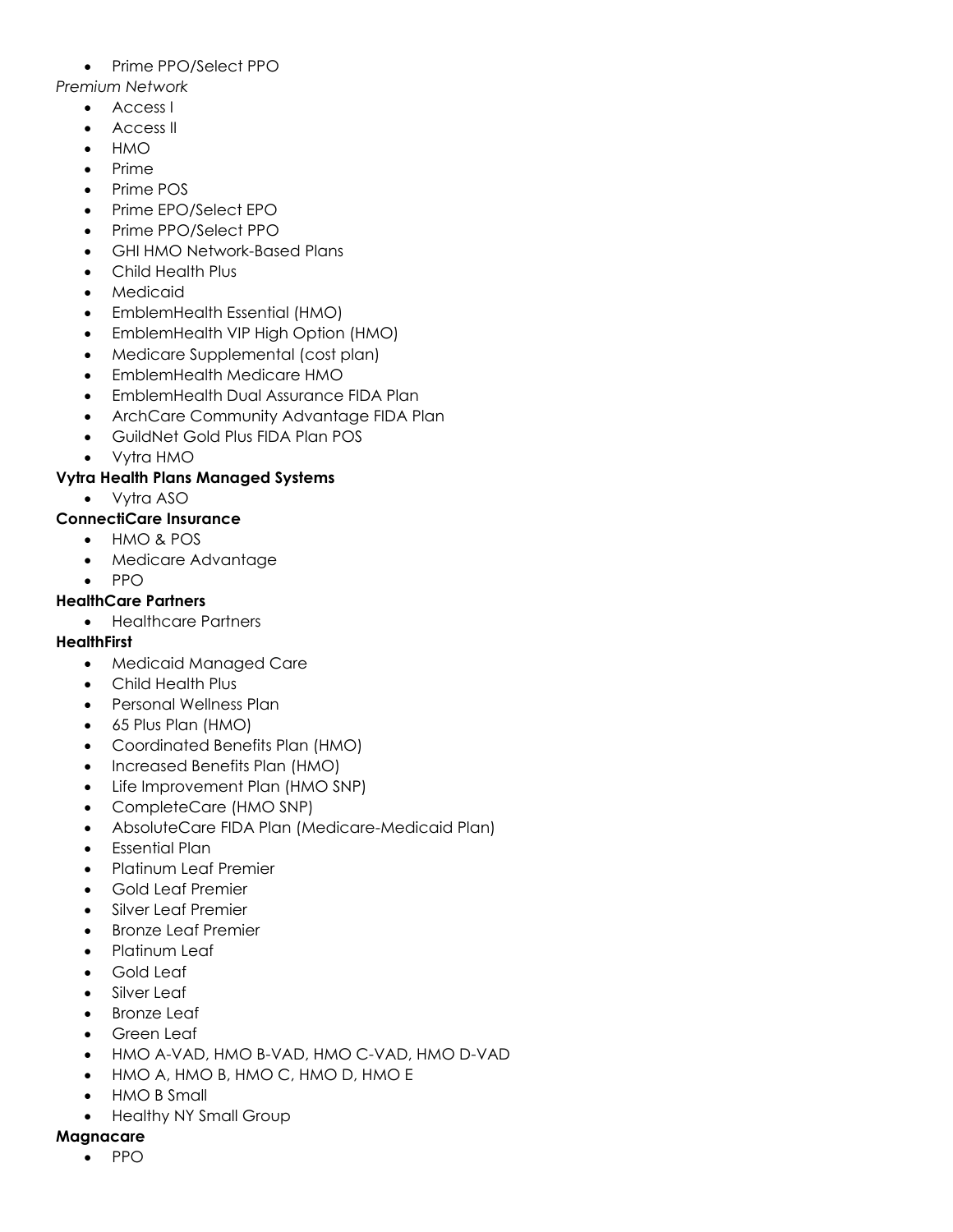- Worker's Comp
- EESISP / Local 3 ONLY

# **Medicare**

# **Medicaid**

## **Molina Healthcare**

- Medicaid / CHP
- Essential Plan
- Enriched Health (HARP)

# **No Fault**

- **Oscar**
	- Classic Bronze
	- Classic Silver
	- Classic Gold
	- Classic Platinum
	- Market Bronze
	- Market Silver
	- Market Gold
	- Market Platinum
	- Market Secure
	- Simple Platinum
	- Simple+ Silver
	- Simple+ Gold
	- Simple+ Platinum
	- Simple Bronze
	- Simple Silver
	- Simple Gold

## **Oxford**

- Freedom
- Liberty
- Metro

## **United Healthcare**

- UHC Core HMO/Core Essential HMO
- UHC Core Essential EPO
- UHC Core POS
- Choice HMO/Choice +HMO
- Choice EPO
- Choice Plus POS
- Indemnity
- PPO
- Select HMO/Select
- Select EPO
- Select Plus-POS
- UHC Navigate Plus
- UHC Navigate
- UHC Charter Plus
- UHC Charter Balanced
- UHC Charter
- UHC Compass
- UHC Compass Balanced
- UHC Compass Plus

## **United Healthcare Community Plan**

- NY Medicaid, FHP & Medicaid Advantage
- NY CHP
- UHC Community Plan Wellness4Me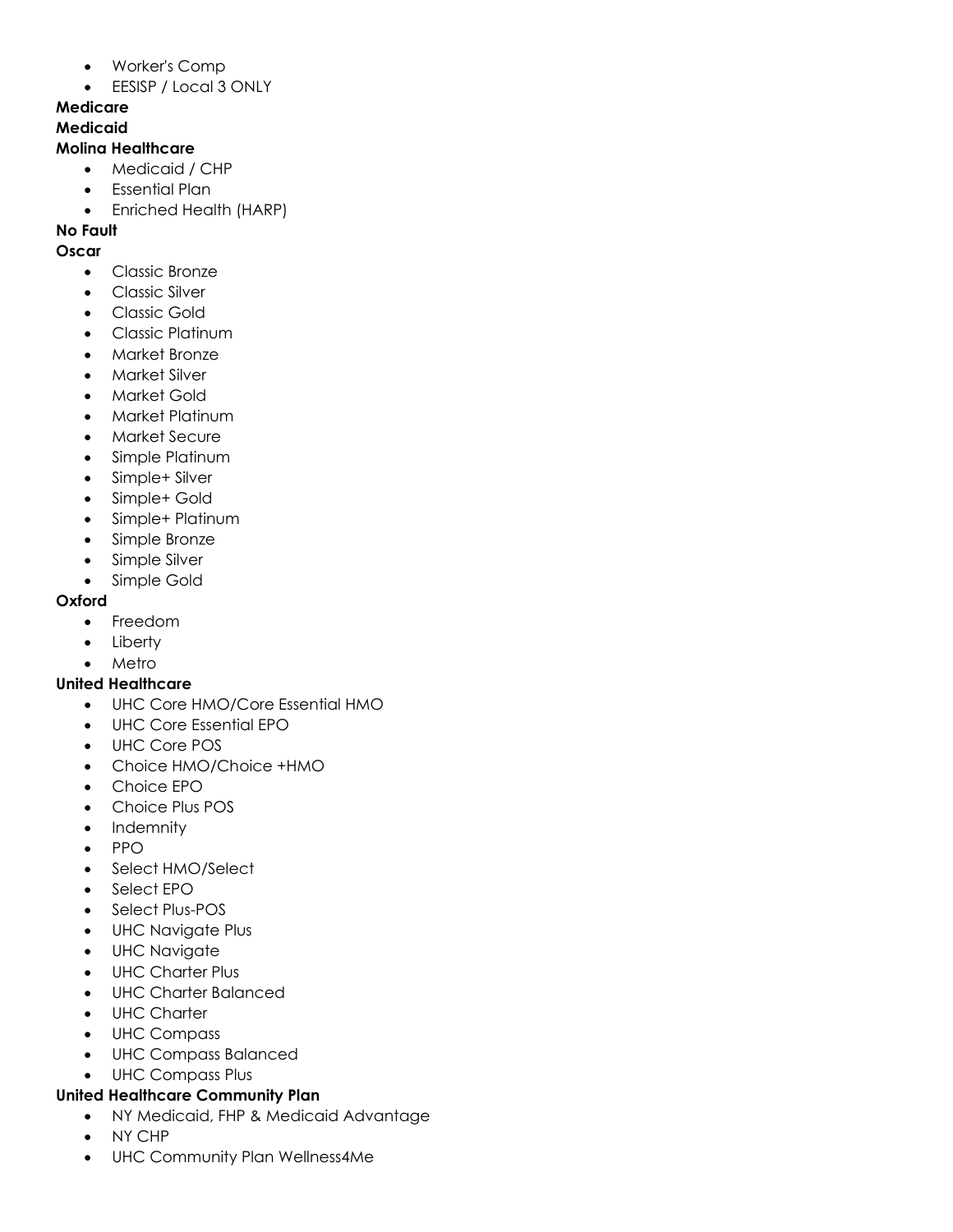#### • NY Essential Plan Program

#### **Worker's Comp**

#### **Haritha Veeramachaneni, MD: HOSPITALS**

Brookdale Hospital Medical Center East Hills Surgery Center Forest Hills Hospital| Northwell Health Glen Cove Hospital| Northwell Health Good Samaritan Hospital Medical Center| Catholic Health Services Huntington Hospital| Northwell Health Interfaith Medical Center Long Island Community Hospital Long Island Jewish Medical Center| Northwell Health Mather Hospital |Northwell Health Mercy Medical Center | Catholic Health Services Mount Sinai South Nassau Hospital Nassau University Medical Center North Shore University Hospital Manhasset| Northwell Health North Shore University Hospital Valley Stream| Northwell Health NYU Langone Hospital Long Island Plainview Hospital| Northwell Health South Shore University Hospital| Northwell Health St. Catherine of Siena Medical Center | Catholic Health Services St. Francis Hospital| The Heart Center®|Catholic Health Services St. Joseph Hospital| Catholic Health Services Syosset Hospital| Northwell Health Stonybrook Hospital (Limited) The Brooklyn Hospital Center

## **George Xipoleas, MD, FACS: HEALTH PLANS Aetna**

## **Agewell**

- FIDA
- LiveWell
- **FeelWell**
- CareWell
- **StavWell**
- **BeWell**

## **Blue Cross Blue Shield**

- BlueCard PPO/EPO
- BlueCard PPO Basic
- BlueCard Traditional
- Federal Employee Program

## **Elderplan**

- Elderplan FIDA Total Care Medicare Medicaid Plan
- Elderplan Advantage for Nursing Home Residents HMO SNP
- Elderplan Extra Help HMO
- Elderplan for Medicaid Beneficiaries HMO SNP
- Elderplan Plus Long Term Care HMO SNP

#### **Fidelis**

- Child Health Plus
- Medicare Advantage/ Dual Advantage
- Essential Plan
- Medicaid Managed Care
- Healthier Life
- Fidelis Care At Home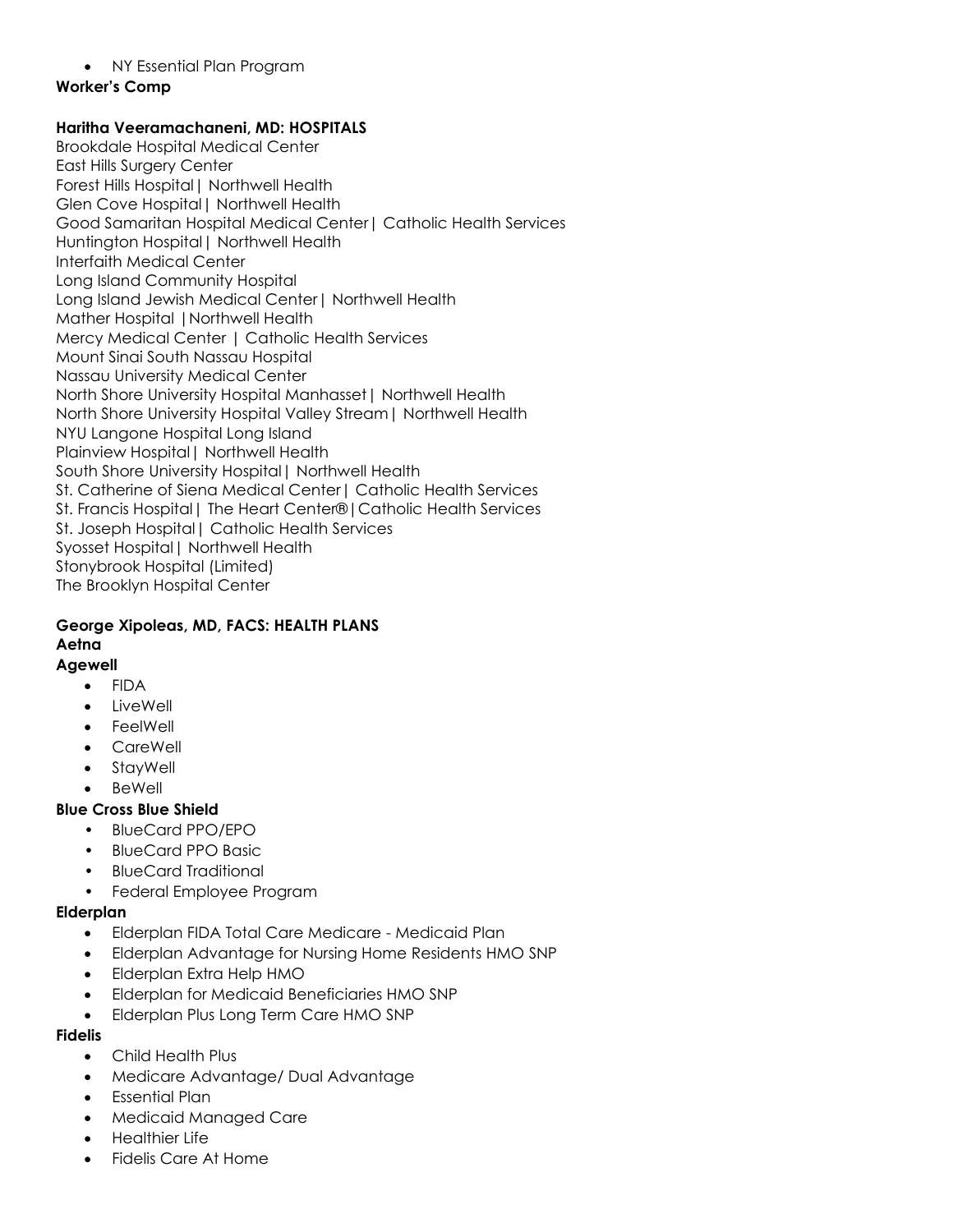- Medicaid Advantage Plus
- Metal Level Products

#### **GHI**

- EmblemHealth CBP EPO
- EmblemHealth CBP PPO
- Network Access Plan
- EmblemHealth Medicare ASO
- EmblemHealth Medicare PPO
- Medicare Dual Eligible (PPO) SNP

## **HIP / HIPIC**

*Prime Network*

- Access I
- Access II
- HMO
- Prime
- Prime POS
- Prime EPO/Select EPO
- Prime PPO/Select PPO

*Premium Network*

- Access I
- Access II
- HMO
- Prime
- Prime POS
- Prime EPO/Select EPO
- Prime PPO/Select PPO
- GHI HMO Network-Based Plans
- Child Health Plus
- **Medicaid**
- EmblemHealth Essential (HMO)
- EmblemHealth VIP High Option (HMO)
- Medicare Supplemental (cost plan)
- EmblemHealth Medicare HMO
- EmblemHealth Dual Assurance FIDA Plan
- ArchCare Community Advantage FIDA Plan
- GuildNet Gold Plus FIDA Plan POS
- Vytra HMO

## **Vytra Health Plans Managed Systems**

- Vytra ASO
- **ConnectiCare Insurance**
	- HMO & POS
	- Medicare Advantage
	- PPO

## **HealthCare Partners**

• Healthcare Partners

## **HealthFirst**

- Medicaid Managed Care
- Child Health Plus
- Personal Wellness Plan
- 65 Plus Plan (HMO)
- Coordinated Benefits Plan (HMO)
- Increased Benefits Plan (HMO)
- Life Improvement Plan (HMO SNP)
- CompleteCare (HMO SNP)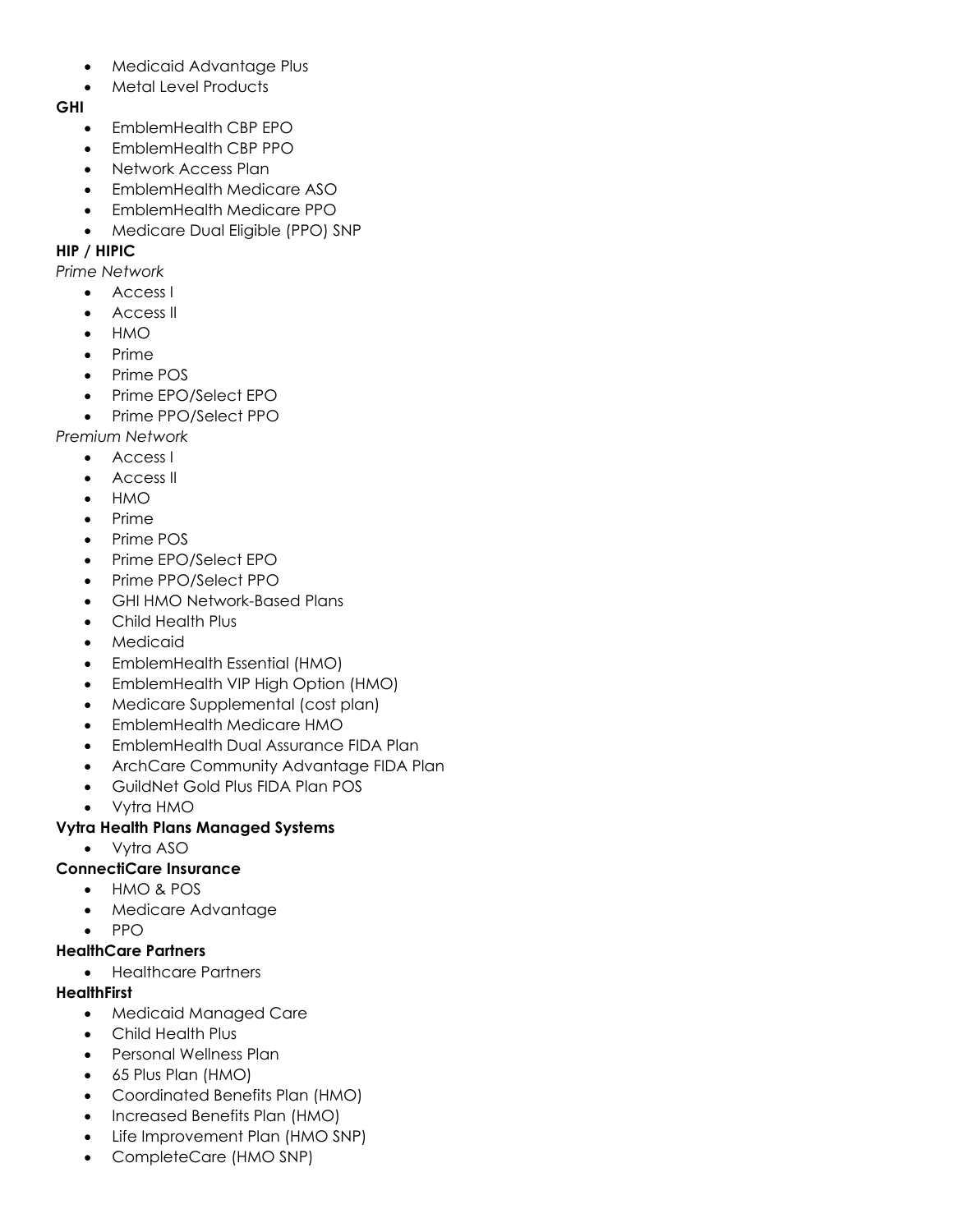- AbsoluteCare FIDA Plan (Medicare-Medicaid Plan)
- Essential Plan
- Platinum Leaf Premier
- Gold Leaf Premier
- Silver Leaf Premier
- Bronze Leaf Premier
- Platinum Leaf
- Gold Leaf
- Silver Leaf
- **Bronze Leaf**
- Green Leaf
- HMO A-VAD, HMO B-VAD, HMO C-VAD, HMO D-VAD
- HMO A, HMO B, HMO C, HMO D, HMO E
- HMO B Small
- Healthy NY Small Group

## **Magnacare**

- PPO
- Worker's Comp
- EESISP / Local 3 ONLY

## **Medicare**

#### **Medicaid**

## **Molina Healthcare**

- Medicaid / CHP
- Essential Plan
- Enriched Health (HARP)

#### **No Fault**

#### **Oscar**

- Classic Bronze
- Classic Silver
- Classic Gold
- Classic Platinum
- Market Bronze
- Market Silver
- Market Gold
- Market Platinum
- Market Secure
- Simple Platinum
- Simple+ Silver
- Simple+ Gold
- Simple+ Platinum
- Simple Bronze
- Simple Silver
- Simple Gold

#### **Oxford**

- Freedom
- Liberty
- **Metro**

## **RailRoad Medicare**

## **United Healthcare**

- UHC Core HMO/Core Essential HMO
- UHC Core Essential EPO
- UHC Core POS
- Choice HMO/Choice +HMO
- Choice EPO